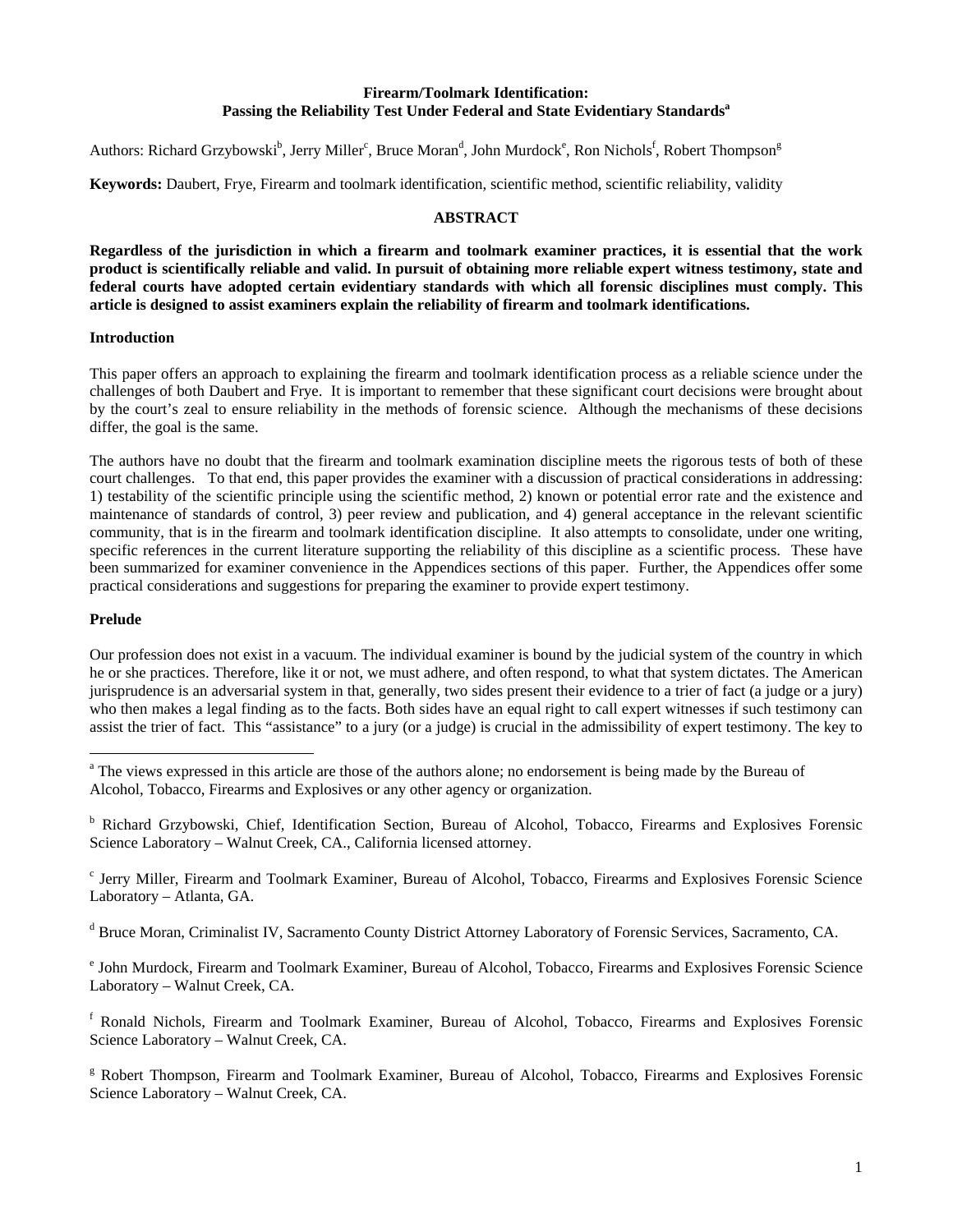admissibility of expert testimony is its reliability; the scientific method must produce consistent results when replicated, and the ability of an expert to explain it in detail in court.

There are several methods by which an expert's forthcoming testimony may be challenged before it is found to be admissible. The first is by a separate pre-trial evidentiary hearing (Daubert or Frye). This is a court hearing, always held outside of the jury, wherein one side (usually the defense in a criminal trial) questions the admissibility of expert testimony and requires a trial judge to make an admissibility ruling. Both sides usually present expert witnesses to prove their contention. The second is by a motion *in limine*, wherein one side moves to limit the extent of the expert's testimony. This is a more limited version of the full evidentiary hearing although it may be just as complex. It is also conducted outside of the presence of the jury. The third is by cross-examination of the expert regarding his/her qualifications and the basis for the expert's proffered testimony (*voir dire*). This is conducted via cross examination by the opposing side, in front of the jury, immediately following the side who called the expert, after they had an opportunity to present the witness' qualifications and the basis for testimony, but before the court qualifies the witness as an expert and allows the expert to present the results of examinations.

Recently the courts have taken a second look at identification sciences and rendered two opinions of some consequence to practitioners in the field of fingerprint identification and toolmark (firearms) identification. The fingerprint decision was handed down at the Federal District Court (trial court) level as the result of a Daubert evidentiary hearing. The opinion, written on January 7, 2002, by Senior Judge J. Pollak of the U.S. District Court for the Eastern District of Pennsylvania in the case of U.S. of America v. Carlos Plaza<sup>1</sup>, et al., granted, in part, the defense motion to limit testimony of fingerprint examiners to pointing out to the jury similarities and differences between the latent and known fingerprints. It specifically precluded either the prosecution or the defense experts from making any statements as to the identity of the person who left that latent print. This was a trial court decision not binding on any jurisdiction or case other than the Plaza case, but it certainly created quite a stir in the fingerprint community searching for a scientific basis for their identifications. In March 2002, as the result of a motion for reconsideration by the Government, Judge Pollak reversed himself and allowed the latent print identification in trial. However, the original ruling is significant in that it shows how a simple evidentiary hearing may affect a specific field of expertise if it appears that crucial elements of reliability are not met.

The Ramirez case<sup>2</sup> (Joseph J. Ramirez v. State of Florida, Florida Supreme Court Case No. SC92975, December 20, 2001) serves as a wakeup call to those firearm and toolmark examiners who rely on nothing more than their own subjective criteria for striae identification and are unable to put forth a convincing, logical, scientifically based explanation for the basis of their identifications. If there ever was a firm judicial rejection of the premise "I know it is a match because I have sufficient background, training and experience", the Ramirez case is it. Since this is a State Supreme Court decision, it is binding on all courts in the State of Florida (a Frye standard jurisdiction) and certainly can be cited even in those other states that adhere to the Frye evidentiary standard.

The firearm and toolmark examiner will almost certainly continue to be confronted with challenges in the current legal environment that had not been previously faced on a regular basis. The purpose of this paper is to help the individual examiner be better prepared for such confrontations. To fulfill that purpose, this paper will focus on several areas including a discussion of the legal issues, the scientific foundation of firearm and toolmark identification, error rate and standards of control, peer review and publication, and general acceptance. Further, this paper will discuss the process of describing what it is that we do as firearm and toolmark examiners. Resources and references are presented that can be used as a foundation for response. These resources are categorized and summarized in Appendix No. 1. Appendix No. 2 is a practical description of the application of the scientific method to firearm and toolmark examination.

## **Legal Issues**

The Daubert<sup>3</sup> and Kumho<sup>4</sup> standards have already been well discussed in the literature<sup>5</sup>. Those jurisdictions that adhere to these standards include all Federal District Courts (trial level), Federal Circuit Courts (appellate level), Federal Military Justice Courts (following the Uniform Code of Military Justice – UCMJ), and those states that either statutorily or by case law adopted Rule 702 of the Federal Rules of Evidence (FRE). All federal courts follow the holding of Daubert/Kumho that sets out FRE 702 as the main guide for evidentiary reliability.

FRE 702 deals with testimony by experts and reads, "If scientific, technical, or other specialized knowledge will assist the trier of fact to understand the evidence or to determine a fact in issue, a witness qualified as an expert by knowledge, skill, experience, training, or education, may testify thereto in the form of an opinion or otherwise, provided that (1) the testimony is based upon sufficient facts or data, (2) the testimony is the product of reliable principles and methods, and (3) the witness has applied the principles and methods to the facts of the case." In addition, the trial judge may consider one or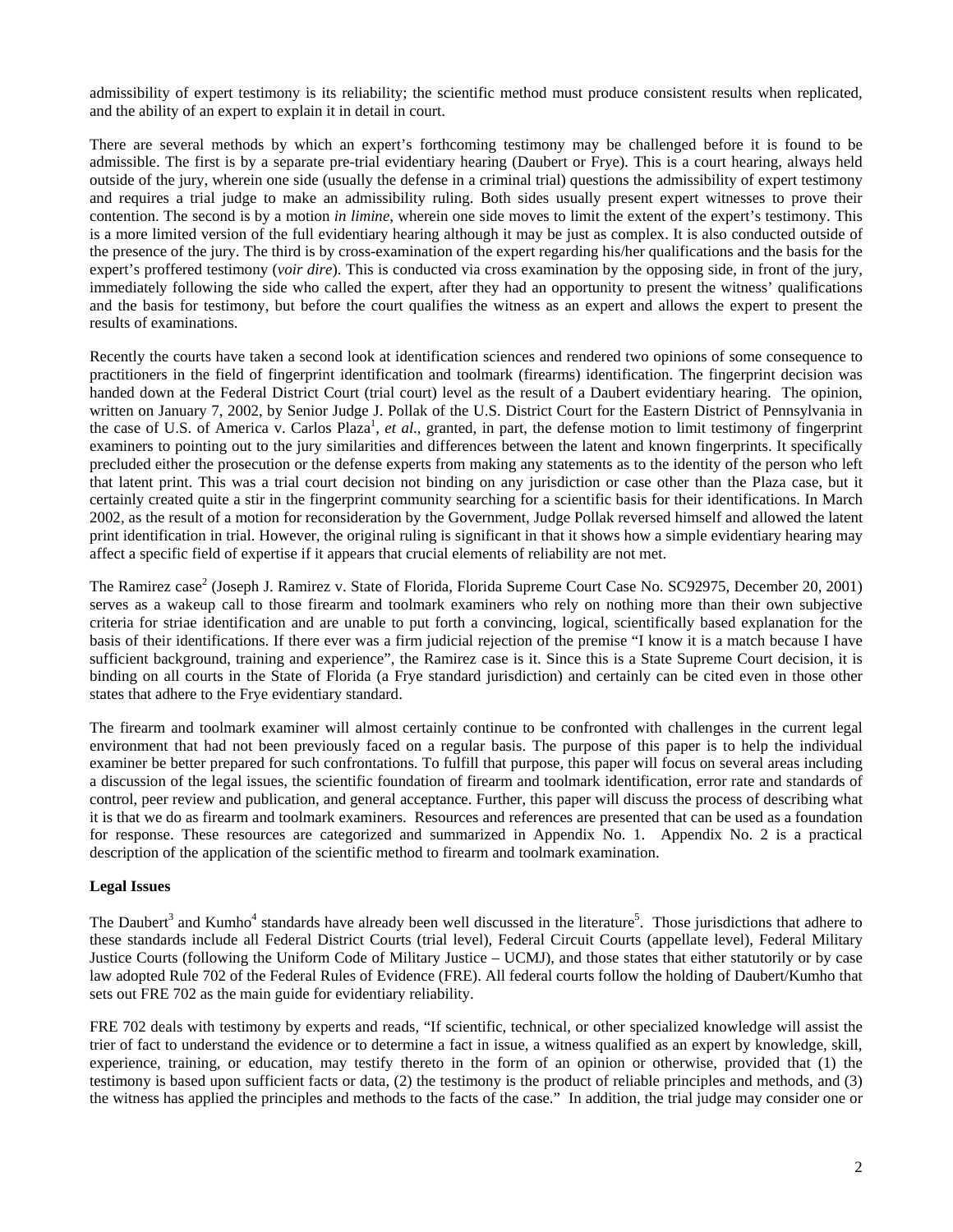more specific Daubert factors which are: testability of the principle, known or potential error rate and the existence and maintenance of standards of control, peer review and publication, and general acceptance in the scientific community.

Even without the Daubert factors, FRE 702 in itself requires expert testimony to be based on sufficient facts or data and be the product of reliable principles and methods. Therefore, experts must be fully prepared to provide these basic indicators of reliability in their testimony.

Two important legal factors must be mentioned. First, admissibility rulings at Daubert hearings are not binding on any parties or jurisdiction other than the parties to the present proceedings. However, in the Internet era, these decisions are immediately noticed by the media, posted on the Internet, and used by skillful lawyers to object to the admissibility of forensic identification evidence in their own cases. Second, the Kumho case made Rule 702 and the Daubert factors applicable to all expert evidence, not just scientific but also to evidence based on technical and other specialized knowledge.

It has been mistakenly believed that, under the Frye rule<sup>6</sup>, identification specialties (firearm/toolmark identification field among them) are untouchable because over the years so many courts have readily accepted them as complying with the Frye rule (general acceptance in the scientific community in which it belongs). However, even under the Frye rule, the parties were always free to, and sometimes did, explore the basis for an expert's opinion and question the expert's qualifications, including the particular methodology or technique used. It was usually too cumbersome, however, for a lawyer to embark on this type of a project, risking that the court would invoke the Frye rule anyway and allow identification testimony to be admitted. As mentioned earlier, this is now changing, and more lawyers are willing to expend the effort.

In the Ramirez case, the Florida Supreme Court, a Frye jurisdiction, allowed an inquiry into the basis for a positive identification of knife marks with a particular knife and, in a well written and reasoned opinion, disallowed such testimony. In Ramirez, the court was particularly troubled by the fact that the firearm examiner testified to the absolute certainty of his identification and that there are no objective criteria that must be met. Furthermore, the court found it very disconcerting that there were no photographs of the identification and that the identification was declared a "match" simply because the witness said it was a match with nothing more to support it. One of the testifying examiners stated, "it is scientific to say 'it was a match because I say so'" rather than using objective criteria and describing the basis for making an identification.

Finally, the Ramirez court found that the record did not show that the examiner's test methodology had ever been subjected to meaningful peer review or publication; a prerequisite to scientific acceptance. Reading the Florida Supreme Court opinion in the Ramirez case leaves the reader with the distinct impression that the line between the Frye and the Daubert/Kumho criteria for admissibility of expert testimony is now blurred. The wording concerning peer review and publication is taken verbatim from Daubert, and the concept of objective criteria for identification is the very basis for abandoning Frye in favor of the Federal Rules of Evidence and the Daubert factors in federal courts. The Florida decision is certainly binding on all state courts in Florida in non-firearm toolmark identification cases but it is very likely that firearm toolmark identification cases could be brought under the same umbrella.

Regardless of the jurisdiction, firearm and toolmark identification will require a scientific foundation to receive continued acceptance in the courts. The next section provides what the authors believe to be a sound scientific foundation that, if properly described, will meet and withstand any legal challenge.

## **Scientific Foundation of Firearms and Toolmark Identification**

Prior to moving forward with foundation, it is important to define forensic toolmark identification. Forensic toolmark identification is a scientific discipline that is concerned with the identification of a toolmark to the specific tool that made it. Firearm identification is a specialized area of toolmark identification dealing with firearms, a specific category of tools. The principles and theory behind this science are the same for both areas.

Science is a formalized method of observation and experimentation that provides a theoretical explanation of what is being investigated. This formalized investigation involves application of the scientific method. The scientific method consists of: 1) stating the problem, or what it is that will be investigated; 2) gathering information about the problem; 3) forming a hypothesis that attempts to provide an explanation for the problem; 4) developing controlled experiments to test the hypothesis; 5) recording and analyzing data; 6) forming a conclusion about the validity of the hypothesis; and 7) if the hypothesis is proven false, form a new hypothesis and repeat steps 4, 5, and 6. In the event that sufficient controlled testing has been conducted that fails to disprove the hypothesis, a theory is developed that can be used to make predictions for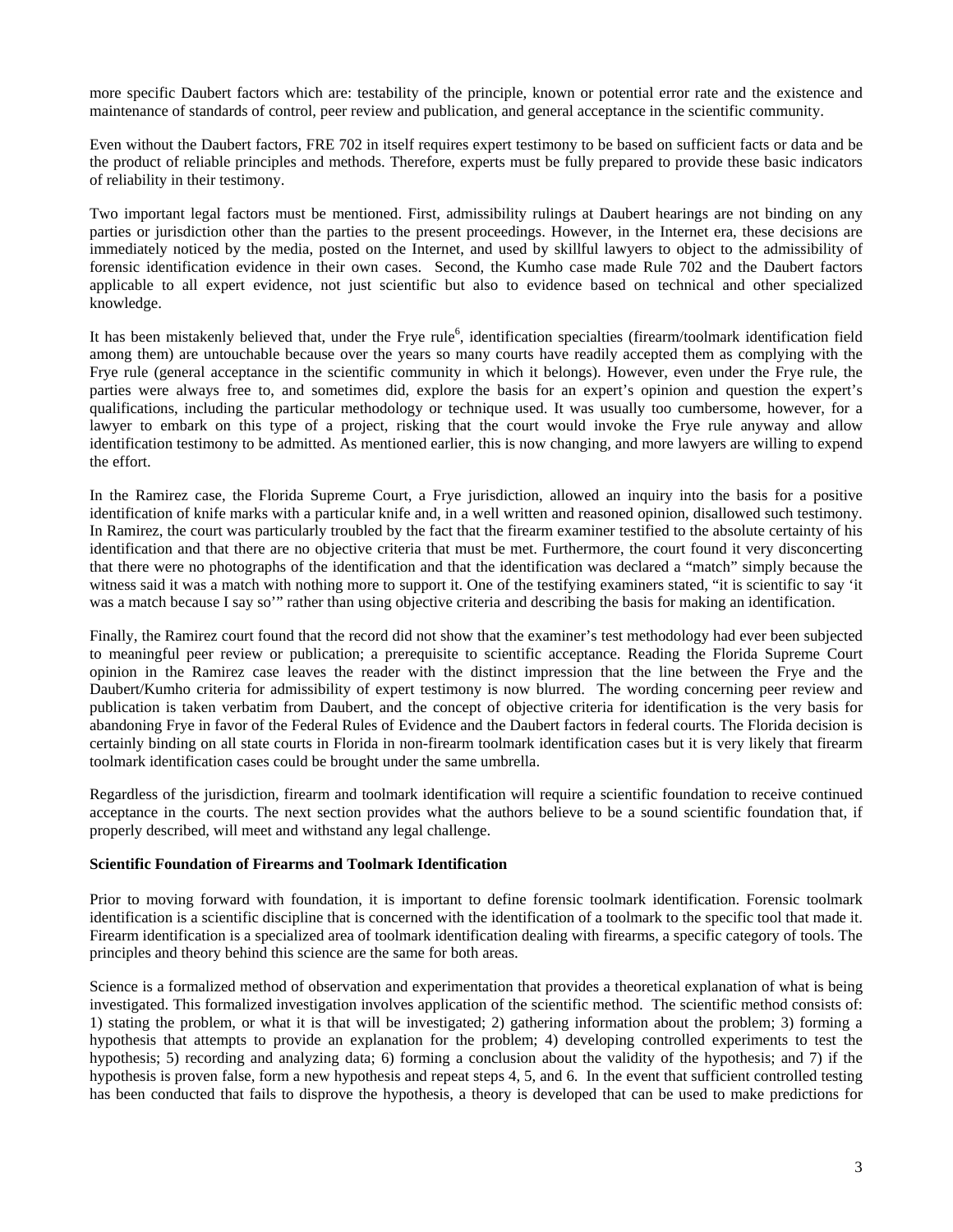solving similar problems. Again, in the spirit of scientific endeavor, the validity of the theory should be subjected to continuous investigation and testing using the same steps described above, in the ongoing process of finding a better explanation to predict a solution to the original problem.

When the history of toolmark identification is examined, one will recognize that it was developed according to the precepts of the scientific method as outlined in the above discussion. The concept first hypothesized was that a toolmark could be individually identified to the specific tool by which it was produced. In other words, when we render opinions of toolmark identity, we are concluding that the tool responsible for making the mark is individualized to the exclusion of all other tools. Of course to prove this absolutely is not possible from a practical standpoint. Theoretically, to be able to make such a conclusion, the examiner would have to compare an evidence mark to all existing tools in the world. This has been recognized as impossible in writings as early as  $Gunther<sup>7</sup>$  and Hatcher.<sup>8</sup> Since we are not able to examine all tools in the world, we must infer an unequivocal identification. We must, therefore, be able to predict individualization without having to compare all tools that exist. Nichols<sup>9 10</sup> has summarized the scientific studies that allow us, assuming no subclass influence, to predict that: 1) the working surfaces of different tools produce discernibly different toolmarks even though some quality/quantity of microscopic agreement may be present (these toolmarks are referred to as known non-matches) and; 2) toolmarks produced by the same tool working surface (referred to as known matches) can be identified with one another and exhibit a greater quality/quantity of microscopic agreement than known non-matching toolmarks.

### Some of the references summarized in the appendix (and by Nichols) are examples of the extensive testing done in this area *(see Appendix No. 1, Section II.1 " Use Of The Scientific Method In Validating The Ability To Individualize Tools To The Exclusion Of All Others").*

As a result of these studies, the Association of Firearm and Toolmark Examiners (AFTE) formulated and adopted a Theory of Identification<sup>11</sup> to explain the basic theory that allows opinions of common origin to be made in toolmark comparisons. The AFTE Theory of Identification, adopted in 1992, states:

- 1. The theory of identification as it pertains to the comparison of toolmarks enables opinions of common origin to be made when the unique surface contours of two toolmarks are in "sufficient agreement".
- 2. This "sufficient agreement" is related to the significant duplication of random toolmarks as evidenced by a pattern or combination of patterns of surface contours. Significance is determined by the comparative examination of two or more sets of surface contour patterns comprised of individual peaks, ridges and furrows. Specifically, the relative height or depth, width, curvature and spatial relationship of the individual peaks, ridges and furrows within one set of surface contours are defined and compared to the corresponding features in the second set of surface contours. Agreement is significant when it exceeds the best agreement demonstrated between toolmarks known to have been produced by different tools and is consistent with agreement demonstrated by toolmarks known to have been produced by the same tool. The statement that "sufficient agreement" exists between two toolmarks means that the **agreement is of a quantity and quality** that the likelihood another tool could have made the mark is so remote as to be considered a practical impossibility.
- 3. Currently the interpretation of individualization/identification is subjective in nature, founded on scientific principles and based on the examiners training and experience.

The portion appearing in bold in #2 above was inadvertently left out of: 1) the AFTE Glossary revision dated June 6, 1994, page R-1, and; 2) the reprint of the AFTE Theory of Identification published in the Winter 1998, Vol 30, No. 1 issue of the AFTE Journal, at page 86.

In accordance with the AFTE Theory of Identification, and a commitment to standardization, AFTE has developed a specific range of conclusions<sup>12</sup> possible when comparing toolmarks. As adopted in 1992, the range of conclusions was preceded by: "The examiner is encouraged to report the objective observations that support the findings of toolmark examinations. The examiner should be conservative when reporting the significance of these observations." These two statements were designed to give the examiner license to explain his/her reasoning for reaching his/her conclusion. These conclusions are based on a specific comparison of individual characteristics, having eliminated any possibility of subclass influence. They are:

1. **IDENTIFICATION**: Agreement of a combination of individual characteristics and all discernible class characteristics where the extent of agreement exceeds that which can occur in the comparison of toolmarks made by different tools and is consistent with the agreement demonstrated by toolmarks known to have been produced by the same tool.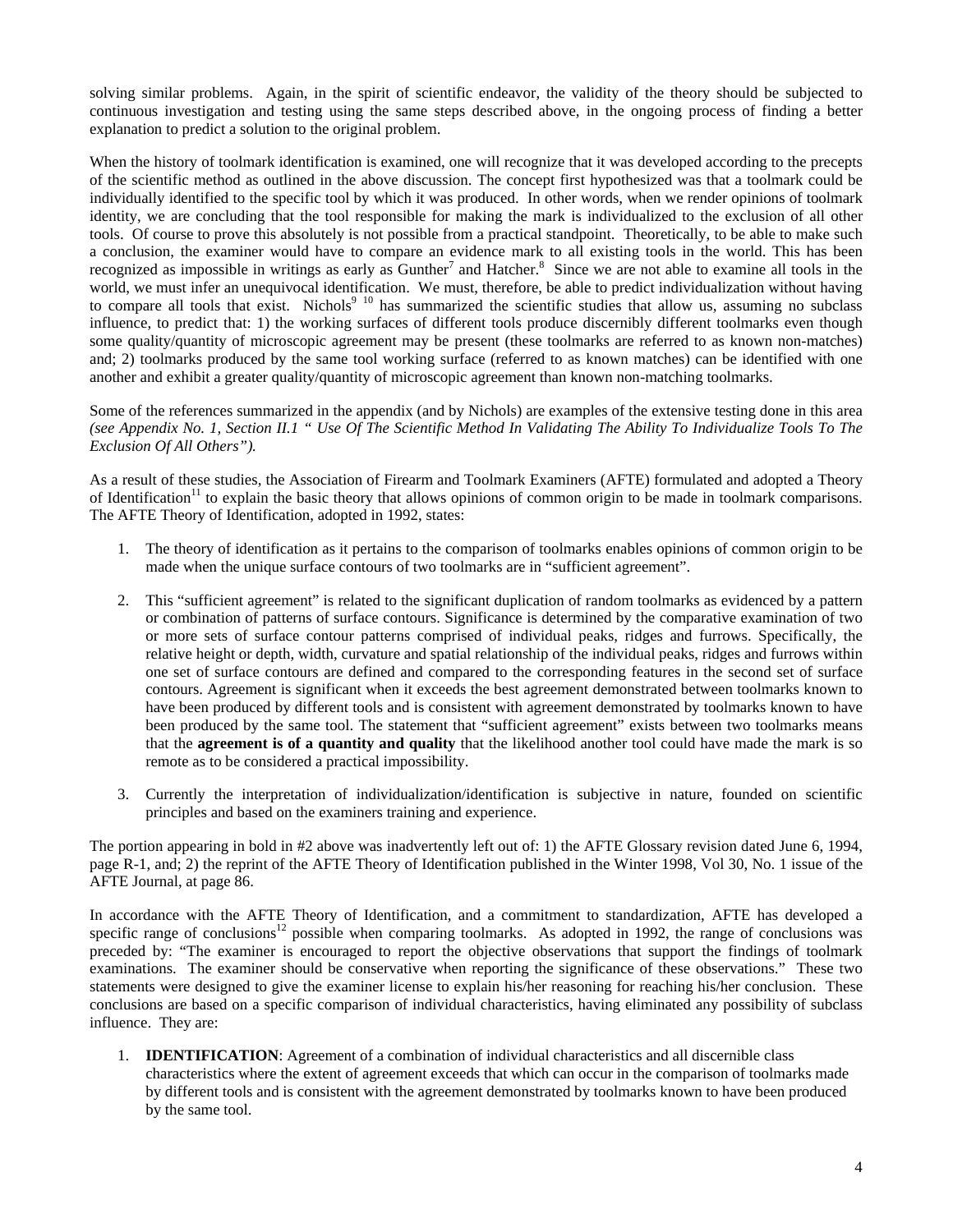# 2. **INCONCLUSIVE**:

 $\overline{a}$ 

A.) Some agreement of individual characteristics and all discernible class characteristics, but insufficient for an identification.

B.) Agreement of all discernible class characteristics without agreement or disagreement of individual characteristics due to an absence, insufficiency, or lack of reproducibility.

C.) Agreement of all discernible class characteristics and disagreement of individual characteristics, but insufficient for an elimination.

- 3. **ELIMINATION**: Significant disagreement of discernible class characteristics and/or individual characteristics.
- 4. **UNSUITABLE**: Unsuitable for examination.

Scientific validity requires that the proposed theory be falsifiable by empirical testing. The AFTE Theory of Identification is plainly stated, is testable empirically using the scientific method, has been scientifically tested, has not been proven false, and, therefore, is scientifically valid.

Scientific reliability refers to the ability of the theory being tested to obtain consistent and accurate results. The AFTE Theory of Identification, based on a hypothesis that has been tested for at least 75 years<sup>h</sup>, remains continually tested. Much of this research has been presented at professional meetings and published in peer reviewed journals. The appendix included in this paper contains only a partial list of available references. The reader is referred to *Appendix No.2 (The Application of the Scientific Method to Firearm and Toolmark Examination)* for a discussion of the use of the scientific method, in general, and in toolmark examination.

Having established that the AFTE Theory of Identification is scientifically sound, the issue of the criteria necessary to: 1) demonstrate that a tool working surface is unique and; 2) demonstrate clearly between known non-matching toolmark striae and matching toolmark striae agreement, must be addressed.

A criterion is most simply defined as a principle used as a standard in judging. Walsh and Wevers<sup>13</sup> defined it this wav, "As more specifically applied to toolmark identification, a criterion is some value or a threshold, which when reached or surpassed, is proof of identification of the tool as having made the mark in question."

When a positive identification of a tool is made to the exclusion of all other tools, the examiner has observed sufficient agreement between the evidence toolmark and a test toolmark. It is the examiner's responsibility to clearly explain what is meant by "sufficient agreement". The AFTE Theory of Identification states that agreement is sufficient when it "exceeds the best agreement demonstrated between toolmarks known to have been produced by different tools and is consistent with the agreement demonstrated by toolmarks known to have been produced by the same tool".

When an examiner concludes that a tool has produced a toolmark to the exclusion of all other tools, he/she is basing this opinion on the fact that the nature of the toolmark agreement, whether impressed or striated, exceeds the best known nonmatching agreement that has ever been personally observed, seen in the literature, or discussed with other examiners. In the case of impressed toolmarks, the examiner compares the agreement of the spatial relationship (location) and the contours of toolmark features transferred from a tool working surface to a questioned toolmark to individual (unique) detail in test

<sup>h</sup> **Teale,** *Popular Science Monthly***, February 1932** – The author reports on studies by Calvin Goddard of markings produced by six consecutively manufactured firing pins and four consecutively manufactured gun barrels. These studies appear to be the first documented attempt to test the firearm examiner's ability to distinguish between consecutively manufactured tools. This is the traditional approach of "worst case scenario" testing that has been conducted by firearm and toolmark examiners to validate the ability to individualize tools. With regard to the firing pin study, Teale relates the following: "To prove his case, Col. Goddard told me he sent to the factory where the suspect's gun was manufactured and obtained half a dozen firing pins made on the same machine one after another" and "the differences are apparent in the confirmation of the tips of six firing pins made successively on the same machine. Contact with the cartridge caps will leave identifying imprints". With regard to the study of markings produced on consecutively manufactured gun barrels, Teale notes that "Not long ago at the Springfield Armory, in Massachusetts, bullets were fired through four rifles that had been made one after the other on the same machine. The markings on the bullets were so different that each bullet could be traced to the gun that fired it."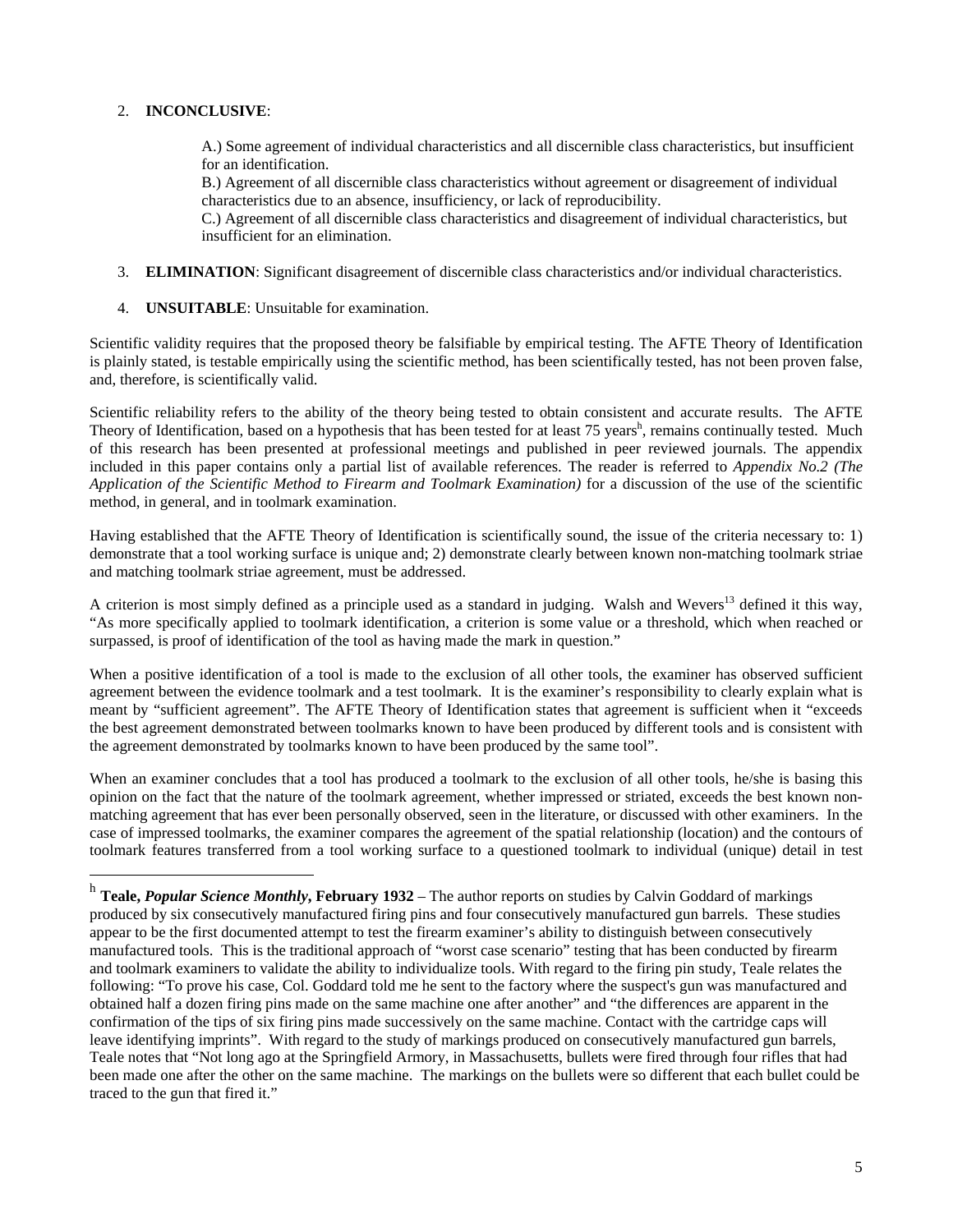marks produced by a known tool. At some point, the examiner observes a "sufficient" amount of agreement that he/she is satisfied exceeds pure coincidental agreement produced in toolmarks made from different tools, and concludes that this agreement would be seen only in toolmarks that are produced by a single tool. For impression toolmarks, this threshold is currently held in the minds eye of the examiner and is based largely on training and experience in observing the difference between known matching and known non-matching impression toolmarks. Recent theoretical research by Stone<sup>14</sup> in establishing a numerical way to evaluate impression toolmark characteristics may very well lead to establishing evaluation criteria that can be more easily communicated from examiner to examiner and from examiner to the court. See *Appendix No .1, Section II.3 "Present Status of Impressed Toolmark Identification"* for further discussion of this issue.

All firearm and toolmark examiners require a certain amount (quantity) of agreement to establish an unequivocal identification. It is the responsibility of the firearm and toolmark examiner to know the difference between an identification and a non-identification and be able to explain the justification for their opinion. Such explanation can be difficult and is becoming more highly scrutinized. In the Ramirez case, the Florida Supreme Court reviewed testimony of five AFTE members who provided traditional justification for the identification of striated toolmarks based only on criteria established through "training and experience". The court found that these explanations did not satisfy Florida's rigorous Frye standards for reliability. The court therefore excluded all testimony regarding the knife mark identification and reversed Ramirez's murder conviction. Among a number of issues was the question of the existence of some universal standard for knowing the difference between a striated toolmark identification and non-identification and, if there is such a standard, upon what scientific principles is it based. The witnesses offered no such explanation.

There is, however, a universal standard for striated toolmarks and an increasing number of toolmark examiners have taken the traditional "pattern match" process a step further by applying the conservative criteria for the identification of striated toolmarks proposed by Biasotti and Murdock.<sup>15</sup> The method consists of counting runs of consecutive matching striae within the toolmark comparison and comparing the results to the proposed numeric threshold between an identification and a non-identification described in the conservative criteria. This conservative quantitative criteria is as follows:

- 1. "In three dimensional toolmarks when at least two different groups of at least three consecutive matching striae appear in the same relative position, or one group of six consecutive matching striae are in agreement in an evidence toolmark compared to a test toolmark."
- 2. "In two dimensional toolmarks when at least two groups of at least five consecutive matching striae appear in the same relative position, or one group of eight consecutive matching striae are in agreement in an evidence toolmark."

"For these criteria to apply, however, the possibility of subclass characteristics<sup>i</sup> must be ruled out."

If the amount of consecutive agreement meets or exceeds the proposed minimum numerical criteria, the examiner is confident that the agreement represents an identification. If it does not meet or exceed the criteria, the examiner may conclude some lesser association with weighted qualifiers as described in the AFTE Range of Conclusions listed above.

Traditionally, most firearm and toolmark examiners have tabulated the quantity of agreement in their mind without consciously recording it in their notes. The AFTE Theory of Identification is based on an assessment of both quality and quantity of agreement observed between toolmarks being compared. This is how toolmark identifications have always been made. However, it currently does not require the actual recording/tabulation of the quantitative element in case notes during the examination process. There are a growing number of examiners who feel it is their responsibility to record in case notes the quantity of agreement sufficient to effect an unequivocal identification. In this manner, the agreement can be more easily communicated. Just as importantly, it is now in a form that can be compared to the work of others, providing the court with more background upon which to make an informed judgment.

 $\overline{a}$ 

i Subclass characteristics are defined as: Discernible surface features of an object which are more restrictive than *class characteristics* in that they are:

<sup>1.</sup> Produced incidental to manufacture.

<sup>2.</sup> Are significant in that they relate to a smaller group source (a subset of the class to which they belong).

<sup>3.</sup> Can arise from a source that changes over time.

Examples would include: bunter marks, extrusion marks on pipe etc. Caution should be exercised in distinguishing subclass characteristics from individual characteristics.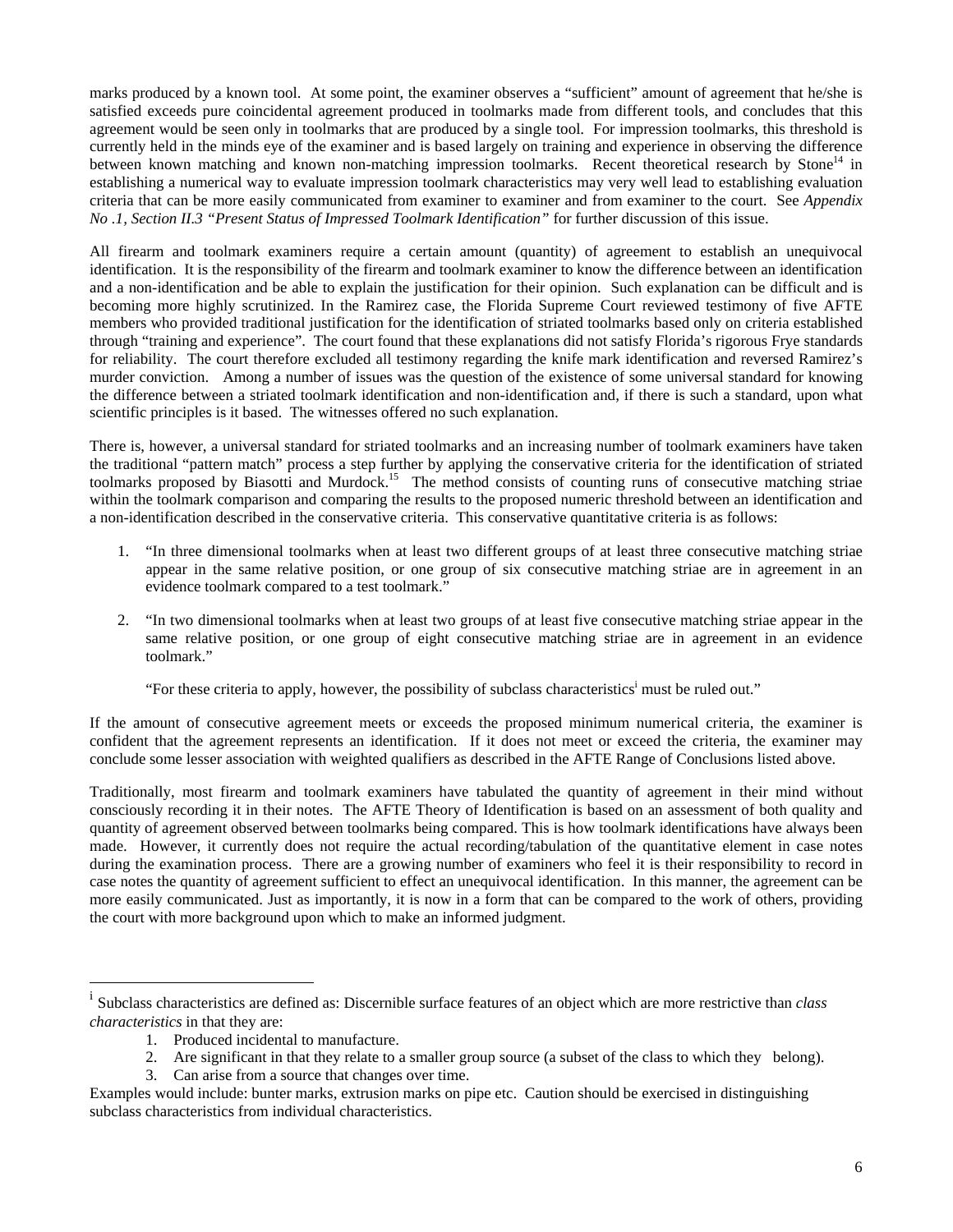Based on the fact that groups/runs of consecutive matching striae constitute a means to describe a pattern, it is suggested that the quantitative element of toolmark identification was also formalized in the AFTE Theory of Identification. It is safe to say that no one has ever identified a striated toolmark without having consecutive matching striae agreement. The notion that consecutiveness is important is not new. As far back as 1932, in an article written for the *Army and Navy Journal*, Wilmer Souder, recounting ideals of (firearm identification) experts he had associated with over the previous five years, commented on the need for "… the consecutive order of the individual agreements …"16 when describing matching bullet striations. Examiners who use the CMS tabulation approach in the interpretation of striated pattern agreement in their casework are simply recording the quantitative element of what constitutes pattern agreement in striated toolmark identification that has traditionally been kept/evaluated in the mind's eye of the examiner. Based on this characterization, it suggests that CMS is also generally accepted as a concept in toolmark identification.

With regard to the actual number separating an identification from a non-identification in a CMS protocol, the reader is invited to critically assess the studies referenced in the appendix. However, as a summary, a review of the studies involving CMS demonstrates that in testing the conservative CMS criteria for identification proposed by Biasotti and Murdock, over 4,800 actual known non-match comparisons have been conducted and tabulated and none would have resulted in a false identification. This data includes comparisons of two and three-dimensional toolmarks. Considering that these known nonmatch comparisons involved a wide-range of variables, and the number cited does not include in excess of a million toolmarks screened through the NIBIN system, the authors contend that sufficient support exists for the use of the conservative criteria proposed by Biasotti and Murdock. Further testing, according to the precepts of the scientific method, would certainly be welcomed.

There has been much misconception regarding the issue of consecutive matching striae (CMS), the most common being that it is somehow a "different" technique apart from pattern matching. However, it is not a "different" technique, merely an extension. When one examines a pattern, there are several elements that are part of the process of recognizing that a pattern truly exists. Whether or not the features of a striated toolmark are actually quantified or simply compared and deemed to be corresponding, several of these elements are quantifiable. For example, the location of a striation is a quantifiable entity from a fixed point such as the shoulder of a land impression. So too are the height and depth of furrows and ridges that examiners simply refer to as corresponding or "matching." So too is consecutiveness, a critical feature in defining a pattern. If it were not for consecutiveness, the striations one is attempting to compare would appear randomly and there would be no defined pattern. Indeed, no matter whether one chooses to quantify or not, the pattern remains the same. Thornton, while responding to a question raised about the validity of firearms identification, did a masterful job of describing the elements of the traditional comparison process while at the same acknowledging that "… just because the criteria for the identification of bullet striations exist largely as constructs of the mind does not mean they will remain so forever".<sup>17</sup>.

The only difference between a firearm and toolmark examiner who tabulates CMS runs in their case notes and one who does not, is the manner in which one chooses to describe the pattern. The examiner who chooses to do so without a quantifiable number is at the mercy of a language of descriptive words, words that can have different meanings to different people. In addition, it is extremely difficult, if not impossible, to describe one's concept of what constitutes a known nonmatch (the criterion for separating an identification from a non-identification). The authors have reviewed nearly every paper, published and non-published, with regard to identification criteria for firearms and toolmarks. Although many of these studies help to validate the science, because of the manner in which the results were communicated, descriptively, they unfortunately do little to define identification criteria.

The examiner who uses CMS does so in an attempt to better describe to others the pattern that he or she is observing. Using CMS allows for a concise and easily communicated description of a pattern that one observes. Each examiner has, or should have, an identification criterion of exceeding the best known non-match. It would appear infinitely easier to describe such a criterion in terms of the quantity of consecutive matching striae that one would expect to see in such a situation. Using such a description, two examiners could communicate something about the strength of an identification, even in the absence of photographs or the actual evidence. They could convey the strength of an identification even over the telephone.

A very key issue is that CMS has the appearance of being more objective than the traditional pattern matching. It is not being suggested, however, that this is the case because the process of observation and recognition of a pattern does not have objective elements. It does. However, CMS allows the examiner to apply a measurable criterion to the extent of pattern agreement observed in striated toolmark comparisons. Because of the manner in which the pattern is being described, it is easily defined and measured and is, therefore, testable by others using the scientific method. Therefore, one is no longer subject to only what one has seen through his or her own personal training and experience but now is able to draw on the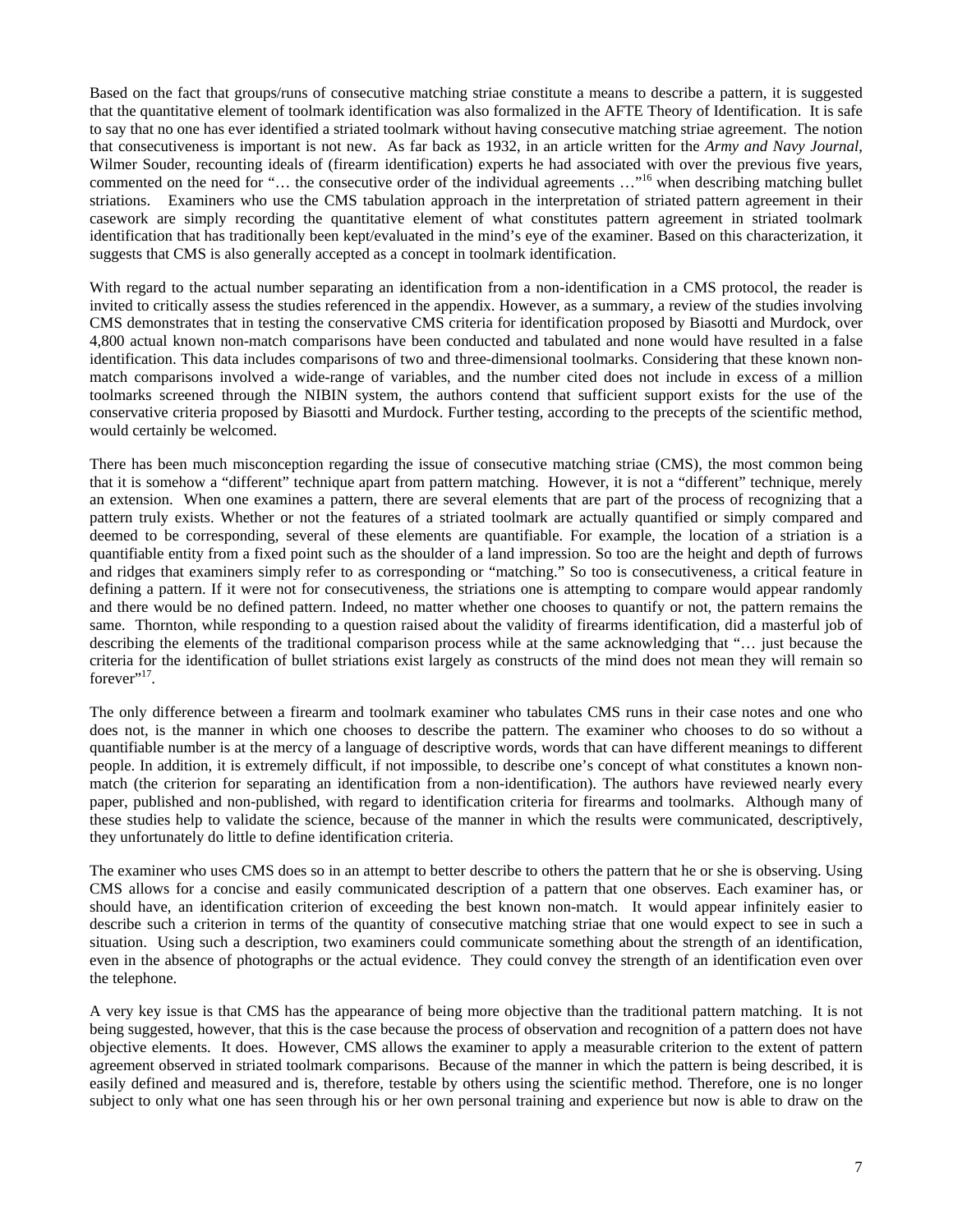training and experiences of others, in addition to a plethora of studies that have put the conservative CMS criteria to the test. In a very simple sense, the reader is asked to assume the point of view of the court. Which will appear more objective? One who relies only on his or her own training and experience, or one who relies not only on his or her training and experience but draws as well on the studies and experiences of others?

More could be said regarding CMS, but it is beyond the scope of this paper. It is enough to state that CMS is not a new technique, nor in conflict with the traditional pattern matching that has characterized the discipline from the earliest of times. It is simply an extension, a manner of describing the pattern that is believed to be more concise, more easily understood, and allows for its use by others. See *Appendix No. 1, Section II.2 "CMS Theory"* for a review of cited references validating this approach.

Having established the scientific foundation for firearm and toolmark identification, an issue relevant to all legal challenges, it is time to move forward to three other relevant issues including error rate (which includes the existence and maintenance of standards and control), publication and peer review, and general acceptance.

## **Error Rate**

 $\overline{a}$ 

Another challenge by which the court may evaluate the reliability of scientific evidence is the error rate of the method being used. This discussion addresses that challenge.

"Many considerations will bear on the inquiry, … its known or potential error rate, and the existence and maintenance of standards controlling its operation." This is the third Daubert element that a judge may consider in determining the acceptance of scientific testimony. Frequently only the first half of this element is discussed. However, the second half should also be carefully considered. Each will receive proper attention in this section.

In our profession, we are often called to testify that a specific tool (firearms included) has been identified to a questioned toolmark. The court in these cases wants to know how often such identifications are in error. The court wants to know how often the profession, using accepted techniques and controls, produces a mistaken identity. The statement that the science of firearm and toolmark identification has a "0%" error rate is clearly not responsive to the court when questions of error rate are brought forward. The court is not interested in "theoretical error rate", which assumes everything has been done correctly and the correct answer obtained, but is interested in the real life potential error rate that is reflective of all human endeavors.

In regard to known or potential error rate within the discipline of firearm and toolmark identification, examiners should readily disclose that there have been quasi error rates reported. **To proffer that firearm and toolmark identification is "infallible" is simply not true and will be met with immediate suspicion.** The court is interested in "known or potential error rate" as a means by which to assign weight to the examiners testimony. The examiner will be more credible by readily discussing the reported error rates in the process of firearm and toolmark identification (*i.e.*, the first half of the Daubert element) and then be prepared to discuss what steps have been taken as an individual and through laboratory peer and administrative review processes to eliminate the possibility of error in the work currently being presented in court (i.e., the second half of the element).

Collaborative Testing Service (CTS) is currently the only source of international proficiency testing results in the firearm and toolmark identification discipline from which a source of potential error rate may be inferred.<sup>j</sup> Approximately 20

**j** Much has been studied and reported in the literature about the fundamental principles and accuracy of comparing toolmarks to tools (firearms, etc.) known to be sequentially manufactured. However, recent studies that have a "blind" component to the comparisons, most notably comparing fired bullets from ten (10) consecutively produced barrels (Brundage, D. "The Identification of Consecutively Rifled Gun Barrels." presented at the 25th AFTE Training Seminar, Indianapolis, IN, June 1994 and Hamby, J., "Update to the Ten Barrel Test", presented at 33<sup>rd</sup> AFTE Training Seminar, San Antonio, TX, May 2002) and a knife blade study (Thompson, E. and Wyant, R. "Consecutively Made Knife Blades: Part 1". Presented at the 33rd AFTE Training Seminar, San Antonio, TX, May 2002), do show very low, near zero, error rates and it is tempting to use these error rates as being reflective of casework error rates. However, the low error rates in these studies are low because, though the examinations are laborious, the microscopic comparisons are relatively straightforward. Such comparisons are not typical of much actual casework where the toolmarks are often very limited in quantity and quality of information. These studies, therefore, do not measure the "error rate" question that the court requires. These tests do, however, support the scientific basis and accuracy of the FA/TM identification science, the fundamental theory of the science as expressed in the AFTE Theory of Identification, and the practitioners thereof.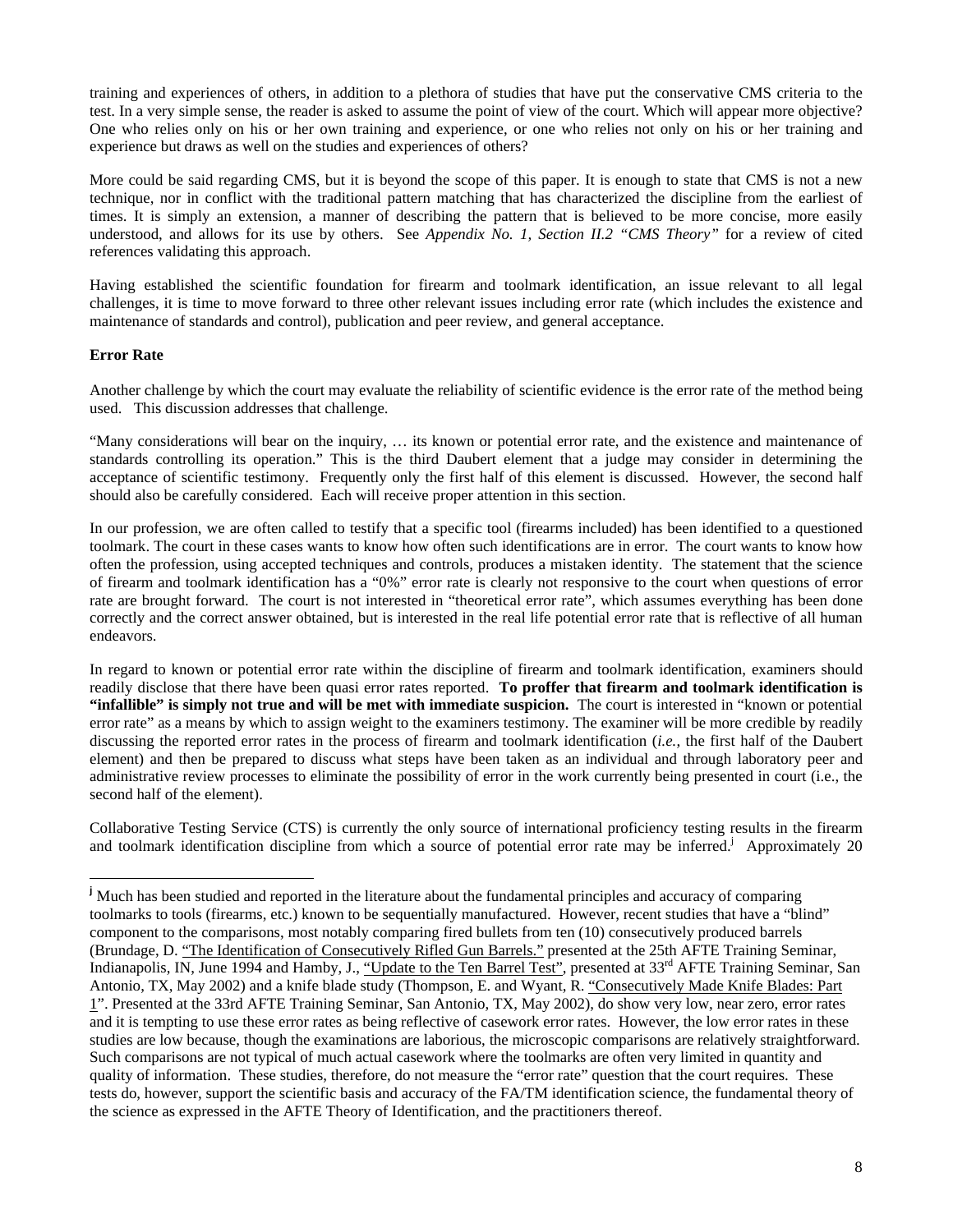percent of the CTS firearm and toolmark proficiency tests are sent to international subscribers. The only published document that discusses "error rate" in regard to crime laboratory proficiency testing in firearm and non-firearm toolmarks is the summary of the CTS proficiency tests by Peterson and Markham.<sup>18</sup> Peterson and Markham looked for trends and although there is indeed some value in this information, the results are misleading and there is a strong argument that the error rate for firearm and toolmark identification casework is indeed much smaller than the error rates reported for the CTS tests.

Based on Peterson and Markham's study of proficiency test results from 1978 through 1991, those who would tend towards an improper interpretation of the numbers could claim that a seemingly alarming 12% error rate is reported for firearms and 26% error rate is reported for toolmarks. These results, however, include "inconclusive" responses as incorrect. Grzybowski and Murdock discuss this issue in some detail when they write, "Assuming a scenario least favorable to our profession by not taking into account the number of inconclusive results (which, in fact, are neither correct or not correct), the error rate based on the total percentage of correct responses is 12% for firearms and 26% for toolmarks. But if we view the error rate strictly as a function of incorrect responses, as we believe it should be viewed since we feel that this is the error rate the judicial system is interested in, the results are far better: 1.4% for firearms and 4% for toolmarks."19 It is important to note that the 1.4 and 4 percentages include false eliminations. If the false eliminations are not included, the percentages for false identifications are approximately  $0.6\%$  for firearms and 1.5% for toolmarks.<sup>k</sup>

While some may balk at the use of CTS proficiency test figures, Grzybowski and Murdock suggest that, despite their limitations, "Nevertheless, the overall purpose of them is to indirectly test the validity of a particular method and protocol. We may not be altogether happy with the results, but at least a general indication of error rate is determined through these tests. It's not the best data, but the courts are interested in this information and we should be prepared to describe the tests as well as their strengths and limitations accurately."20

As useful as the courts may find this information, it is also important to indicate that there are some limitations with respect to using this data. In their article, Peterson and Markham themselves discuss limitations of using the CTS reports citing: 1) problems of test administration which influenced test results; 2) lack of control over levels of difficulty of tests, resulting in not being able to determine if an improvement or a decline in test participation performance reflects better proficiency of the firearm and toolmark identification community or easier tests; and 3) continual changes in test design and sample makeup, making comparison of results difficult, as little replication of tests, considering these factors, was conducted to establish a baseline to monitor participant performance. The reader should be familiar with these limitations. Peterson and Markham further note that many laboratories were **obligated by policy to report inconclusive results** when the tool was not supplied. In firearms, the percentage of "inconclusives" seemed to be a function of the difficulty of the test, the clarity of instructions in the test process, and the discomfort expressed by some takers in not being supplied with the actual firearm with which they could conduct their own test firings.

The examiner should be prepared to point out other problems with using the results of CTS proficiency tests to determine error rate. One of these is that some of the test participant results in the Peterson and Markham study may not have been peer reviewed. This is because the CTS tests were supposed to represent tests of individual examiners. Also, some laboratories had different examiners share tests for internal quality control purposes. When this was done, individuals were not supposed to share their results with anyone else. On the other hand, even though ASCLD-Lab does not mandate peer review of proficiency tests, most CTS proficiency tests that have been done in ASCLD/LAB accredited laboratories since December 1997 probably are thoroughly peer reviewed because the results of select proficiency tests have to be reported to the ASCLD/LAB Proficiency Review Committee (PRC). As a result, one would think that the reported error rate for firearms and for toolmarks should be lower following PRC formation in December 1997. A recent (April 2003) study by Robert Thompson of the Peterson and Markham data and the CTS summary reports in firearm and toolmark proficiency tests for the period 1978 through 1997 (firearms), and 1981 through 1997 (toolmarks) revealed the false identification error rates to be 0.9% for firearms and 1.5% for toolmarks. The false identification error rates (post PRC) for 1998 through 2002 is 1.0% for firearms and 1.2% for toolmarks. As these are measurements only of false identifications, these percentages do not include false eliminations or "inconclusives". Although the false identification error rates are lower, post ASCLD-Lab PRC formation, the small percentage differences are not significant. Extending this outside the realm of proficiency tests,

 $\overline{a}$ 

<sup>&</sup>lt;sup>k</sup> Analysis of the Peterson and Markham data by Robert Thompson, April 2003. In reviewing the CTS reports after the Peterson and Markham study, the false identification percentage was derived in the same manner as the Peterson and Markham data; the number of false identifications compared to all of the comparisons reported by the responded laboratories. For the years 1978 to 2002 the false identification rate for the firearm proficiency tests is 1.0 %, and for the years 1981 to 2002 the false identification rate for the toolmark proficiency tests is 1.3% (toolmark proficiency tests started in 1981).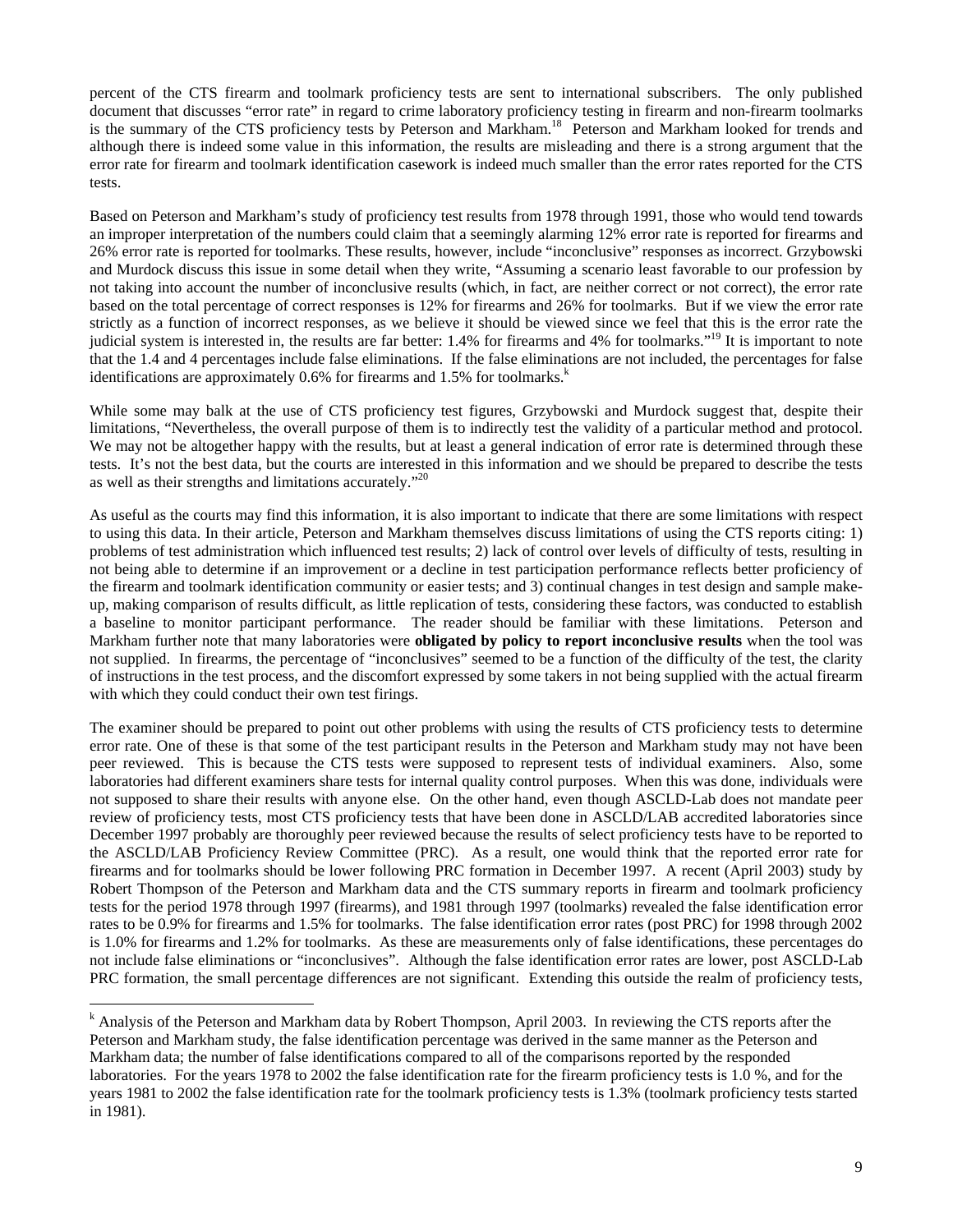Grzybowski and Murdock suggest that, "In actual casework, however, internal quality control procedures of peer and administrative review serve to further reduce the error rate. $"^{21}$ 

Biasotti and Murdock<sup>22</sup> discuss a number of deficiencies in the available literature sources that discuss forensic "error rate". The first deficiency, and one that everyone needs to recognize, is that CTS proficiency tests were designed for laboratories to use as a quality assurance tool and not as a basis for studying error rates nationwide. They suggest that the manner in which these tests were treated may differ among participating laboratories, some choosing to treat them formally and others informally. Further, examiners that have been assigned to take these tests may tend towards more conservative results simply because there is little to gain but much to lose in the event of an error.

As others before and since, Biasotti and Murdock also discuss the limitations due to a possible lack of peer review, indicating that, "Peer review is an important process that is widely used in crime laboratories. This process helps prevent errors in casework from seeing the light of day." Biasotti and Murdock also discuss the influence of ASCLD/LAB, suggesting that since the advent of their Proficiency Review Program in December 1997, proficiency testing was moved from a "low stakes games" to a "high stakes game." The reason is that depending on the severity of the proficiency test result discrepancy should one be reported, sanctions could include revocation of ASCLD/LAB accreditation. Therefore, Biasotti and Murdock conclude that, "Consequently, we cannot know if pre-1998 proficiency test studies overstate or understate the accuracy of examinations."<sup>23</sup> But it seems likely that post-1998 proficiency test studies may more properly reflect the accuracy of routine forensic firearm/toolmark examinations, simply because peer review will probably be done to help ensure correct results. In general, as the ASCLD-Lab accreditation process has evolved, proficiency testing has become an important part of the process and forensic laboratories are paying more attention to what they submit.

A review of the record of proficiency tests must also put these tests in the context that they are generally given; as declared tests known to the examiners as proficiency tests. Attempts to give "blind" or even "double-blind" proficiency tests in an operational crime laboratory, especially in the case of firearms/toolmark examinations, usually fail because of the laboratory's need to communicate with their clients to obtain background information about the submitted evidence. For a more detailed practical guide through the citations designed to prepare the examiner to more fluently discuss the current status of firearm and toolmark identification error rates in court, see *Appendix No. 1, Section III "Known or Potential Error Rate"*.

The third element of Daubert also concerns peer review, which is the existence and maintenance of controlling standards of operation. The existence and maintenance of controlling standards of operation is an important concept that helps minimize analytical and interpretation errors in the crime laboratory. The use of quality control and quality assurance measures, in addition to peer review: 1) helps to maintain integrity of the work; 2) increases the likelihood of the discovery of error; 3) is necessary to minimize bias in examination and interpretation; and 4) helps bring forth a quality product. These operational standards are derived from the peer scientific community, and from forensic laboratory guidelines and policies.

So far two issues have been discussed: 1) reported summaries of firearm and incorporated into toolmark proficiency tests and; 2) what is done in most forensic laboratories to ensure that the results of individual cases are correct as reported. Next, the error rate of the individual examiner needs to be addressed. Two kinds of samples need to be considered. One type of sample is the CTS proficiency test. This error rate is easy to calculate by simply tabulating firearm and non-firearm toolmark test results. If no errors have been made, the rate is zero. If errors have been made, the error rate is calculated by dividing the number of errors of each category by the total number of proficiency samples examined. But if any errors have been made, the critical issue of why they were made must be explored. For example, the examiner may have been in a training mode and the CTS proficiency test was used merely as part of in-house training, or, the examiner may have rushed through the test, thinking that it was necessary to "get it out the door to be included in the summary CTS report". As such, proficiency tests were never intended to be used to calculate a national error rate. Instead, they were advertised as a quality assurance tool available for use by individuals and individual forensic laboratories. CTS itself attempts to put the results of their proficiency tests in proper perspective by including the following admonition on the cover page of their summary reports:

*"This report contains the data received from the participants in this test. Since these participants are located in many countries around the world, and it is their option how the samples are to be used (e.g. training exercises, known or blind proficiency testing, research and development of new techniques, etc), the results compiled in the Summary Report are not intended to be an over view of the quality of work performed in the profession and cannot be interpreted as such. The Summary Comments are included for the benefit of participants to assist with maintaining or enhancing the quality of their results. These comments are not intended to reflect the general state of the art within the profession."*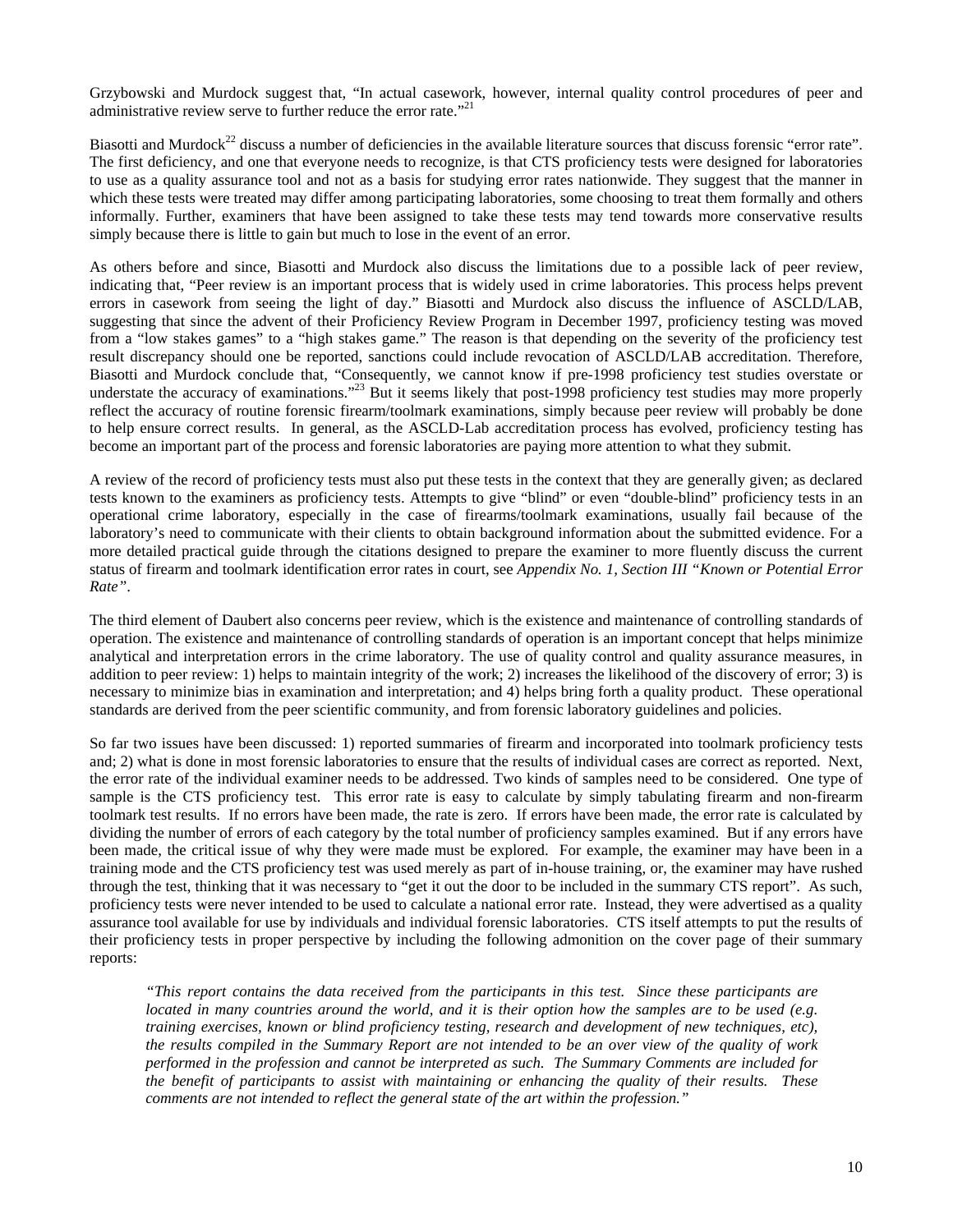Another factor to consider is the test make up. Since large numbers of tests have to be produced, to uniform requirements, most tend to be rather straightforward and only of moderate difficulty. So, if an examiner has a zero error rate on them, is that a true measure of ability? The authors do not think that it is. Proficiency tests can be made that are so easy that everyone will get the correct answer or so difficult that very few get the correct answer. Generalizations concerning proficiency tests cannot be made unless there is some information accompanying the test that somehow quantifies the level of difficulty pertaining to the test. Since this is never done, or at least hasn't been done up to this point, proficiency test results cannot be interpreted as reflecting the universal proficiency of the profession.

Error rates associated with normal day-to-day forensic firearm/toolmark casework are impossible to establish. How is an error rate calculated, for examiners considered to be proficient, for these types of cases? The answer is, for the most part, one cannot be calculated. Since the identification sciences (firearms/toolmark, fingerprints, documents, etc.) are primarily focused on the determination of identification, that is, the proof of a singular source of evidence, a meaningful review of the historical forensic laboratory records of this type of evidence would be impossible. The scientific product is not in a form to be subjected to routine measurement, which could later be summarized, and compared to an ideal measurement. Moenssens<sup>24</sup> expressed this limitation succinctly by saying "It is very difficult to measure the probativeness of a particular examination because it deals with a unique event that cannot be statistically duplicated…" and "none of the forensic science disciplines that deal with comparisons based on unique occurrences, or clinical judgments, can establish the degree of confidence statistically with respect to an individual result." When a forensic laboratory processes a case and, following technical peer review, issues a report, the results are assumed to be correct. Most of these cases are never critically evaluated by anyone else. A small number of cases, however, are critically evaluated by qualified examiners hired by opposing counsel. If this evaluation uncovered a "legitimate error", this could, ostensively, be used to calculate an individual examiners error rate with respect to day-to-day casework. Even in these instances, however, the sample size would be so small that a reliable error rate could not be calculated. The difficulty here is in instances where opposing experts have differing opinions about the same evidence. With subjective standards/criteria, how does one determine if either examiner has made an error? In summary, it is not possible to calculate an absolute error rate for routine casework.

So, what does this mean for the individual examiner? The examiner must first acknowledge that errors can be made. The examiner must then be prepared to discuss the CTS tests and their limitations, and recognize that, despite their limitations, they may offer the court some indication of error. It does not mean, for example, in the instance of a 1.5% CTS error rate, that every toolmark identification case report is subject to being right only 98.5% of the time, but rather that for all those respondents, 1.5% made an incorrect association. Secondly, assuming that the work has been done thoroughly and the conclusions fully supported by clear and complete notes, it is suggested that examiners advocate that it's his/her opinion that he/she has made no error in the case at hand. It is easier to convince others of this if: 1) he or she has graphically demonstrated the basis for the opinion with the use of photographs; 2) comprehensive notes have been taken that fully support the conclusions in the lab report and; 3) the examiner's work has been technically peer reviewed and administratively reviewed per ASCLD/LAB requirements (whether or not the individual's laboratory participates in this program). Such actions would serve to further minimize any reasonable chance of error in reaching a correct conclusion and will be persuasive to those in court responsible for determining the weight to be accorded the examiner's testimony.

## **Peer Review and Publication**

The courts recognize that they are not in a position to be experts in forensic science, yet they are the "gatekeepers" of such evidence in the courtroom. In Daubert, the court stated that one of the methods that they can use to evaluate the scientific validity and reliability of a proffered technique is to determine if it has been peer reviewed by other experts in the field. Peer review is a specific process of evaluation that requires knowledge of the scientific method.

This requires the publication of the information or technique in a professional peer reviewed journal. The peer review process allows other experts within the field to evaluate: 1) the validity of the hypothesis; 2) how it was formulated and tested; 3) whether the scientific method was followed; and 4) whether proper conclusions were reached. It also encourages others to repeat the processes (replication) to further the science.

The peer review process involving publication is a formal process. The courts recognize that an informal process occurs when examiners share information, for example during seminar presentations. They also realize that publication of a technique or process does not ensure that it is accurate or generally accepted within the scientific community. The formal peer review process, however, does subject research to the light of day, and does provide a formal procedure to help curb outrageous claims or "junk science". It allows for the method/technique to be critically analyzed by the relevant scientific community. For peer review to work however, there really must be a critical and thoughtful review. Daubert/Frye/whomever wants peer review, but they expect good peer review.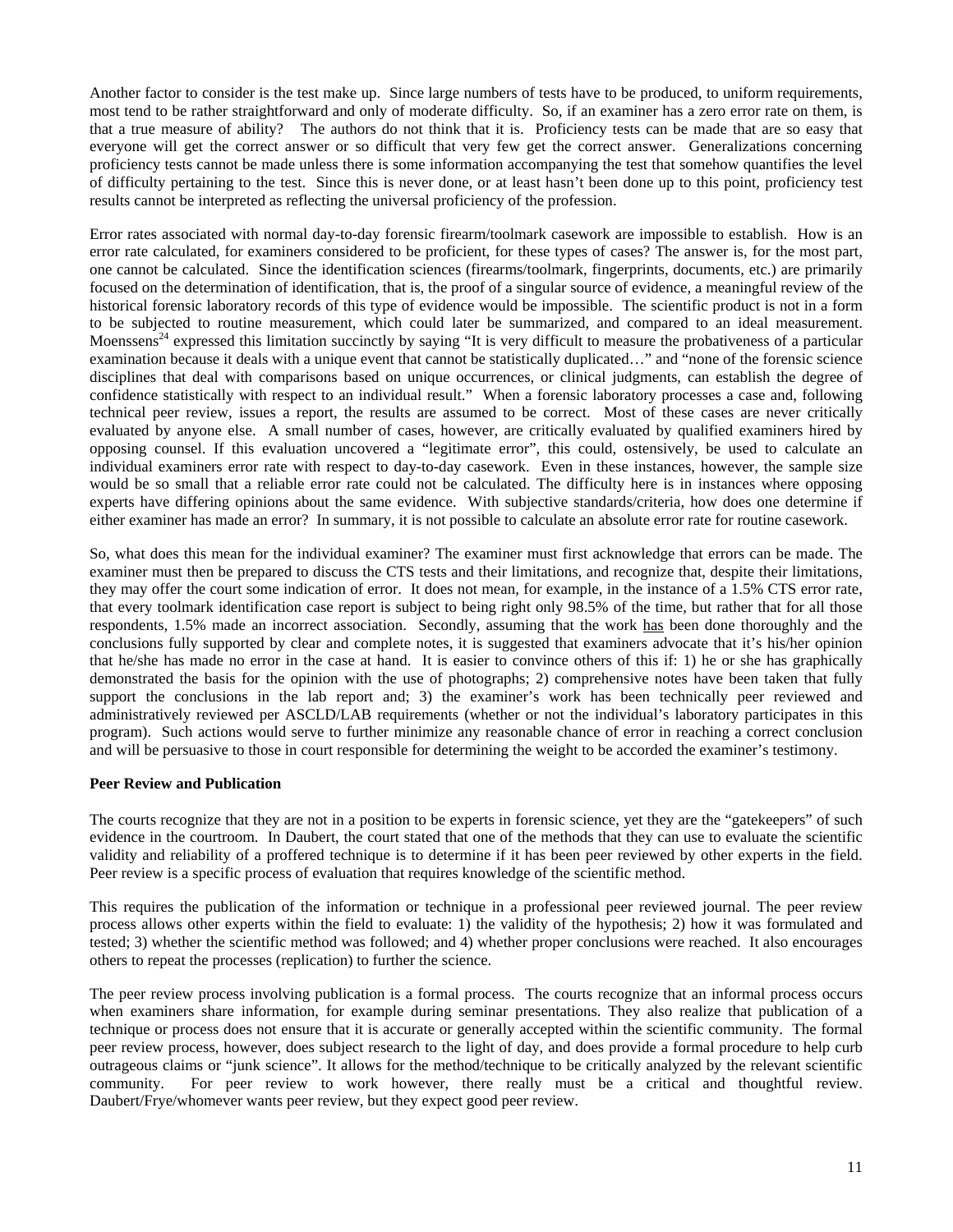Formal peer review involves two steps, a pre-publication review process and a post-publication review process. In the forensic firearm and toolmark examination community, the premier journal is the AFTE Journal, published by the Association of Firearm and Toolmark Examiners. This journal, which started out as a newsletter, has always had a peer review process. As a newsletter, the process was very informal, and was handled by the Editor and/or his designee(s). Denio<sup>25</sup>, in his review of the process, covers in detail the chronology of the AFTE Newsletter/Journal peer review process. Briefly, the process evolved from being a grammar/spelling check, to contacting companies and experts in the field to verify content, to a formal process developed by the Editorial Committee. This formal process includes specific instructions for writing and submitting manuscripts, assignment of manuscripts to other experts within the scientific community for a technical review, returning of manuscripts to authors for clarification or re-write, and a final review by the Editorial Committee.

The AFTE post-publication peer review process has also been formalized to include a "Peer Review" section in the journal. This allows members or anyone else with an interest to write and comment on an article or information previously published in a journal. Once a letter is received for this section, the original author is contacted so that they may respond to the proposed comments or questions. This section should be used whenever anyone takes exception to a published article, otherwise the article resides there as an unchallenged observation in the literature.

It is noted that the AFTE Journal is not the only peer reviewed journal in which significant pertinent literature is published. Another is the *Journal of Forensic Sciences*, which is the official journal for the American Academy of Forensic Sciences, an organization that includes a number of different forensic science disciplines. This journal, and others of similar substance, utilizes a peer review process similar to that of the AFTE Journal. See *Appendix No. 1, Section V "Peer Review and Publication"* for further discussion of this issue.

### **General Acceptance By The Relevant Scientific Community**

This paper is designed to be useful for firearm and toolmark examiners regardless of whether they face Daubert/Kumho or Frye challenges. Indeed, the authors suggest that there appears to be a blending of evidentiary standards, such that the discussions on scientific foundation, error rate/standards of control, and peer review and publication are useful in either jurisdiction.

General acceptance in the scientific community is also a meaningful addition to this blend. General acceptance means acceptance by the professional community practicing in a particular field. Arguably, forensic firearm and toolmark examination is represented by AFTE, although there are examiners who do not belong to AFTE. For legal purposes, AFTE, its peer reviewed Journal, and Glossary represent the consensus point of view of the Firearm and Toolmark community and therefore fulfills the Frye requirement for a relevant scientific community.

The Frye standard, as announced in the original 1923 decision, has undergone several changes. In many states it is referred to as Frye III or Frye IV or Frye Plus. The Frye plus has two additional requirements; they are referred to as the "prongs of Frye. These are:

- 1. That the procedures (laboratory practices) implementing the theory or methodology are generally accepted, and
- 2. That these generally accepted procedures were indeed followed accurately to yield reliable results.

Essentially, this represents the "testability" standard of Daubert. It is the responsibility of the individual examiner to demonstrate that his/her laboratory satisfied such requirements.

The history of firearms identification and court acceptance of firearms and toolmark evidence in the United States goes back over 100 years and has been the subject of numerous publications<sup>26 27 28 29 30 31 32 33 34 35 36</sup>. A special contribution was made in 1931 by Kraft<sup>37 38</sup> in a comprehensive two-part summary of the literature produced during the period  $1919 - 1930$ that dealt with (in part one) "the identification of weapons by means of the projectile and cartridge case" and (in part two) "other questions that may arise in forensic ballistics". Kraft's critical review of many articles written in German, etc. made them available to many English speaking examiners for the first time. The AFTE Theory of Identification, developed and adopted by the relevant scientific community, has provided the toolmark identification community with a theory defining and describing the approach that examiners have traditionally taken when identifying/individualizing toolmarks.

Although the history of firearm and toolmark identification is certainly relevant, it is what is happening now that is germane. Firearm and toolmark identification must continually move forward, adjust, evaluate, re-consider, etc. This is the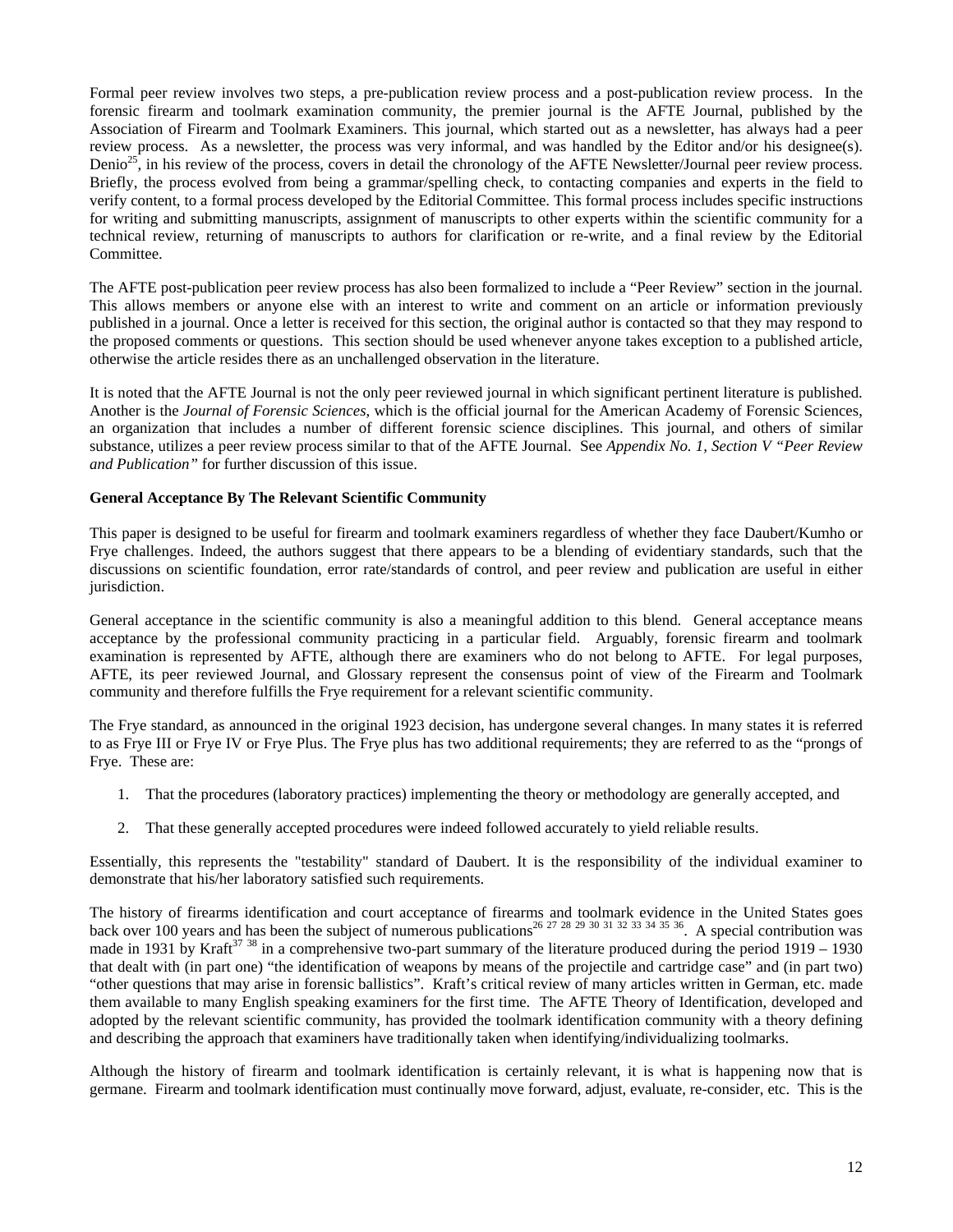hallmark of a truly scientific endeavor. See *Appendix No. 1, Section IV "General Acceptance Of The Relevant Scientific Community"* for consideration of suggested courtroom responses to this challenge.

# **Conclusion**

The discipline of firearm and toolmark identification exists within a legal system that has certain expectations. Such expectations include that it rests on a solid foundation. Included among the expectations is the recognition on the part of the practitioners that no matter the soundness of the theory, a potential for error does exist simply because this remains a human endeavor. The examiner must be prepared to admit and discuss this potential. The examiner must also be prepared to explain how this potential error is measured, and how it is managed. Further, the legal system expects reliability. Considering that the system is poorly equipped to unilaterally make this assessment, they need to rely on the practitioners themselves. Peer review, publication and general acceptance are critical elements to this process.

The individual examiner needs to discuss these issues in court in a manner that is clear and understandable. It is not a simple feat to discuss this material clearly. This paper has provided foundational discussions by which the examiner may consider four very important elements with regard to the discipline. The individual examiner needs to build upon these discussions to develop a means by which he or she can effectively communicate the essentials of these elements to the legal system.

The references and resources provided are intended to support individual examiner's arguments and assertions. The references are only a foundation upon which to build. It is strongly encouraged that anyone seeking to produce an effective argument be fully exposed to the original works by seeking out the resources in their entirety.

## **Acknowledgement**

The authors are indebted to: 1) John Thornton of Forensic Analytical Specialties, Inc., for doing just what he said should be expected of a peer reviewer; a critical and thoughtful review of the entire paper; 2) Charles Leete and Doug Lucas of Collaborative Testing Service, for reviewing the error rate section and offering a number of very helpful suggestions; 3) colleagues from both outside and within the Bureau of Alcohol, Tobacco, Firearms, and Explosives for useful editorial comments.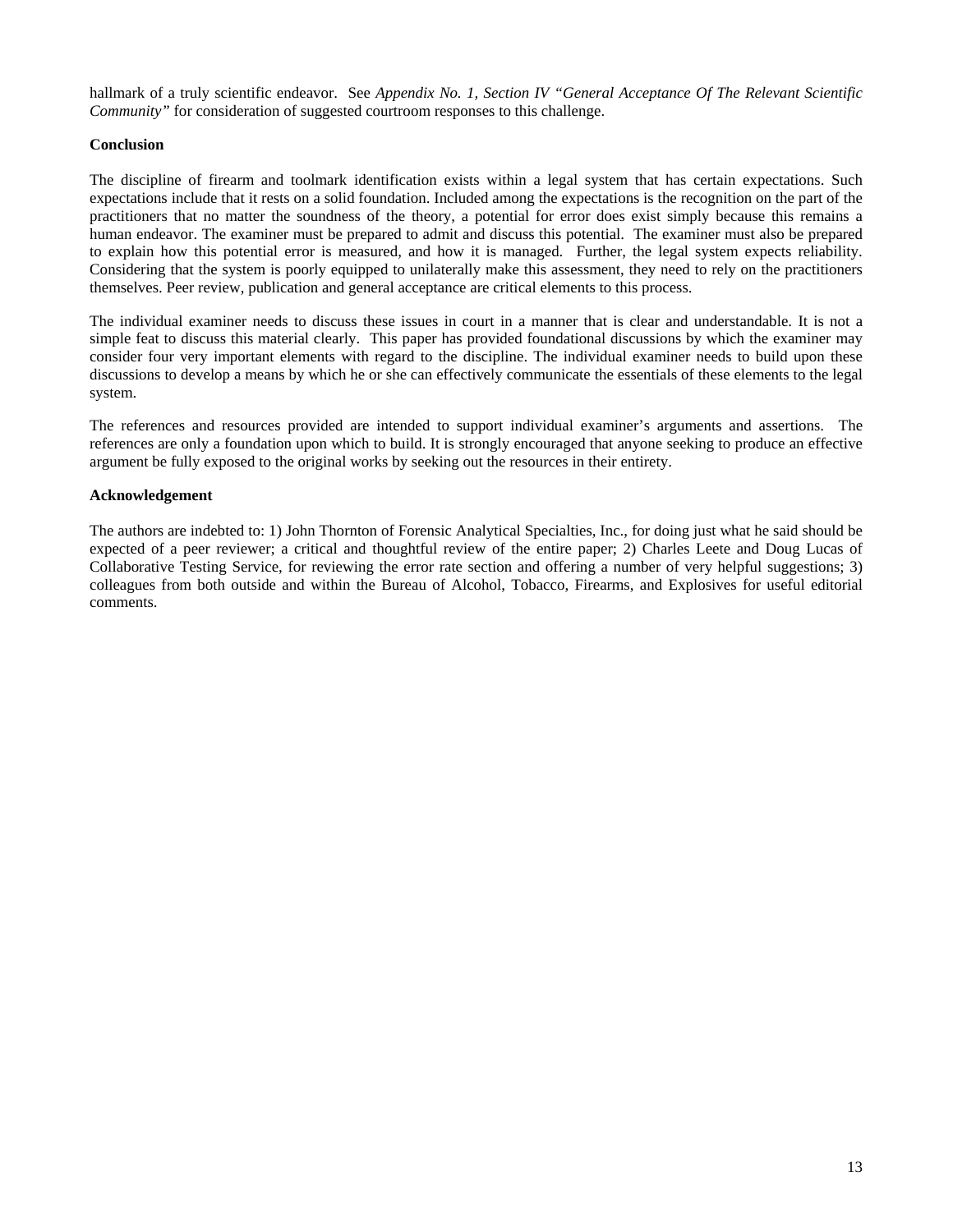### **APPENDIX No. 1**

Consideration of materials referenced in the following Appendix will assist the examiner in preparing for court testimony. It should be noted that this is not an exhaustive listing of references, but includes the most significant support to most efficiently increase the examiner's confidence in addressing the issues of validity and reliability of firearm and toolmark identification. It also includes suggested approaches to convincingly describe the process of examination. It is suggested that the reader assemble a binder of reference materials for periodic review and preparation for court testimony. As new references become available, the reader can keep current by updating their personal reference binder.

## **I. MEETING THE DAUBERT CHALLENGE - "THE ROADMAP"**

### **1998 – Grzybowski, R., Murdock, J., "Firearm and Toolmark Identification – Meeting the Daubert Challenge." AFTE Journal 1998: 30(1): 3 –14.**

This article is a dissertation describing in great detail the application of the scientific method in firearm and toolmark identification and addresses each of the four challenges of the Daubert Decision.

### **1997 – Biasotti, A., Murdock, J., Firearm and Toolmark Identification, Chapter 23, Vol. 2.** in **Modern Scientific**  Evidence: The Law and Science of Expert Testimony (Faigman DL, Kaye DK, Saks MJ, Sanders, J. eds., 1<sup>st</sup> 1997 **edition)**, **St. Paul: West**

This document is an excellent review of the firearm and toolmark identification process and provides, for the first time, a proposed conservative consecutive matching striae (CMS) numerical criteria for the evaluation of striated toolmark identification (that has since been validated through empirical testing). It also discusses the role of the scientific method in this discipline. It is recommended that this document be read in its entirety. Please note the cross-examination questions at the end of the chapter.

## **2002 – Biasotti, A., Murdock, J., Firearm and Toolmark Identification,** Chapter **29, Vol. 3.** in **Modern Scientific Evidence: The Law and Science of Expert Testimony (Faigman DL, Kaye DK, Saks MJ, Sanders, J. eds, 2002)**, **St. Paul: West**

This is an updated edition of the above reference containing significant references to additional validation work completed since the original publication in 1997. The conservative CMS numerical criteria remain the same as first proposed in 1997.

# **II. VALIDATION OF THE ABILITY TO INDIVIDUALIZE TOOLS**

The following reference list is intended to provide a central resource of abstracted papers supporting the validity of a toolmark examiner's ability to individualize tools using qualitative and quantitative approaches in keeping with the AFTE Theory of Identification. The references are listed by general subject matter categories. It should be noted that the summaries reflect the personal interpretation of the authors. Those who wish to use these reference materials for their own purposes are encouraged to read the cited references in their entirety and make their own personal assessments.

The scientific method is a process of problem solving that continually contributes to a self-evolving, self-correcting body of knowledge built upon verification and validation. It is a systematic mechanism from which science develops knowledge, with principles that are clearly enunciated. Firearm and toolmark identification fits neatly into this definition. Examiners in this field practice the scientific method both formally and informally.

### **II.1 USE OF THE SCIENTIFIC METHOD IN VALIDATING THE ABILITY TO INDIVIDUALIZE TOOLS AS THE SOURCE OF TOOLMARKS TO THE EXCLUSION OF ALL OTHER TOOLS.**

Forensic toolmark identification is a scientific discipline that is concerned with the identification of a toolmark to a specific tool. Firearms identification is a specialized area of toolmark identification dealing with firearms, a specific category of tools. The principles and theory behind this science is the same for both areas.

Firearm and toolmark examiners can establish associations of a common source by studying the difference between toolmark agreement from a common source (known matches) and comparing it to toolmark agreement from different sources (known non-matches) to establish a threshold for being able to differentiate between the two, in order to predict toolmark individualizations. Using this approach, all studies using mathematical models, mechanical models, and actual toolmarks using new and used tools have shown that a relatively small amount of matching individual characteristics can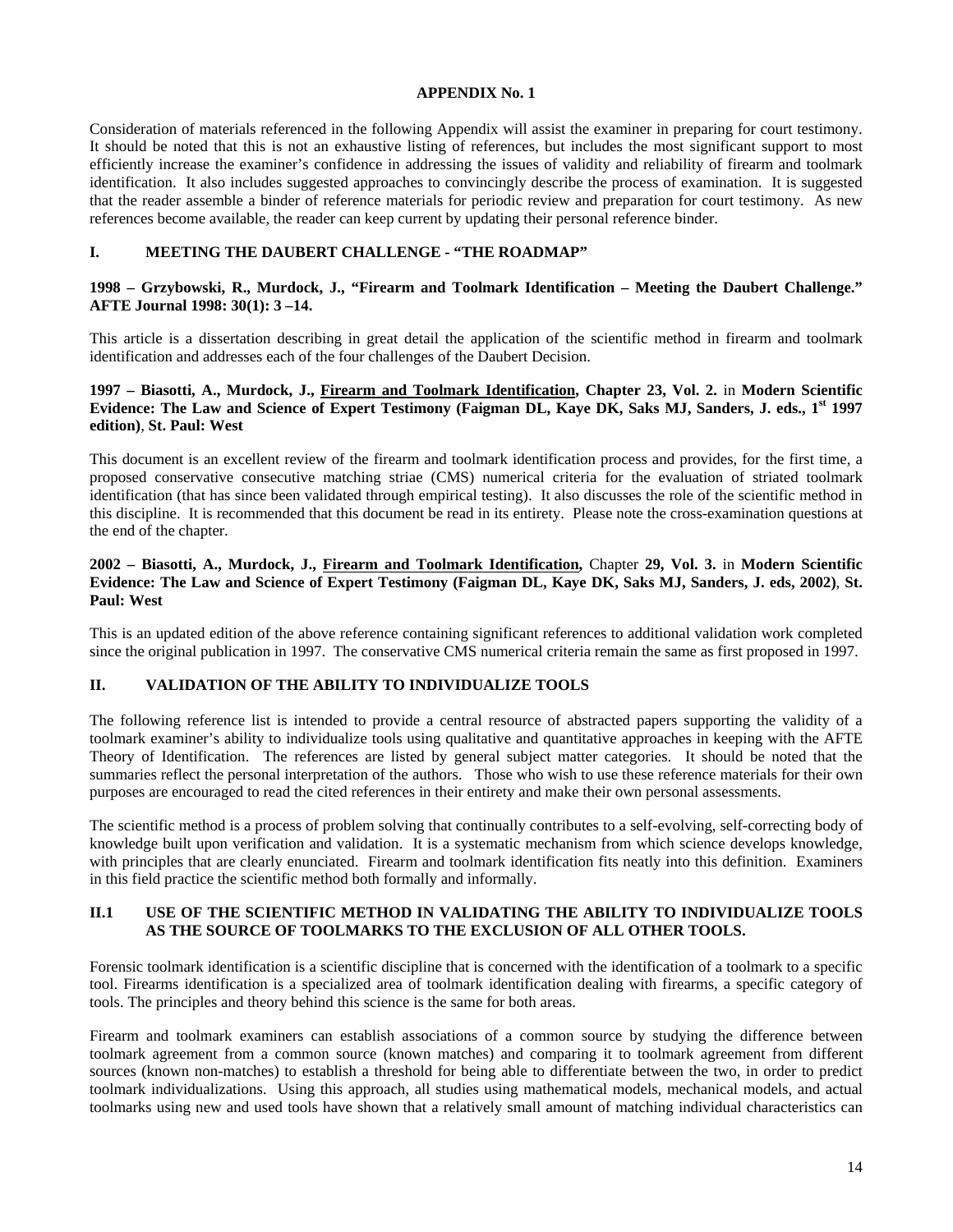allow us to predict the ability to individualize toolmarks to a specific source. The testing has been conducted in two ways. The first being to design "worst case scenario" models because theoretically they represent the highest probability of two different tools leaving toolmarks which cannot be distinguished from one another microscopically. An example of one model would be the comparison of consecutively produced tools such as rifled gun barrels. These models are useful as they represent the worst situations examiners might encounter in the real world.

The majority of toolmark studies were/are aimed at trying to distinguish toolmarks made by tools whose working surfaces were/are produced consecutively by various methods of manufacture. It was found, that assuming no subclass influence, this could be done. The results of these studies have made it possible to predict the ability to distinguish tools from one another based upon toolmarks made by their working surfaces. These empirical studies have been/are conducted by using the scientific method and continue to validate the theory of toolmark identification as described in the AFTE Theory of Identification. These studies have also been peer reviewed, published in the scientific literature, and are available for attempts at replication by the relevant scientific community. Select examples of this continuing research follows:

# **II.1.1 BULLETS AND BARRELS – EMPIRICAL STUDIES**

## **1970 – Lutz, M., Consecutive Revolver Barrels. AFTE Newsletter #8, 1970 Aug; 24-28.**

This is a study of test firings from two consecutively manufactured .38 Special revolver barrels. The author was able to identify bullets to the correct barrels and he described a lack of carry-over in land impressions but did not compare groove impressions. The method of rifling is not specified.

### **1975 – Skolrood, R., Comparison of Bullets Fired From Consecutively Rifled Cooey .22 Caliber Barrels.** *Canadian Society of Forensic Science Journal* **1975; 8(2): 49-52.**

The author did additional work on Cooey .22 caliber rifles to test the conclusions made by Churchman in May 1949, RCMP Gazette, Vol. 11, #5. No "carry-over" was noted. For Churchman's work see AFTE Journal 1981, 13(1): 46-52.

## **1978 – Freeman, R., Consecutively Rifled Polygon Barrels. AFTE Journal 1978 Jun; 10(2): 40-42.**

This was a three consecutively rifled H&K 9mm Luger polygonal rifled barrel study. The author noted that each barrel had it's own distinct and separate individuality.

### **1981 – Murdock, J., A General Discussion of Gun Barrel Individuality and an Empirical Assessment of the Individuality of Consecutively Button Rifled .22 Caliber Rifle Barrels. AFTE Journal 1981 Jul; 13(3): 84-111.**

This is an extensively researched paper studying gun barrel individuality and empirical assessment of button rifled barrels. The author assessed the individuality of consecutively manufactured button rifled .22 caliber rifle barrels and found each to be individual.

### **1983 – Hall, E., Bullet Markings From Consecutively Rifled Shilen DGA Barrels. AFTE Journal 1983 Jan; 15(1): 33-47.**

Hall performed a study of four consecutively rifled barrels with polygonal rifling. The first initial test shots could not be identified to one another. (Supports rapidly changing "new barrel" phenomena). He then studied 31 test fires from each of four barrels and concluded: "with bullets closely related in the firing sequence the dissimilarity of marks created by any two different barrels is significantly greater than the dissimilarity seen on bullet pairs that are from the same barrel".

### **1985 – Matty, W., A Comparison of Three Individual Barrels Produced From One Button Rifled Barrel Blank. AFTE Journal 1985 Jul; 17(3): 64-69.**

This is a study of the individuality of three revolver barrels, all cut from the same section of rifled tube; "to ascertain the possibility of carry-over effects from imperfections on a rifling button". The author examined Mikrosil casts of barrels first; then test fired. He observed no significant carry-over of subclass in casts of lands but numerous longitudinal striations on the grooves caused by button imperfections that persisted in some cases along the entire length of all three barrels. Test bullets from these barrels exhibited "sufficient carry-over for phasing in groove impressions but not enough for conclusive identification". No subclass carry-over in land impressions was noted. Each barrel could be distinguished from one another. Matty stressed the importance of examining the barrel interior.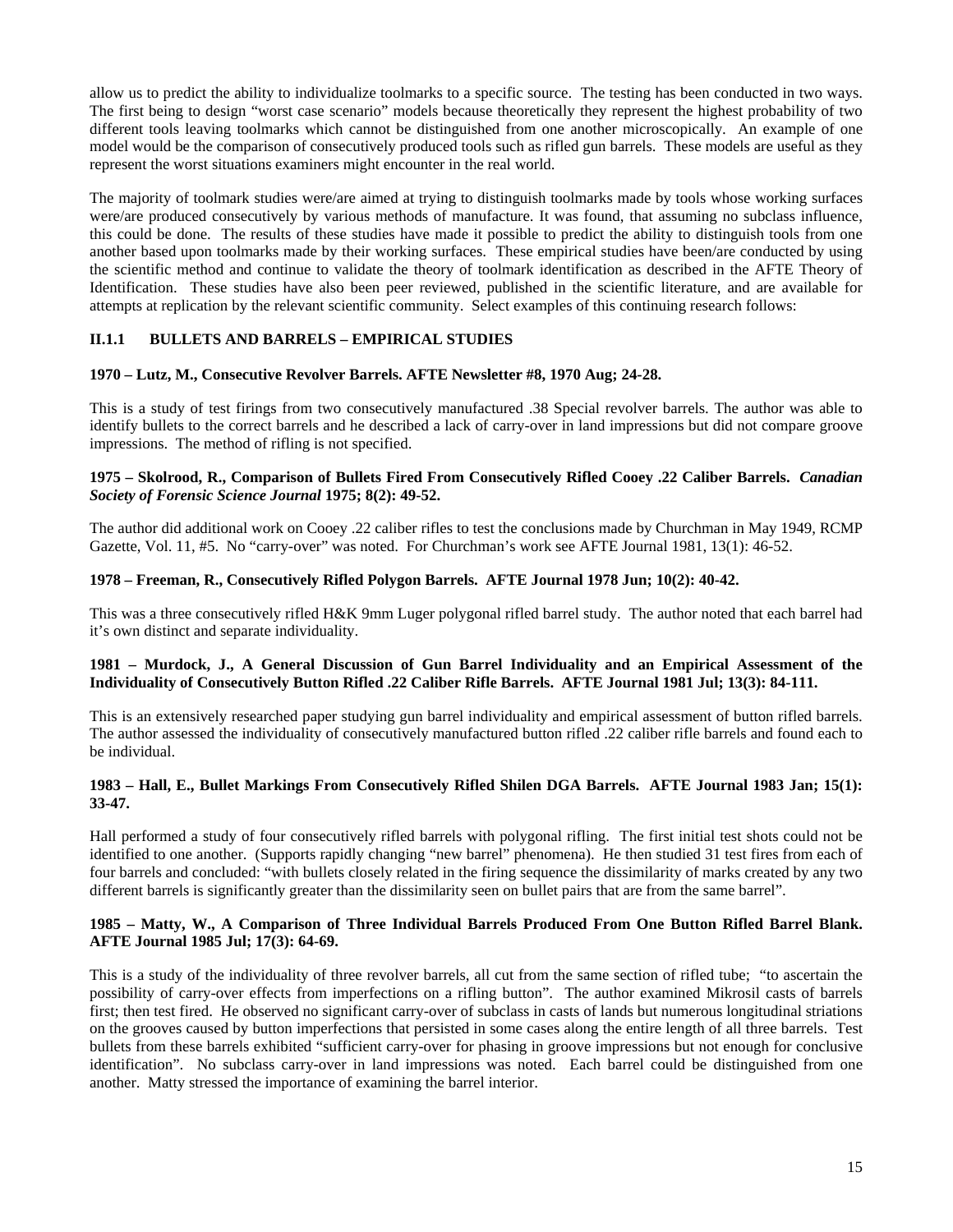### **1994 – Brundage, D., The Identification of Consecutively Rifled Gun Barrels. AFTE Twenty-Fifth Seminar; 1994 Jun 5-10; Indianapolis, IN.**

Brundage sent test fires from 10 consecutively rifled barrels to 30 labs. He also provided 15 unknowns with at least one being fired from each of the 10 barrels. All examiners successfully associated the unknowns with the barrels from which they were fired.

## **1995 – Brown, C., Bryant, W. Consecutively Rifled Gun Barrels Present in Most Crime Labs. AFTE Journal 1995 Jul; 27(3): 254-258.**

The authors compared barrels from multi-barreled derringers and discovered that several barrels appeared to have been manufactured closely to one another with some indication of subclass carry-over on the groove impressions of bullets fired from them. No carry-over was noted on the land impression areas. These firearms represent a good source of consecutively rifled barrels.

# **II.1.2 CARTRIDGE CASINGS**

### **1984 – Matty, W., Johnson, T. A Comparison of Manufacturing Marks on Smith & Wesson Firing Pins. AFTE Journal 1984 Jul; 16(3): 51-56.**

The authors examined consecutively manufactured firing pins from Smith and Wesson K-frame revolvers and described the lathe-turning operation used in producing the finish. The firing pins were compared using direct comparison, lead impressions, and with impressions on fired casings. The machining process created subclass carry-over features and the authors concluded that random defects had to be present to effect an identification.

## **1984 – Matty, W., Raven .25 Automatic Pistol Breech Face Toolmarks. AFTE Journal 1984 Jul; 16(3): 57-60.**

Matty performed an assessment of consecutively tooled Raven .25 Auto Breech faces. He described the milling process used to surface these tools and used six consecutively manufactured bolts. Three were collected and then three additional consecutively produced bolts were collected that were manufactured an hour later. His conclusion was; that each bolt could be identified to itself when offset by 180 degrees, but there was no agreement among the different breech faces. Although the tool cutting edge didn't change, micro-welded cuttings appeared to cause the changes between bolts.

## **1986 – Uchiyama, T., Similarity Among Breech Face Marks Fired From Guns With Close Serial Numbers. AFTE Journal 1986 Jul; 18(3): 15-52.**

This is a study of breech face comparisons using firearms close in serial number (serial numbers do not necessarily correlate to consecutively manufactured firearms). The author presented excellent photographs of known non-matches depicting agreement of the coarser striated markings on breech face marks from .25 Auto Browning pistol (straight breech face toolmark finish) and .25 Auto Raven pistol (concentric circle finish). He also presents numerous known non-match comparisons that were photographically documented. Significant subclass carry-over agreement was noted among breech face toolmarks produced by these firearms.

## **1994 – Thompson, E., Phoenix Arms (Raven) Breech Face Toolmarks. AFTE Journal 1994 Apr; 26(2): 134-135.**

This is a study of breech faces of Raven firearms that is similar to Matty's 1984 study cited above. Thompson wanted to know if there was any change in manufacturing due to change in ownership (Raven to Phoenix). He obtained four randomly selected bolts from a batch of 60,000. Each bolt had been end milled which resulted in concentric circular markings on the breech face. He compared Mikrosil casts and found, like Matty, that each bolt could be distinguished from one another.

### **1995 – Lardizabal, P., Cartridge Case Study of the Heckler and Koch USP. AFTE Journal 1995 Jan; 27(1): 49-51.**

Lardizabal examined the correspondence of breech faces of three Heckler and Koch .40 S&W pistols. Two pistols bore sequential serial numbers and were sequentially manufactured. The breech faces were broached. Cartridge casings fired from the consecutively made pistols exhibited significant corresponding impression markings, suitable for identification, which originated from a striated subclass toolmark appearing to have been made after the breech face finishing process. This striated toolmark was located just above the firing pin hole and persisted over 250 test firings. No other marks could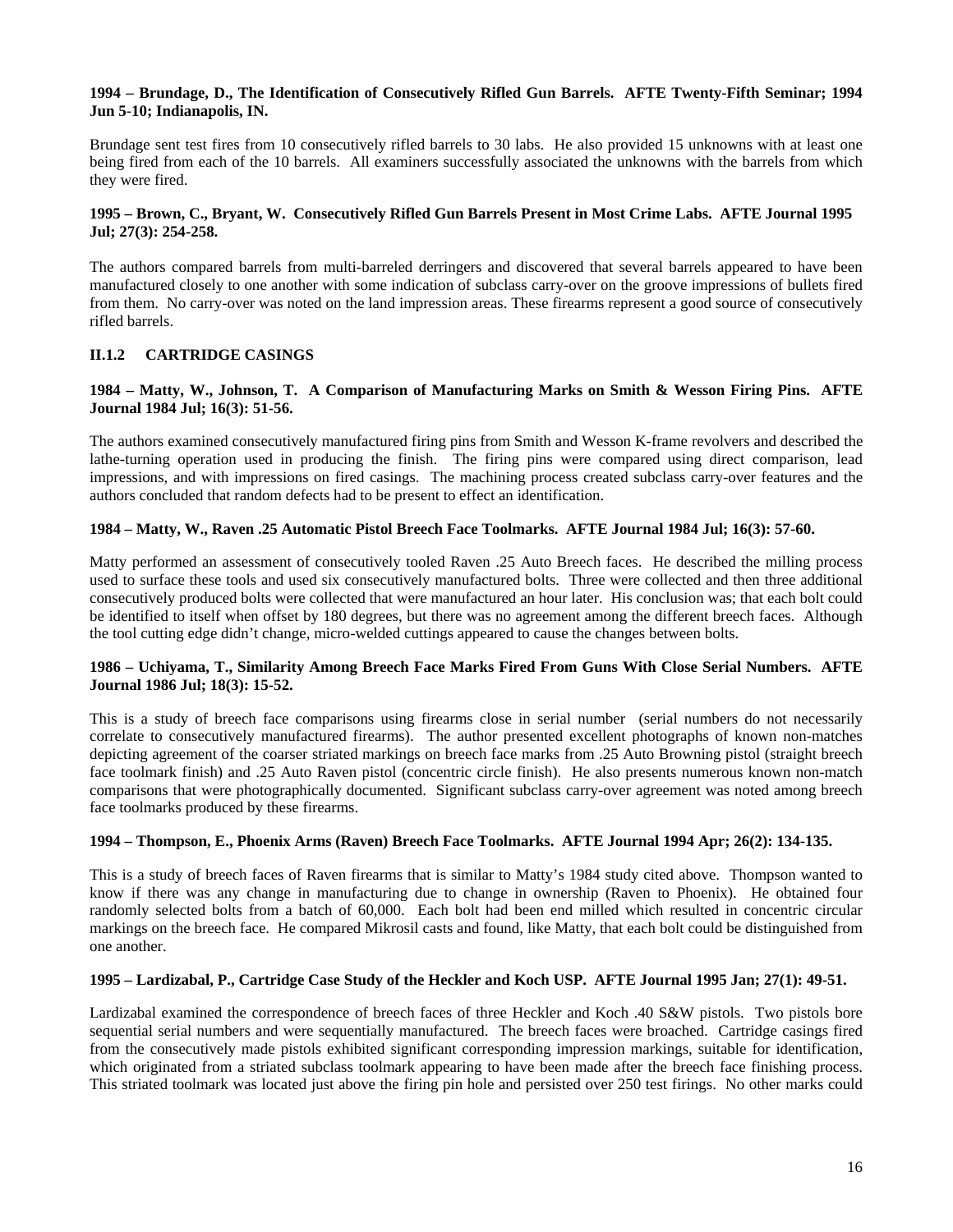be used to identify a casing to one of the two firearms. The third firearm with a lower serial number demonstrated no such striated toolmark on the breech face.

### **1996 – Thompson, E., False Breech Face Id's. AFTE Journal 1996 Apr; 28(2): 95-96.**

Thompson cited a case example involving Lorcin 9mm Luger caliber pistols. He observed that these Lorcin breech faces were stamped and painted with heavy black paint without further finishing. He found that this results in significant family resemblance with significant possibility of misidentification based on breech face markings alone. Thompson, like Lardizabal, suggests the use of other markings, including extractor or chamber markings, to facilitate an ID.

# **II.1.3 TOOLMARKS**

# **1964 – Burd, D., Kirk, P., Toolmarks: Factors Involved in Their Comparison and Use as Evidence.** *Journal of Police Science* **1942; 32(6): 679-686.**

The authors discussed individual and class characteristics of toolmarks related to screwdrivers. They intercompared three randomly selected screwdrivers of the same manufacturer and model and described what is commonly known today as subclass characteristics that they attributed to certain portions of the tool which were produced by a stamping process. Additional subclass features were noted where the edges had been sheared during the stamping process. The corners of the screwdrivers produced non-repetitive markings individual to each screwdriver. The important contribution of this work was the emphasis on the need for the examiner to evaluate the manufacturing technique used to produce tool working surfaces.

### **1975 – Butcher, S., Pugh, D., A Study of Marks Made by Bolt Cutters.** *Journal of the Forensic Science Society* **1975 Apr; 15(2): 115-126.**

The authors studied marks produced from bolt cutters. They described the bolt cutter manufacturing process and the comparison of known matches and known non-matches. They addressed three points related to criteria: 1) the need for assessing the quality of the toolmark (quality and contour); 2) true match vs. false match; and 3) a toolmark less than 2mm wide increases the possibility of a false match.

## **1975 – Reitz, J., An Unusual Toolmark Identification Case. AFTE Journal 1975 Dec; 7(3): 40-43.**

Reitz studied toolmarks made from sequentially ground and non-sequentially ground twist drill bits. He concluded that toolmarks from these tools could be correctly identified to the responsible tool and that the identification was unequivocal.

#### **1976 – Vandiver, J., New Screwdrivers Production and Identification. AFTE Journal 1976 Mar; 8(1): 29-52.**

Vandiver studied the individuality of seven pairs of screwdrivers from seven different companies. The manufacturing methods were provided with each screwdriver. He concluded that marks made from these screwdrivers could be uniquely identified to the responsible tools.

### **1978 – Watson, D., The Identification of Toolmarks Produced from Consecutively Manufactured Knife Blades in Soft Plastics. AFTE Journal 1978 Jul; 10(3): 43-45.**

Watson studied toolmarks made from two consecutively manufactured knives and observed "no carry-over".

### **1980 – Cassidy, F., Examination of Toolmarks from Sequentially Manufactured Tongue and Groove Pliers. Journal of Forensic Sciences 1980 Oct; 25(4): 796-809.**

Cassidy performed a detailed study and comparison of consecutively broached tongue and groove pliers. He observed no family resemblance (subclass) and he introduced the observation that the direction in which toolmarks are made would have a direct effect on the potential transfer of subclass toolmarks. An excellent description of the thought process involved in toolmark examination is presented.

### **1982 – Tuira, Y. J., Tire Stabbing With Consecutively Manufactured Knives. AFTE Journal. 1982 Jan; 14(1): 50- 52.**

This is a study of two consecutively manufactured knives. Tiura concluded that identifications were possible without any danger of confusion arising because of consecutive manufacture.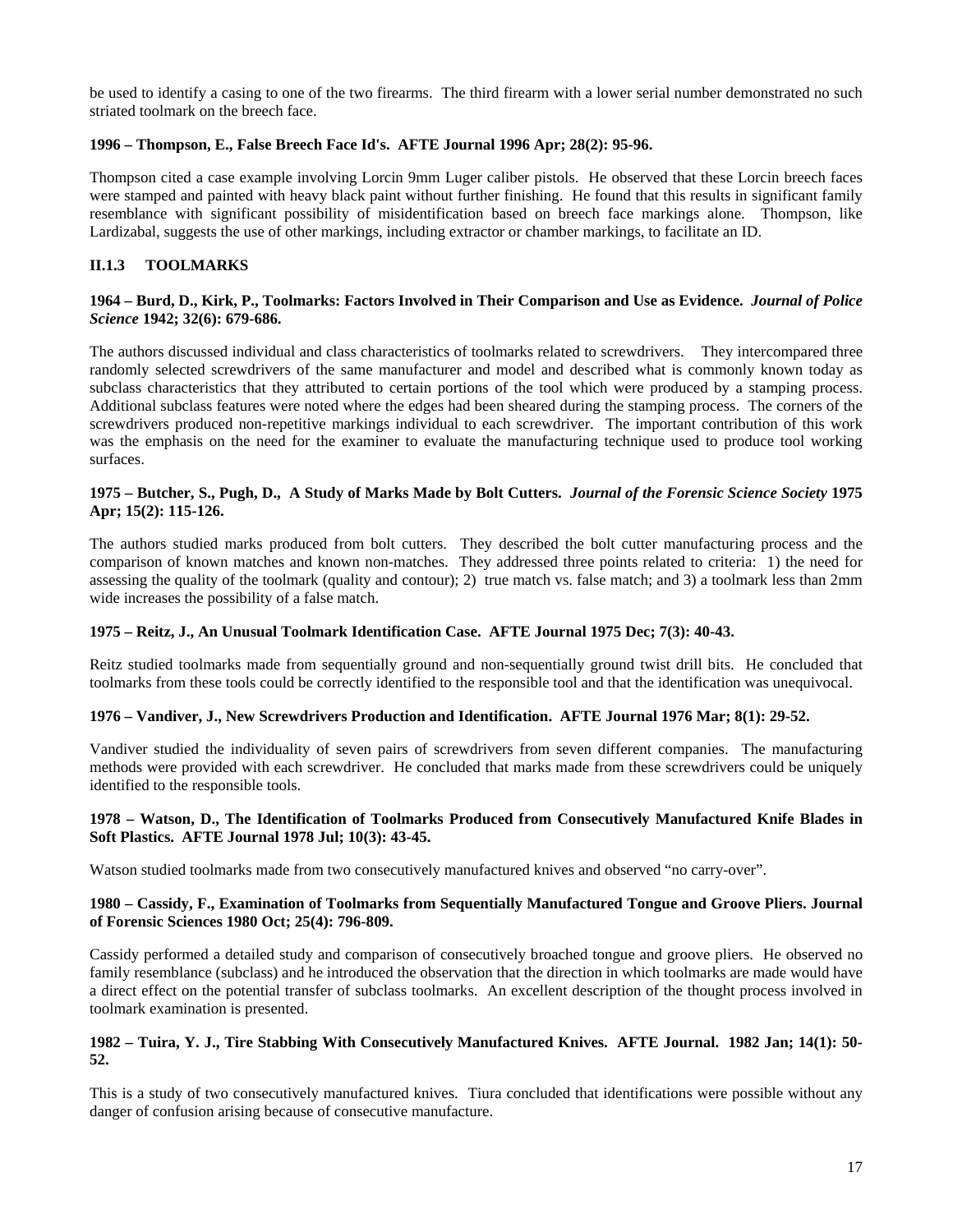### **1985 – Kreiser, J., Identification of Cast Bullets and Their Molds. AFTE Journal 1985 Jul; 17(3): 88-90.**

Krieser studied mold marks on lead cast bullets and considered whether or not the mold marks were unique. He acquired six different mold blocks and cast bullets from each. He observed matching subclass toolmarks in the nose areas of bullets made from different molds. This study is significant in that if one finds subclass toolmarks on undamaged evidence bullets, it would be difficult to distinguish them from truly individual toolmarks on damaged/deformed evidence bullets.

#### **1989 – Hornsby, B., MCC Bolt Cutters. AFTE Journal 1989 Jul; 21(3): 508.**

Hornsby describes the MCC bolt cutter blade manufacturing process and performed comparisons of three sets of cutting blades from one production run of 1000 blades. He concluded, **"**tests disclosed individual characteristics so different that there would be no possibility of misidentification".

#### **1991 – Warren, G., Glass Cutter Impression Identification. AFTE Journal 1991 Oct; 23(4): 925-927.**

Warren studied rotary glass cutters and described the grinding operation involved in the manufacture of the cutting wheels. He concluded that the patterns produced from cutters were unique to each cutter.

### **1992 – Hall, J., Consecutive Cuts by Bolt Cutters and Their Effect on Identification. AFTE Journal 1992 Jul; 24(3): 260-272.**

Hall studied bolt cutters and the persistence of marks made over the course of multiple cuts. He also studied toolmarks from three consecutively assembled (not manufactured) bolt cutters and concluded that toolmarks could be uniquely identified to each tool. He did not describe any observation of subclass agreement.

### **II.2 CONSECUTIVE MATCHING STRIAE (CMS) THEORY**

There are a number of scientists in the firearm/toolmark identification community who have specifically researched the individuality of striated toolmarks based on the quantity of consecutively matching striae. These scientists approached this through the use of theoretical, mathematical and empirical studies. By doing this, the examiner is able, from data gathered using the scientific method, to assign measurable weight to the qualitative component described in the AFTE Theory of Identification. This allows the examiner to supplement his/her training and experience with data that is scientifically defensible. The following references validate this approach:

#### **II.2.1 GENERAL**

#### **1959 – Biasotti, A., A Statistical Study of the Individual Characteristics of Fired Bullets. Journal of Forensic Sciences 1959 Jan; 4(1): 34-50.**

This paper summarizes the study of the probability of occurrence of consecutive matching striae in land impressions from fired bullets in both match and non-match positions reported by the author in 1955. The findings are based on the author's research conducted between 1951 and 1955. Biasotti concluded that, "The most significant point of the data collected is the fact that 3 consecutive matching lines for lead bullets and 4 consecutive matching lines for metal-cased bullets appears to be the dividing line between data for same and different guns; and therefore, these critical series form the base line upon which the data for bullets from the same gun can be differentiated from the data for different guns." Therefore, approximately 3 - 4 consecutive matching striae appeared to be the threshold number between a known match and known non-match.

### **II.2.2 MATHEMATICAL MODELS**

#### **1970 – Brackett, J., A Study of Idealized Striated Marks and Their Comparison Using Models. Journal of the Forensic Science Society 1970; 10(1): 27-56.**

Brackett published his study of various mathematical models that could be applied to the study of "idealized" striated marks including geometric models, number-based models, random number outcome models, and random number replica models. His purpose was to develop a theoretical basis for striated mark analysis that could be developed into mechanical (empirical) models that could be compared to toolmarks in order to obtain sufficient information to establish objective criteria for identity between two sets of toolmarks. He discovered from these different models that the development of a random number table was quite reliable in representing a striated toolmark model. Although his ideal striations were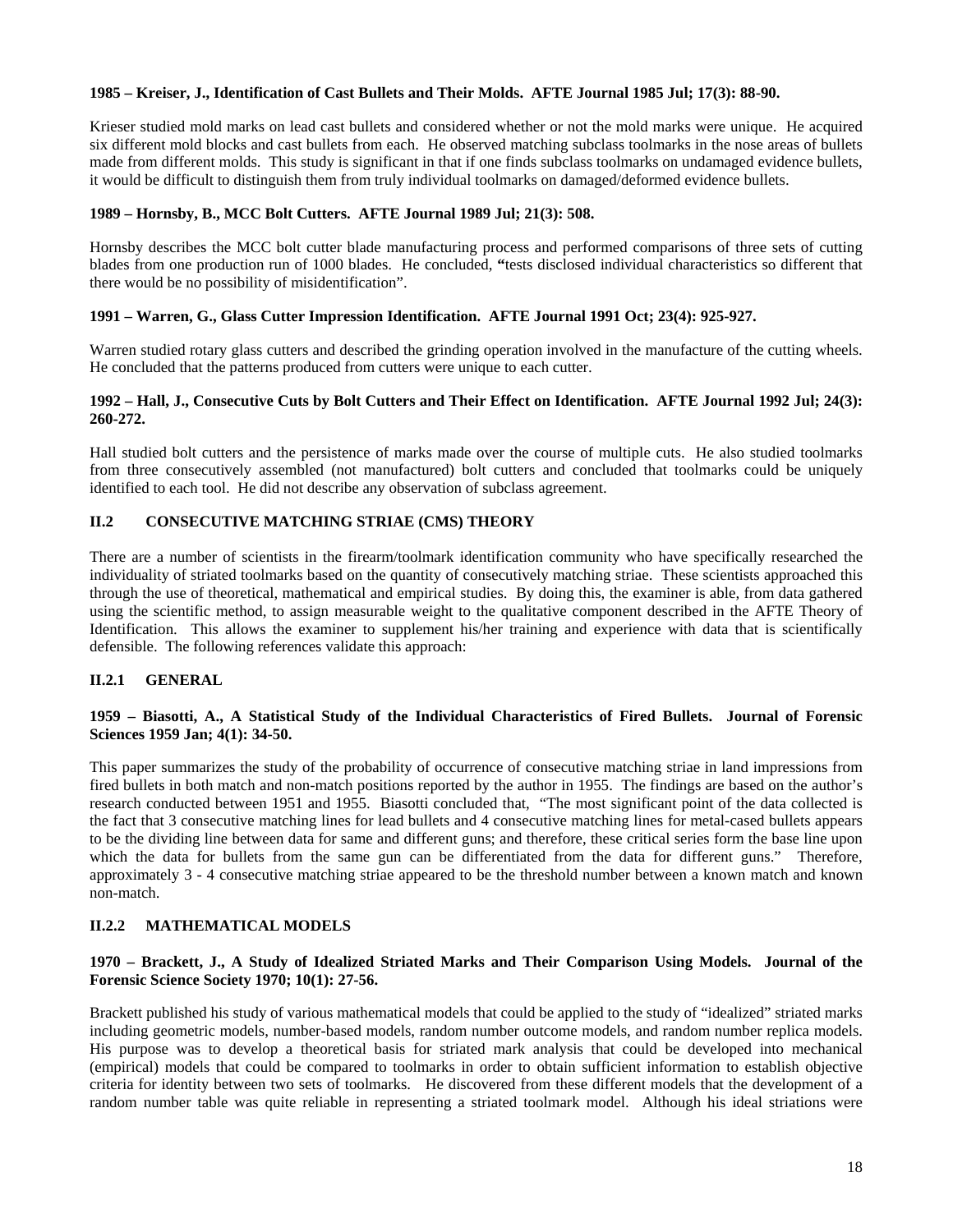devoid of width, his work is significant in that he demonstrated the concept of consecutiveness alone to be a very powerful tool in deciphering coincidence from common associations. His ideal mathematical striated marks model was described as "tedious", but it closely supported the empirical study of consecutive matching striae conducted by and reported in 1959 by Biasotti. The author suggested that such models could be more practically used with the assistance of computers in the future.

### **1980 – Blackwell, R., Framan, E. Automated Firearms Identification System (AFIDS): Phase I. AFTE Journal 1980 Oct; 12(4): 11-37.**

Blackwell and Framan published their research into the development of automated firearms identification systems. In their concern for establishing applicable criteria for developing computerized systems that could be objectively and reliably "utilized to help establish a more factual basis for determining identity and nonidentity between two pairs of fired bullets", the authors researched the literature. The results of this effort revealed that there was little in the literature that provided such objective criteria that could provide a "universal factual basis for establishing identity of a firearm" with the exception of the work of Biasotti reported in 1959. They observed "Biasotti has conducted research which could prove very useful to future developments in firearm identification". To investigate this possibility, the authors conducted a simulation study of striated marks by applying Brackett's formulas and models, which they found reliable, and in agreement with each other. Results of their work were found to be in general agreement with the results of Biasotti's empirical studies described in 1959. They observed in the simulation study that "the results substantiated Biasotti's hypothesis and regardless of the phase relationship of one sequence with the other, the chance occurrence of consecutive matching lines exceeding those proposed by Biasotti did not occur."

### **1981 – Deinet, W., Studies of Models of Striated Marks Generated by Random Processes. Journal of Forensic Sciences 1981 Jan; 26(1): 35-50.**

Dienet described his use of computer-aided studies of the degree of similarity of striated markings. Dienet addressed the problem that "a high degree of similarity between two sets of marks is not sufficient to identify a tool if it is highly probable that the similarity may occur by chance". With this in mind, Dienet defined this problem in the form of the following question: "Given two patterns that are similar to a certain degree, what is the probability that such a similarity, or an even greater one, occurs at random?" He attempted to answer this question by constructing models based on assumptions that: "1) random processes generate the patterns on the tools; 2) different patterns on tools produced by the same machine are independent; and 3) the probability of the occurrence of a line is independent of its position".

His paper described the calculation of probability of random occurrence of matches using actual striated toolmarks using blades of 20 shears that were ground to produce random imperfections that were then used to produce toolmarks in lead. Two sets of marks were produced with each tool and a 1.2 mm portion of each pattern was photographed and scanned into the computer. The images were prepared and evaluated with respect to line position. The "Digitized image data on 40 grinding marks were fed into a minicomputer, and the position values of the lines were determined semi-automatically."

Idealized models were defined for an objective comparison of striated marks and then applied to the grinding mark data. Necessary conditions of the models were tested by comparing them with actual measured properties of the marks. Three different probability theory models were examined including combinatorial model, a renewal theory model, and binomial function fit model. The results of the model calculations were presented and the properties of the models were discussed. Each model presented certain strengths and weaknesses in fulfilling the above three requirements but were not entirely ideal. However, he also concluded that "numerical values computed with the aid of models permit an evaluation of the degree of similarity" and "for automation of pattern comparisons a preselection is possible, but any probability-related statements require additional studies and examinations"

## **1988 – Uchiyama, T., A Criterion for Land Mark Identification. AFTE Journal 1988 Jul; 20(3): 236-251.**

Uchiyama sought to develop criteria for identification of land impressions using probability theory and also developed a significance level associated with this approach. This was developed because of his observations that neither the total number of matching striae or the percentage of matching striae was sufficient to establish identity. His significance level approach provided an evaluation of goodness of fit and primarily provided the probability of an accidental or random match of striae. He developed the probability equation based on actual fired bullets. Using his significance level of evaluation he observed that consecutiveness of matching striae played a principle part in indicating the identity of bullets fired from the same gun.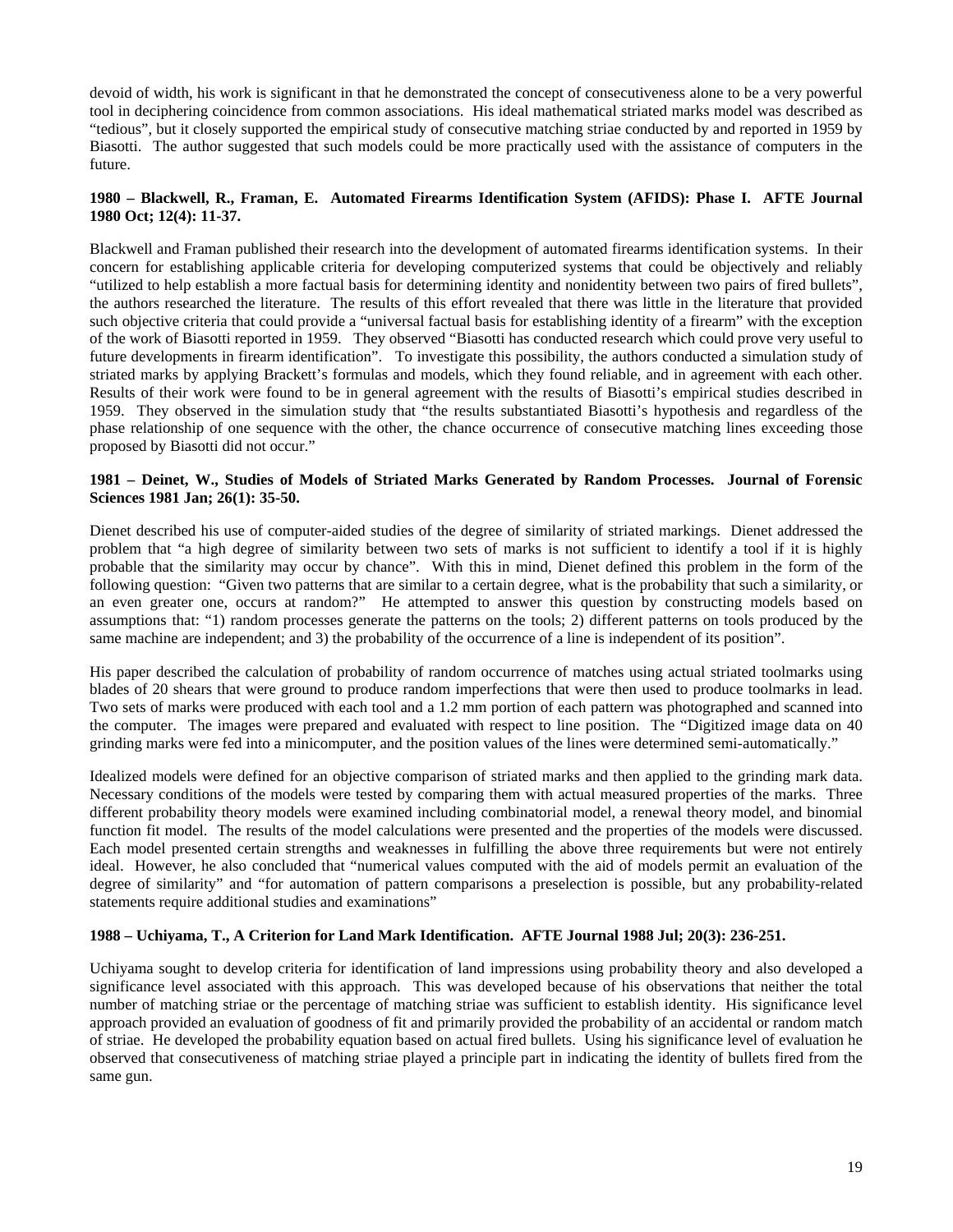# **1992 – Uchiyama, T., The Probability of Corresponding Striae in Toolmarks. AFTE Journal 1992 Jul; 24(3): 273- 290.**

Uchiyama's study provides an estimate of the maximum number of consecutively corresponding lines that might be expected given the considerations of: 1) striae density; 2) critical coincidence ratio (CCR – a method of quantitatively representing how well two lines match relative to width, a range of zero to 1 with 1 being a perfect match); and 3) striae width. He developed a computer model to generate and compare striated toolmarks using these considerations. His model demonstrated that when the widths of lines were varied (as might be expected in actual striated toolmarks), the number of coincidental consecutive matching striae decreased with increasing deviations in striae width. From this experimentation he demonstrated that the additional influence of line width, in the critical evaluation of consecutive agreement, had significant additional influence on the maximum number of matching consecutive striae. When the conditions of his variables were such that the coefficient of variation for striae width was 0.9 and the CCR value was 0.8, the maximum number of coincidental consecutive matching striae was approximately  $3 - 4$ . These results of a maximum of 3 to 4 consecutive lines that would represent a known non-match very closely agreed with Biasotti's original empirical work.

# **1997 – Biasotti, A., Murdock, J., in Faigman DL, Kaye DK, Saks MJ, Sanders J, editors. Modern Scientific Evidence: The Law and Science of Expert Testimony. St. Paul: West, 1997 – Chapter 23, Firearms and Toolmark Identification**

This work includes, for the first time, a proposed conservative numerical criterion based on counting runs of consecutive matching striae. The purpose of this proposal was to offer a standard that could be used to distinguished between a striated toolmark identification and non-identification. This conservative quantitative criteria is as follows:

- "In three dimensional toolmarks when at least two different groups of at least three consecutive matching striae appear in the same relative position, or one group of six consecutive matching striae are in agreement in an evidence toolmark compared to a test toolmark."
- "In two dimensional toolmarks when at least two groups of at least five consecutive matching striae appear in the same relative position, or one group of eight consecutive matching striae are in agreement in an evidence toolmark."
- "For these criteria to apply, however, the possibility of subclass characteristics must be ruled out."

## **II.2.3 EMPIRICAL STUDIES**

### **1998 – Tulleners, F., Giusto, M., Hamiel J., Striae Reproducibility of Sectional Cuts of One Thompson Contender Barrel. AFTE J 1998:30(1): 62-81.**

Tulleners and Giusto performed an extensive controlled study of the persistence of reproducible striae on bullets fired from a single Thompson Contender brand button rifled barrel with sequential removal of one inch segments to simulate comparison of striae from consecutively produced barrels. In essence, this amounted to a worst-case scenario for subclass carry-over than might be encountered by firearms examiners in the real world**.** These researchers used Biasotti's original objective criteria model for evaluating the agreement of the striations created on bullets test fired from each, increasingly shorter, remaining barrel. Their comparisons consisted of tabulating total number of lines, number of matching lines, and number of consecutive matching lines for each land and groove impression. This study closely correlated to work conducted by Biasotti (published in 1959) and mathematical models proposed by Brackett in 1970, providing validation of consecutive matching striae as a means of differentiating a striated toolmark identification from a non-identification. With one exception, no more than three consecutive striae were observed when bullets from increasingly shorter barrels were intercompared. "It is quite apparent that after three consecutive matching striae, one begins to move from the threshold of non-matching to a matching regime."

The one exception was a set of six CMS that appeared to be axial and not originate from the barrel rifling. It is also significant to note that Tulleners and Giusto observed that, while there were some differences in the counts of single matching striae, the consecutive line counts by each student were very consistent, providing the first documented study of variation in counts due to "subjectivity" in striae tabulations. If this kind of consistency can be achieved with student interns utilizing strict rules for interpreting line width and contour, there are significant implications as to the potential for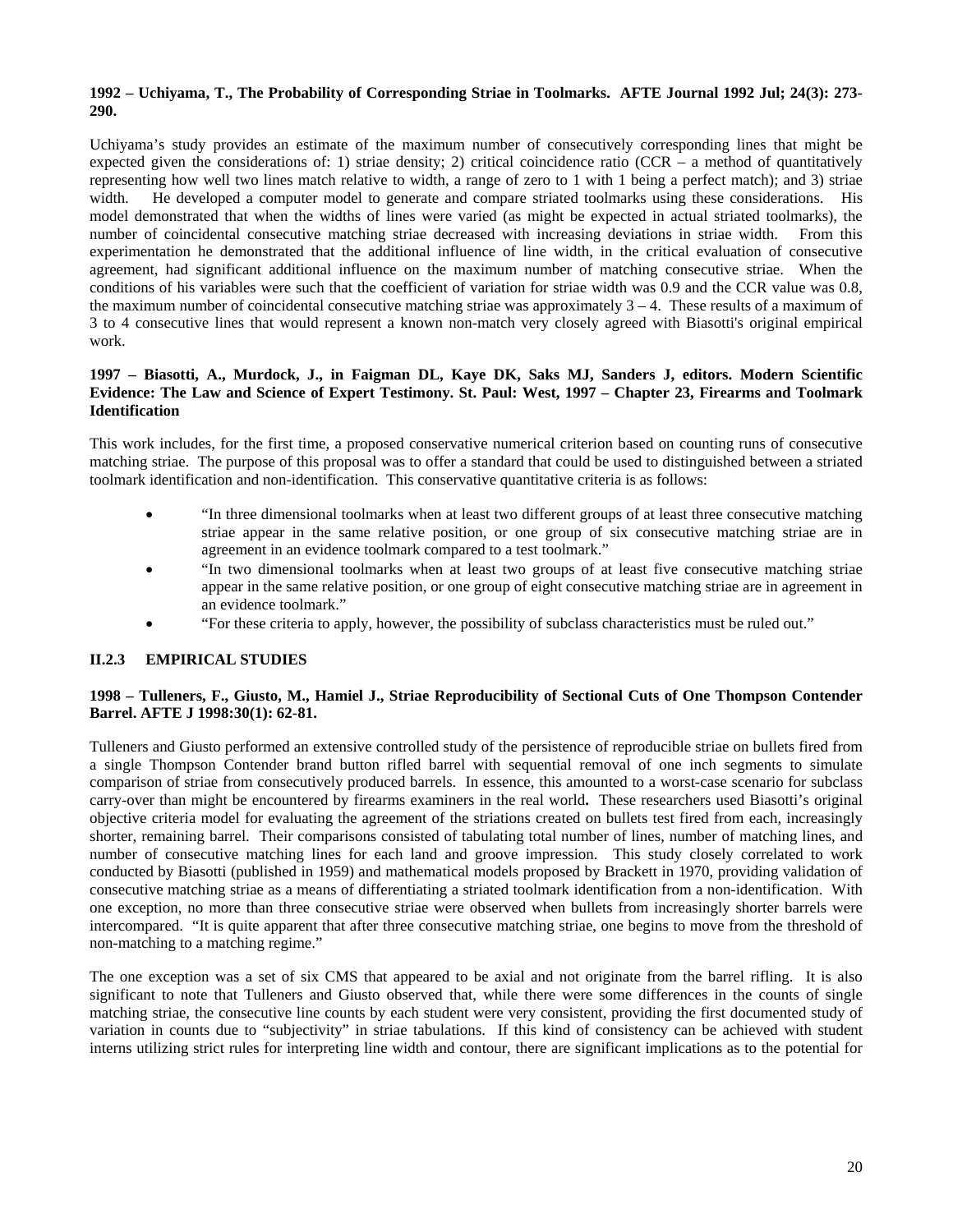consistency among trained firearms examiners if they were to follow the same guidelines for interpreting striae<sup>l</sup> consecutiveness.

### **1998 – Tulleners, F., Stoney, D. and Hamiel, J., An analysis of Consecutive Striae on Random and Consecutive Chisels. American Academy of Forensic Sciences Meeting, February 1999, Orlando, FL**

Tulleners summarized a cumulative study comparing striae patterns left by six consecutively manufactured chisels and four chisels of the same size and brand, chosen randomly. The results were: "there were no consecutive runs of striae greater than 4X in known non-matching positions. They observed that "the absence of any 4X or higher occurrences in the mismatched positions, along with their routine and multiple occurrence in properly phased known matching toolmarks, provides the foundation for the hypothesis: chisel marks have an objective, measurable threshold, that can be set, above which one can be certain that a given correspondence results from a true association rather than at random." They further concluded, "these results strongly support the hypothesis that an objective threshold, based on consecutively matching striae, can be set such that there is a clear distinction between random and matching striae correspondence.

### **1998 – Miller, J., Criteria for Identification of Toolmarks. AFTE Journal 1998:30(1): 15-61.**

In what amounted to part one of a two part study, Miller conducted a comprehensive study that tested the falsifiability of the conservative criteria for identification using known non-matching in two and three-dimensional toolmarks generated in single land impressions on fired bullets. The degree of consecutiveness of random matching striae was recorded and modeled after the experiments conducted by Biasotti; reported in 1959. His results were then compared with results of known matches. What is significant about Miller's work is that he employed the IBIS computer to compare approximately two million<sup>m</sup> land impressions on bullets known to have been fired from different caliber .38 Special firearms to assist him in searching for the best known non-match candidates that he could critically evaluate for consecutiveness. The results of this voluminous number of comparisons closely correlated to Biasotti's work in 1959, Brackett's work in 1970, and Tulleners and Guisto's work in 1998. When Miller compared his data to the conservative quantitative criteria for identification proposed by Biasotti and Murdock in 1997, he concluded that the "conservative quantitative criteria" "has merit, and is supported".

### **2000 – Miller, J., Criteria for Identification of Toolmarks Part II Single Land Impression Comparisons. AFTE Journal 2000:32(2): 116-131.**

Miller continued his work begun in 1998 by attempting to falsify the conservative numerical criteria for the identification of two and three-dimensional striated toolmarks proposed by Biasotti and Murdock by expanding his experimentation to the study of single land impressions on test fired bullets in .25 Auto, 380 Auto and 9mm Luger caliber using the IBIS data base search engine. Using IBIS, Miller intercompared a total of 34,524 land impressions in caliber .25 Auto, 92,304 land impressions in caliber .380 Auto, and 102,276 land impressions in caliber 9mm Luger among test fired bullets from different firearms. For all of his known non-match two dimensional comparisons, he observed no single group of consecutive striae exceeding 4X in caliber .25 Auto, 4X in .380 Auto and 3X in caliber 9mm Luger and no combination of groups exceeding 2X-3X-5X. He concluded that the data in Part I and II of his studies "supports the use of this criteria for an identification of striated toolmarks since it virtually excludes making false identifications". He further concluded "caliber is not a factor in applying the Biasotti and Murdock consecutive single group criteria in establishing a threshold between an identification and non-identification for known matches and known non-matches. A strict adherence to the criteria excludes the possibility of a wrong identification, but may also eliminate some identifications where only one land impression is available for comparison". The highest three dimensional combination group observed in one land impression, regardless of caliber, was  $2x - 4x$ . The Biasotti and Murdock requirement for two groups of five for two dimension toolmarks, and two groups of three for three dimensional toolmarks was not seen in known non-matches, and is valid." Finally, Miller concludes "Striations viewed in consecutive groups and combinations of consecutive groups proposed by Biasotti and Murdock is a reliable criteria that excludes erroneous identification, especially in limited striae cases, as in this study, where agreement in single land impressions only was considered."

 $\overline{a}$ 

<sup>&</sup>lt;sup>1</sup> Striae are defined as the visual image (specular reflection) generated from the tops of the striated contours (bright areas) separated by the dark shadows of the valleys (or low points) in between. The width and frequency of the striae is determined by the topography of the striated contours being examined. You count the bright "lines" separated by the dark shadows, you don't count the dark shadows in between.

 $<sup>m</sup>$  It is important to note that these large number comparisons were done by the automated IBIS system. It is unknown if</sup> IBIS correlations can be directly related to CMS in pattern recognition. If it can, these large numbers are significant.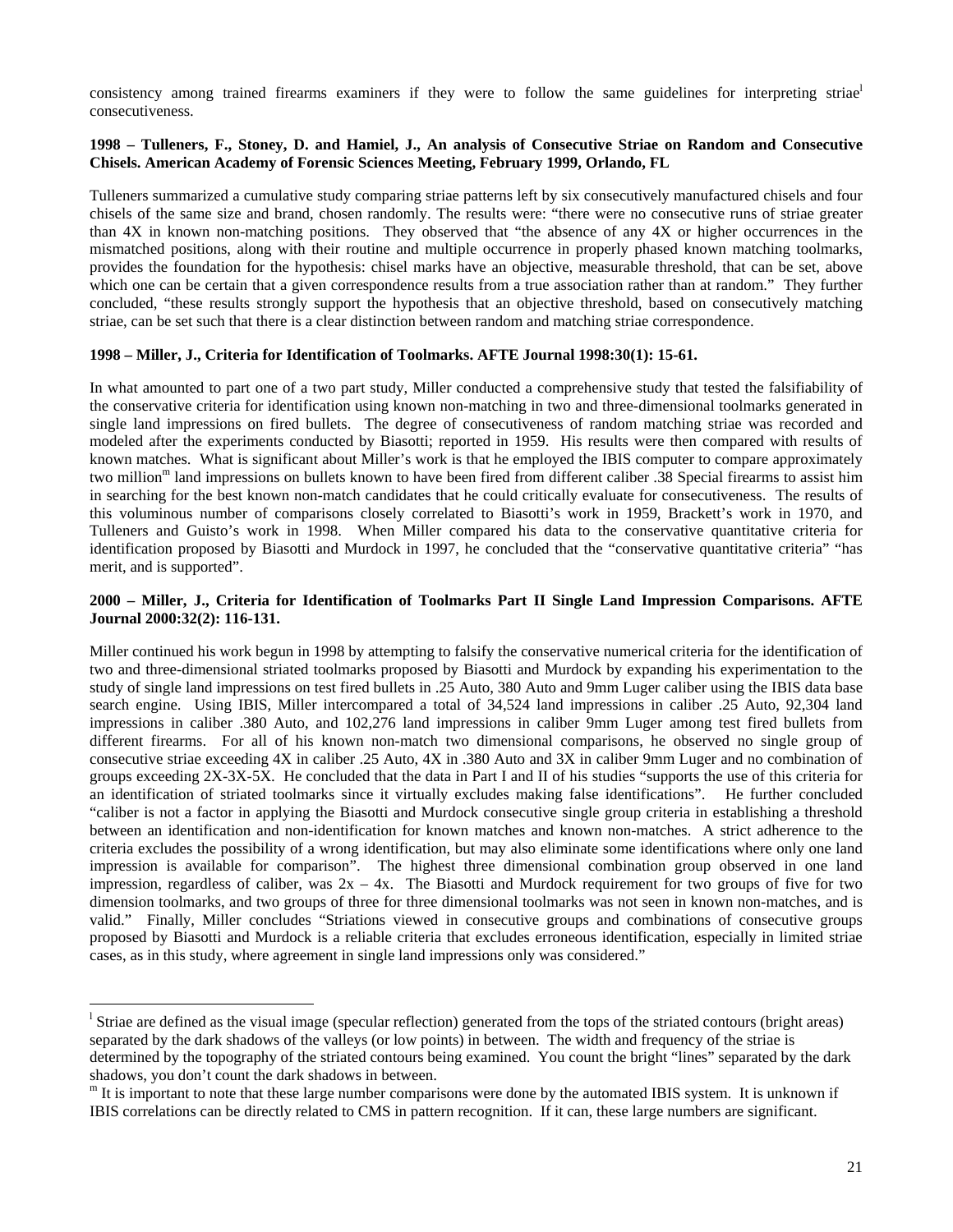### Authors Note:

The number of missed identifications using the strict "conservative numerical criteria for identification" should be very low considering that false eliminations are most likely to occur in those situations where the total amount of information (striae) is very limited. In toolmark identification situations where the quality and quantity of information (striae) is great or even average, the number of consecutively matching striae will easily equal and more than likely far exceed the strict numerical CMS criteria regime required to establish a positive striated toolmark identification. Further, strict adherence to the conservative criteria should give the examiner peace of mind, knowing that in extremely marginal situations where an identification is made although the quality and quantity of information is limited, a false identification has not occurred. In these situations, the examiner is still free to qualify his/her opinion using any of the remaining choices in the AFTE range of conclusions. An inconclusive opinion, strongly worded in favor of a positive identification, can still be described in a report. It is also comforting to know that the empirical research by Miller supports the need to make further refinement within the parameters of the "conservative numerical criteria for identification", not the opposite.

### **2000 – Miller, J., An Examination of Two consecutively Gang Broach Rifled Barrels and a Review of the Literature. AFTE Journal 2000:32(3): 259-270.**

Miller produced striated toolmark test samples by pushing two copper jacketed bullets and two lead bullets through each barrel after Mikrosil casting each barrel. He evaluated the resulting striated marks on these bullets: 1) for the presence of subclass influence; and 2) according to the proposed conservative numerical criteria for identification of striated toolmarks proposed by Biasotti and Murdock in 1997. Miller made the following conclusions:

- "Both barrels, through an examination of the bore casts, show significant reproduction of subclass carryover within the land impressions that are more significant than in the groove impressions".
- "Examination of bullets pushed through barrels show that those subclass characteristics did not transfer sufficiently to bullet surface to interfere with ID of striae on bullets with correct barrel".
- "There is a significant occurrence of consecutive groups of 2X striae in all categories with larger groups appearing in only known matches".
- "If only single land impressions are considered, with the conservative criteria for identification applied, no erroneous identifications could be made. Some missed identifications could occur"
- "If all of available land impressions are considered when applying conservative criteria for identification, fewer missed identifications could occur, and no erroneous identifications will be made".
- "An examination of barrels in this study shows remarkable carry-over of subclass characteristics from one barrel to the next but it is not imparted to the bullet that passes (i.e. pushed) over these surfaces".
- "Applying the conservative numerical criteria for identification demonstrated that, after elimination of subclass influence, no erroneous identifications could be made between bullets from two consecutively rifled barrels".

This study further validates that the use of the conservative numerical criteria for critical evaluation of striated toolmark agreement will not result in a false identification. Further, it is quite possible to effect an identification even with the presence of subclass carry-over on the tool working surface(s) (in this case rifled gun barrels) as long as the significance of this influence has been sufficiently evaluated.

### **2001 – Miller, J., An Examination of the Application of the Consecutive Criteria for Identification of Striated Toolmarks Using Bullets Fired from Ten Consecutively Rifled Barrels. AFTE Journal 2001:33(2): 125-132.**

Miller intercompared bullets test fired from ten consecutively manufactured gun barrels to determine if: "1) if they could be identified to the barrel which fired them; 2) if the presence of similar toolmarks on bullets fired from different barrels could be attributed to subclass characteristics; and 3) the propriety of the proposed conservative criteria for identification." Miller concluded, "although some striae present in the land and groove impressions of the bullets fired from the consecutively rifled barrels could be the result of subclass influence, none of these features affected the correct identification of the bullets. None of the areas examined between different bullets were of sufficient quality to lead to a misidentification. In fact, it was difficult to find areas that could be considered as having been produced by a subclass source." By "applying the Biasotti and Murdock conservative numerical criteria for toolmark identification, a significant difference can be seen between a known match and known non-match comparison. Considering the results of the data for the two and threedimensional comparisons between known matches and non-matches, no erroneous identifications would be expected, although some actual identifications would be excluded." This study further validates that the use of the conservative numerical criteria for critical evaluation of striated toolmark agreement will not result in a false identification.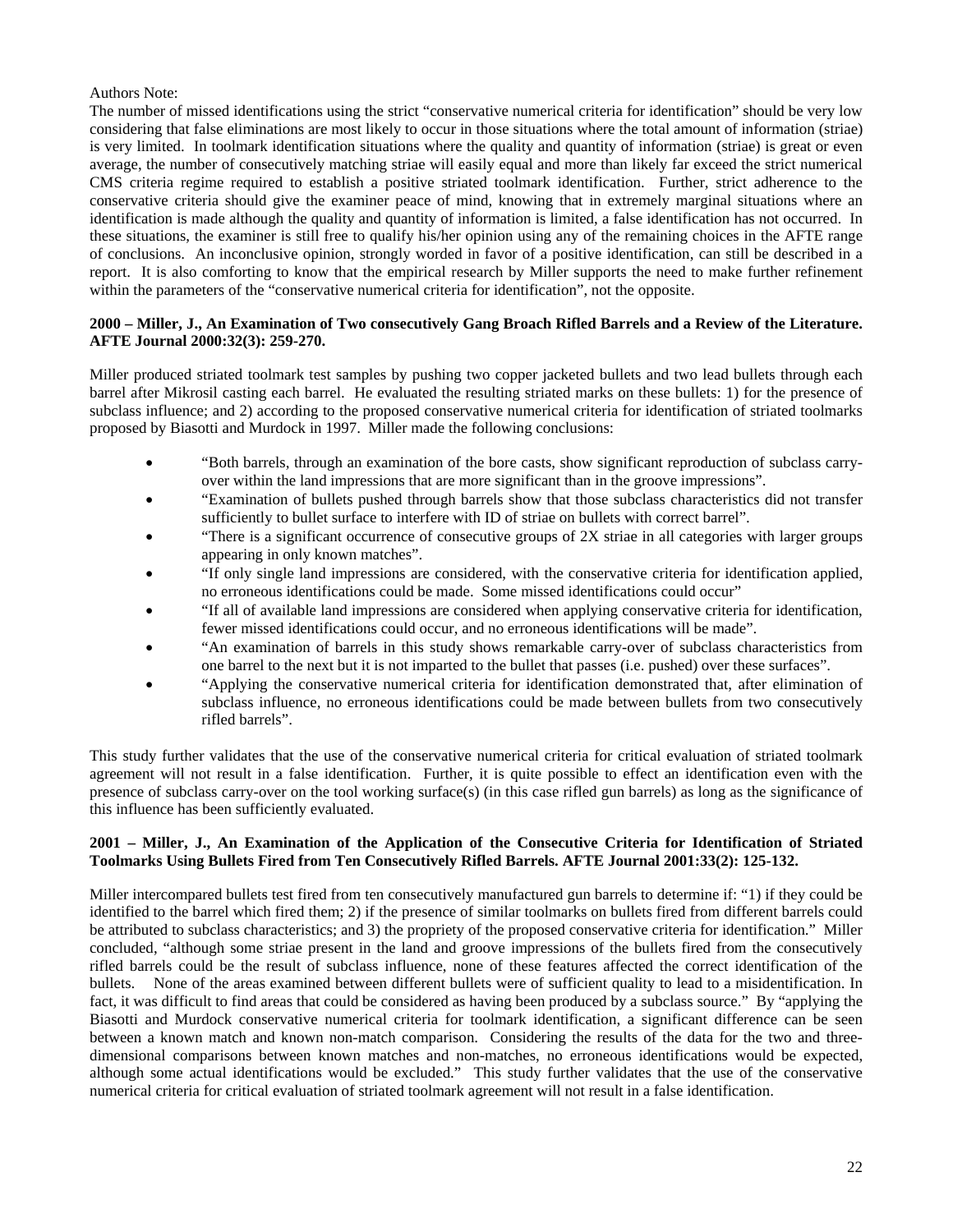## **II.2.4 REPORTED USE OF THE CMS CONSERVATIVE NUMERICAL CRITERIA IN CASEWORK**

The following references illustrate the practical use of CMS:

## **2000 – Moran, B., The Application of Numerical Criteria for Identification in Casework Involving Magazine Marks and Land Impressions. AFTE Journal, 2000:32(4): 326 - 331. (reprinted in AFTE Journal, 2001:33(1): 41 – 46 due to editor's printing error in original publication)**

The author describes the practical application of the conservative numerical criteria for identification in casework involving magazine marks and rifling impressions. He also describes his line counting method in step-by-step detail including use of this criteria in evaluating magazine marks on fired cartridge cases and its utility in critically evaluating those markings with very limited information (at higher risk for misinterpreting the influence of subclass features). He also discusses the importance of evaluating the tool working surface for subclass influence using magazine marks as an example.

### **2001 – Doelling, B., Comparison of 4000 Consecutively Fired, Steel-Jacketed Bullets. AAFS Annual Meeting, February 19-24, 2001, Seattle, WA.**

In this abstract, the author briefly describes his research of the intercomparison of striated toolmarks on 4,000 consecutively fired bullets from the same barrel. He reports his findings as follows; "After 4000 rounds, it is still possible to identify a projectile back to the baseline as per Biasotti and Murdock's recommendation of a minimum of one six line run or two three line runs for identification". The real significance of this work is that any interested reader of this abstract will know exactly the criteria that Doelling used to evaluate the data reported in his experiment. This threshold offers a great advantage in communicating the basis for a striated toolmark identification by using a universal language to describe observations.

### **2003 – Moran, B., Comments and Clarification of Responses From A Member of the AFTE 2001 Criteria For Identification of Toolmarks Discussion Panel. AFTE Journal, 2003:35(1): 55 – 65**

This paper recaps opening comments presented at the AFTE 2001 Criteria For Identification of Toolmarks Discussion Panel and: 1) expands upon the utility of CMS referred to in Moran's opening remarks; 2) qualifies Moran's statements that objections to the use of CMS can be overcome; and 3) follows up Moran's responses and concerns expressed by other participants that may not have been made clear during the discussion regarding his approaches to casework using CMS. It is suggested that the interested examiner review this paper to be better prepared to respond to such questions**.** 

## **II.3 PRESENT STATUS OF IMPRESSED TOOLMARK IDENTIFICATION**

If the examiner is testifying to an impressed toolmark, he/she should readily admit that currently there are no benchmark quantitative criteria like those that have been developed for striated toolmarks, although progress is being made in this area. The examiner will offer their opinion of impressed toolmark identifications using the traditional approach, admit that their opinion is based on their training and experience, explain the scientific reasoning behind impressed toolmark identification theory (agreement that exceeds the best known non-matching impression toolmarks must be present), demonstrate the identification visually with photographs (supported by thorough documentation in their notes) and impress upon the court that their work is both peer and administratively reviewed in an attempt to eliminate error. This is the best that can be offered in impressed toolmark identification and should be defended rigorously. The reader is encouraged to review the following reference in regard to the treatment of impressed toolmarks.

## **2003 – Stone, R., How "Unique" Are Impressed Toolmarks?, submitted for publication in the AFTE Journal, February, 2003.**

This paper: 1) describes theoretical classes of impressed toolmark characteristics; 2) proposes mathematical models for these characteristics; 3) provides probability estimates using the proposed model to quantify them; and 4) based upon conservative assumptions, the probability of occurrence of combinations of such characteristics are presented. Although this paper is theoretical, it has great value in that it provides the firearm and toolmark identification community with definitions for "standardized individual characteristics" that could act as a basis for a universal language to be used by the community. Further, the paper provides guidance for others to design research experiments to begin empirically testing quantitative thresholds for deciphering between random impressed toolmark agreement and agreement that can be used as the basis for a true association to the tool that produced it, like that now enjoyed for striated toolmarks.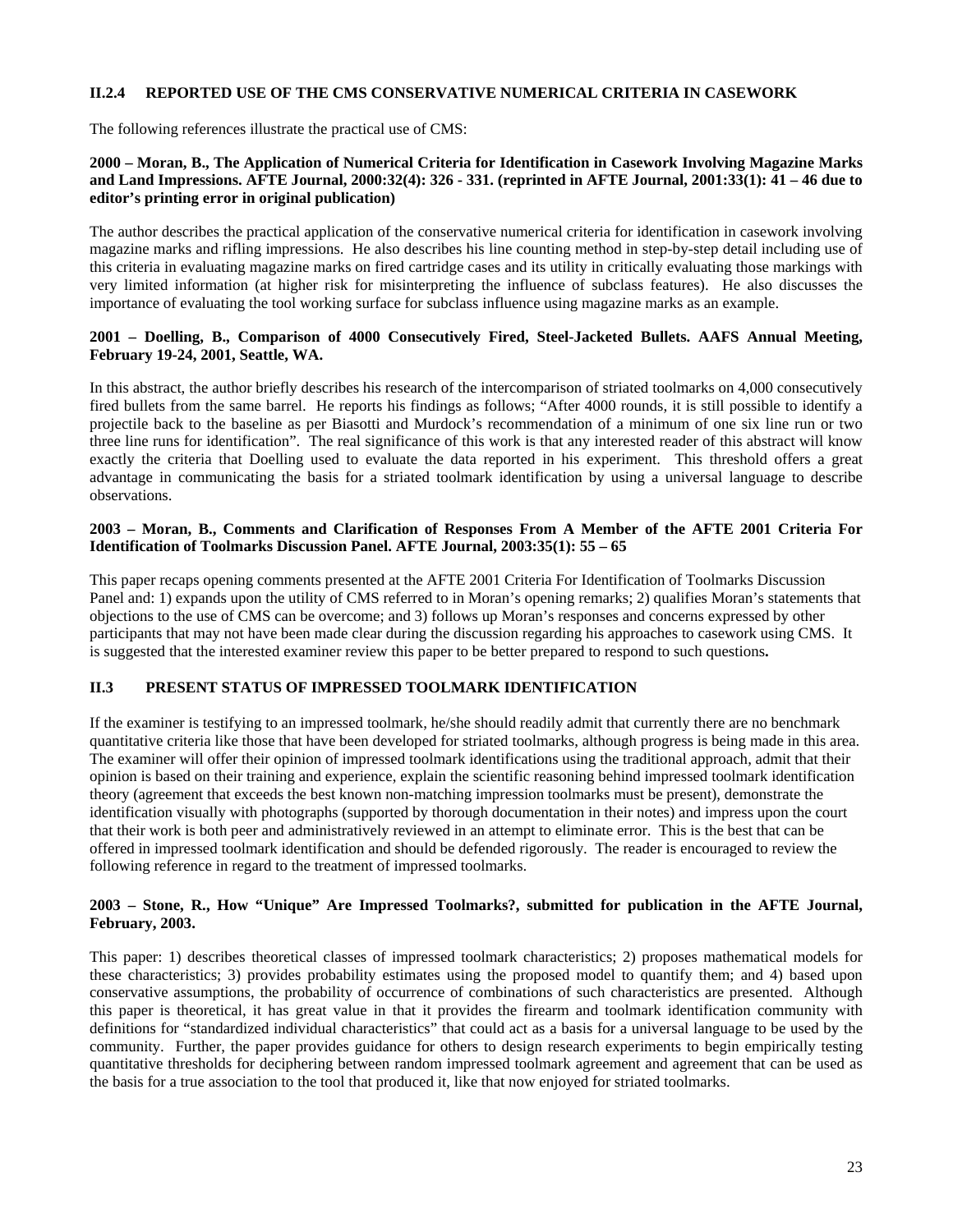# **III. KNOWN OR POTENTIAL ERROR RATE**

The following documents should be reviewed in detail to support responses to this issue:

### **1995 – Peterson, J., and Markham, P., Crime laboratory testing results, 1978 – 1991, II: Resolving Questions of Common Origin. Journal of Forensic Sciences 1995: 40(6): 1009 – 1029.**

This is the only document that discusses "error rate" in regard to crime laboratory proficiency testing involving firearm and toolmark identification. Included in this lengthy paper are studies of toolmark identification and firearms identification. The paper summarizes, in a general way, proficiency tests conducted between 1978 and 1991.

The reader is referred to pages  $1018 - 1019$  for results of firearms proficiency testing and pages  $1023 - 1025$  for toolmark proficiency results.

### **1998 – Murdock, J, and Grzybowski, R., Firearm and Toolmark Identification – Meeting the Daubert Challenge. AFTE Journal 1998: 30(1): 3 –14**

Refer to page 9 of this document and review the section entitled "Criterion No. 2 – Known or Potential Error Rate" and note the authors response to the results of the testing described in the above report.

# **1997 – Biasotti, A. and Murdock, J. Firearm and Toolmark Identification, Chapter 23, Vol. 2.** in **Modern Scientific Evidence: The Law and Science of Expert Testimony, Faigman DL, Kaye DK, Saks MJ, Sanders, J. eds., (2nd ed, 2002 Vol. 3)**, **St. Paul: West**

Refer to pages 143 – 144 (1997 ed) and/or 508 – 510 (2002 ed) and read the section entitled "Disagreement Among Practitioners in Particular Applications". A well-developed discussion of error rate is presented with a number of good references for further exploration by the interested reader. Additional information about the ASCLD/LAB Proficiency Review Program is included in the 2002 edition.

## **2002 – Thornton, J., Peterson, J., The General Assumption and Rationale of Forensic Identification, Modern Scientific Evidence: the Law and Science of Expert Testimony, Chapter 24, Vol. 3., p 192 –194 St. Paul: West, 2nd ed 2002**

The authors provide a discussion of the relative degree of subjectivity of firearm and toolmark identification and it's vulnerability to attack in light of Daubert criteria. Numerous references to the CTS testing results are made. This information should prove very useful to anyone preparing for a Daubert or Frye hearing.

# **IV. GENERAL ACCEPTANCE BY THE RELEVENT SCIENTIFIC COMMUNITY**

Toolmark identification has been used in one form or another for the last 100 years as is evidenced by the numerous publications cited in this paper. The AFTE Theory of Identification has provided the toolmark identification community with a formal theory defining and describing the approach that examiners have traditionally taken when identifying/individualizing toolmarks. The quantitative element of toolmark identification and the qualitative element were both formalized in this theory. Examiners who use the CMS tabulation approach to the interpretation of striated pattern agreement in their casework are simply recording/tabulating the quantitative element of what constitutes pattern agreement in striated toolmark identification that has traditionally been kept in the mind's eye of the examiner. If the examiner is asked if an identification using quantitative CMS is an accepted procedure in the firearm and toolmark identification community, he/she can respond as follows:

All firearm and toolmark examiners require a certain amount (quantity) of agreement to establish an unequivocal identification, and consecutiveness is a major factor in striated toolmark identifications that can be quantitated. It is the responsibility of the firearm and toolmark examiner to know the difference between an identification and a non-identification as stated in the AFTE Theory of Identification, adopted in 1992. Traditionally, firearm and toolmark examiners have tabulated the quantity in their minds eye without consciously recording it in their notes. There are a growing number of examiners who record the quantity of agreement in their case notes. They do this because they feel it makes it easier to demonstrate the reliability of striated toolmark identifications to any interested party. This process can be compared to counting rungs on a ladder. As you climb higher on the ladder, you move towards an identification. There is some point, as you climb, that you cross between a non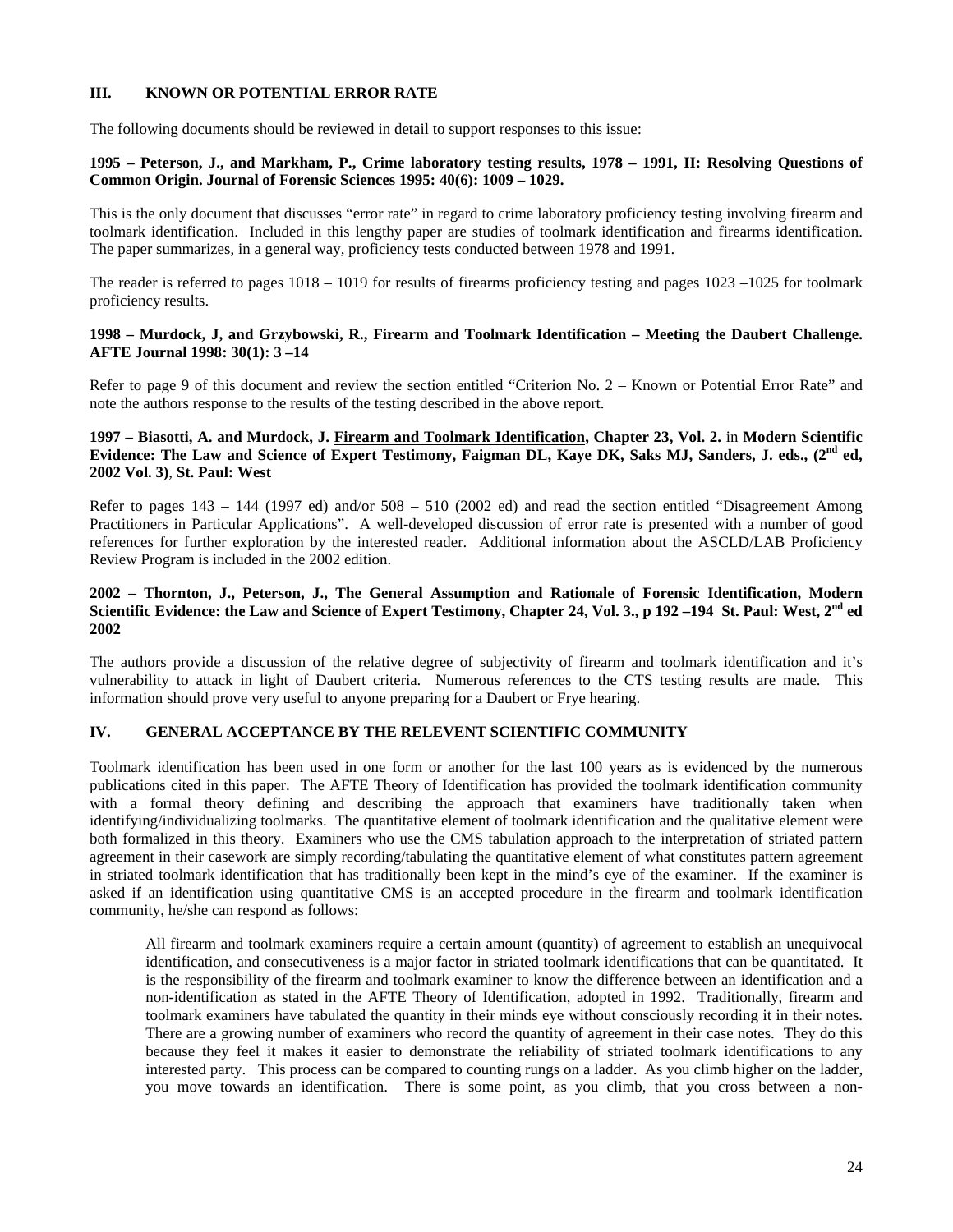identification and an identification. Toolmark examiners must know the number of rungs they need to climb to reach this point.

For those examiners who do not record runs of CMS in striated toolmark examinations, and are asked if this approach is an accepted procedure in the firearm and toolmark identification community, he/she may respond as follows:

The AFTE Theory of Identification is based on an assessment of both quality and quantity of agreement observed between toolmarks being compared. However, although CMS is a major factor to be considered in any striated toolmark comparison, the AFTE Theory of Identification does not require the actual tabulation and recording of CMS runs during the examination process. During the examination, I observed both quality and quantity of agreement that in my opinion exceeds the best known non-match that I have ever personally observed, seen in the literature, or discussed with other examiners. Therefore, based on this knowledge, in combination with my training and experience, the amount of agreement I observed in this case is sufficient for me to identify the toolmarks I examined.

This explanation, however, may not be as persuasive to the court as the tabulation of CMS runs. In addition, if an examiner does not have a keen appreciation for the extent of striae agreement that can be seen in known non-matches, misidentifications can occur when matching CMS agreement is not counted and tabulated. Indeed, in cases where limited striae are available for comparison, there is the greatest potential for differences of opinion and misidentifications, based on variations in each examiners personal criteria for identification.

# **V. PEER REVIEW AND PUBLICATION**

It is important for the examiner in court to explain that the published data defining/supporting the process of firearm and toolmark examination has been/is peer reviewed. The AFTE Journal meets the requirement of a peer-reviewed publication. The AFTE Journal is a scientific journal published quarterly that has a formal pre-publication evaluation process, an editorial committee with subject matter experts who function as referees, and a post-publication peer review process designed to ensure that relevant and reliable information is provided to the criminal justice community and members of the discipline of Forensic Firearm and Toolmark Identification. It can be pointed out that the AFTE Journal has been historically peer reviewed by various means. The examiner is referred to the following paper to provide documentation of the history of the AFTE Journal peer review procedures:

## **2002- Denio, D., Forensic Firearm and Toolmark Identification, Daubert and Peer Review. AFTE Journal, 2002: 34(2): 210 – 214**

This document chronicles the history of the AFTE Journal peer review process. A detailed account of the peer review procedures is described relative to specific time frames. The value of this paper is that the examiner can correlate the peer review process with the date of publication of any paper(s) he/she has relied on in offering their opinion.

# **VI. DESCRIBING THE PROCESS OF FIREARM AND TOOLMARK IDENTIFICATION**

Examiners are often asked to describe the progression of steps in the toolmark identification process. Since these steps are practiced on a daily basis, to the point where it becomes second nature, this might seem like a simple task. However, explaining these steps to a jury can become awkward, especially if the examiner has not given thought to providing a simple but accurate description of the process. The following is a suggested outline of the essential steps in any toolmark identification process and can be used as a guide in developing responses to this type of question.

## **The Steps In The Process**

- 1. Initial examination of evidence and evaluation of questioned toolmarks for:
	- a. Trace evidence
	- b. Type and configuration of tool (or firearm) used– class characteristics
	- c. Potential value for comparison and identification
- 2. Examination for trace evidence on tools (or firearms) submitted for comparison
- 3. Evaluation of class characteristics of tools (or firearms) to determine if they agree with questioned toolmark(s)
- 4. If class characteristics agree, test toolmarks are made
	- a. Easy with firearms since ammunition is cycled in predictable manner by the firearm
	- b. Non-firearm toolmarks may require a series of test marks produced at various angles and pressures in order to duplicate the appearance of question toolmarks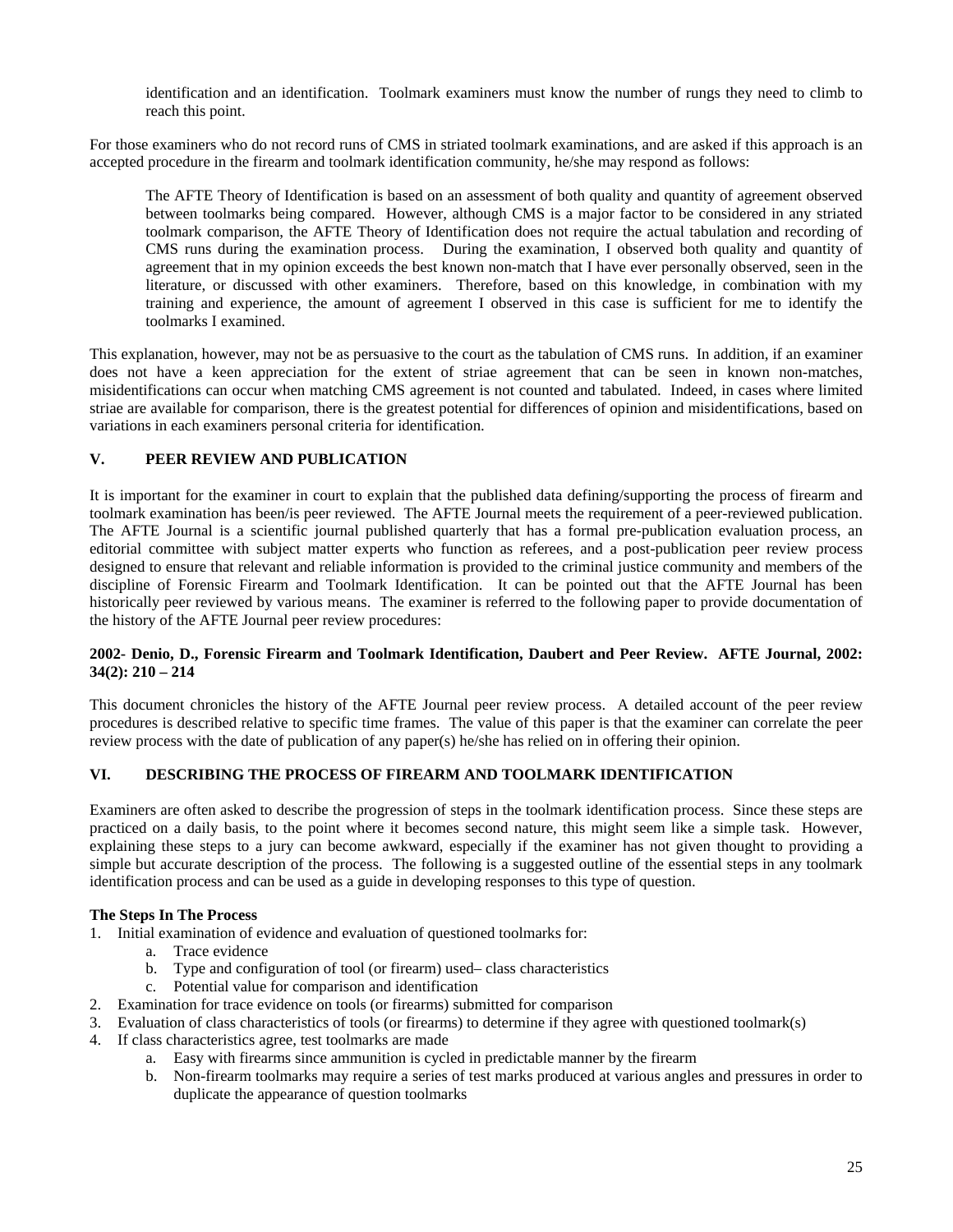- 5. Prepared test marks, having the general appearance of the questioned toolmark(s), are intercompared with each other to determine if the tool is able to leave reproducible marks. If it does, the examiner can expect to be able to identify the tool as having produced the questioned toolmark(s) as long as:
	- a. The tool is indeed the source of the questioned toolmark
	- b. There has not been significant change to the tool working surface(s) since the questioned toolmark was produced
	- c. The questioned toolmark is identifiable (has sufficient, unique impression or striated markings that could potentially be positively identified with a single tool)
	- d. The working surface(s) of the tool are individual (not merely class or subclass characteristics)
- 6. Evaluation of the working surfaces of the tool for subclass (family) influence
	- a. If absent, then individual
		- b. If present
			- i. Are they transferred to the test marks?
				- 1. If no, there is no influence
				- 2. If yes, is there sufficient influence to preclude individualization of the tool?
					- a. If no, tool can be identified as the source of the mark to the exclusion of all others despite the presence of subclass characteristics among individualizing characteristics
					- b. If yes, tool can only be identified as a possible source within a limited group of tools that share the subclass characteristics
- 7. Compare test marks with the questioned toolmark
- 8. Make final conclusion(s) based on the above observations

# **VII. APPROACHES TO PROVIDING EXPERT TESTIMONY IN COURT**

Numerous references list questions that the examiner should be familiar with, but few provide suggested responses. The following references are exceptions and can be referred to by the interested reader to provide ideas as to how to most effectively explain and/or defend the steps in the toolmark identification process.

### **Biasotti, A., Murdock, J., "Firearms and Toolmark Identification", Appendix II, Chapter 23, Section 23-2.0, Vol 2, pp 151-153 in Modern Scientific Evidence: The Law and Science of Expert Testimony (Faigman DL, Kaye DK, Saks MJ, Sanders, J. eds., 1997)**, **St. Paul: West (2002 Edition, Vol. 3, pg 521-523)**

The appendix section of this reference offers some excellent questions (with responses) designed to test the witness's ability to identify toolmarks. This publication is specifically written for the legal community and therefore is readily available for any attorney wishing to closely examine the toolmark identification expert. Examiners are well advised to be familiar with the material in this appendix.

### **Moran, B., Firearms Examiner Exert Witness Testimony: the Forensic Firearms Identification Process including Criteria for Identification and Distance Determination, AFTE, Vol. 32, No 3, Summer 2000**

This paper provides mock testimony describing the process of firearms identification. It includes an explanation of the basis for toolmark identification including the adoption of the conservative numerical criteria for striated toolmarks first proposed in Chapter 23 of Modern Scientific Evidence (1997) described in the first section of this paper. The testimony provides a logical development of the firearm identification process of both bullet and cartridge case comparisons [which can be equally applied to general (non-firearm) toolmark identification principles as well]. Included in the testimony is a discussion of the importance of evaluating tool working surfaces for subclass influence. Interested readers can obtain ideas about how to best formulate their own explanations of the identification process.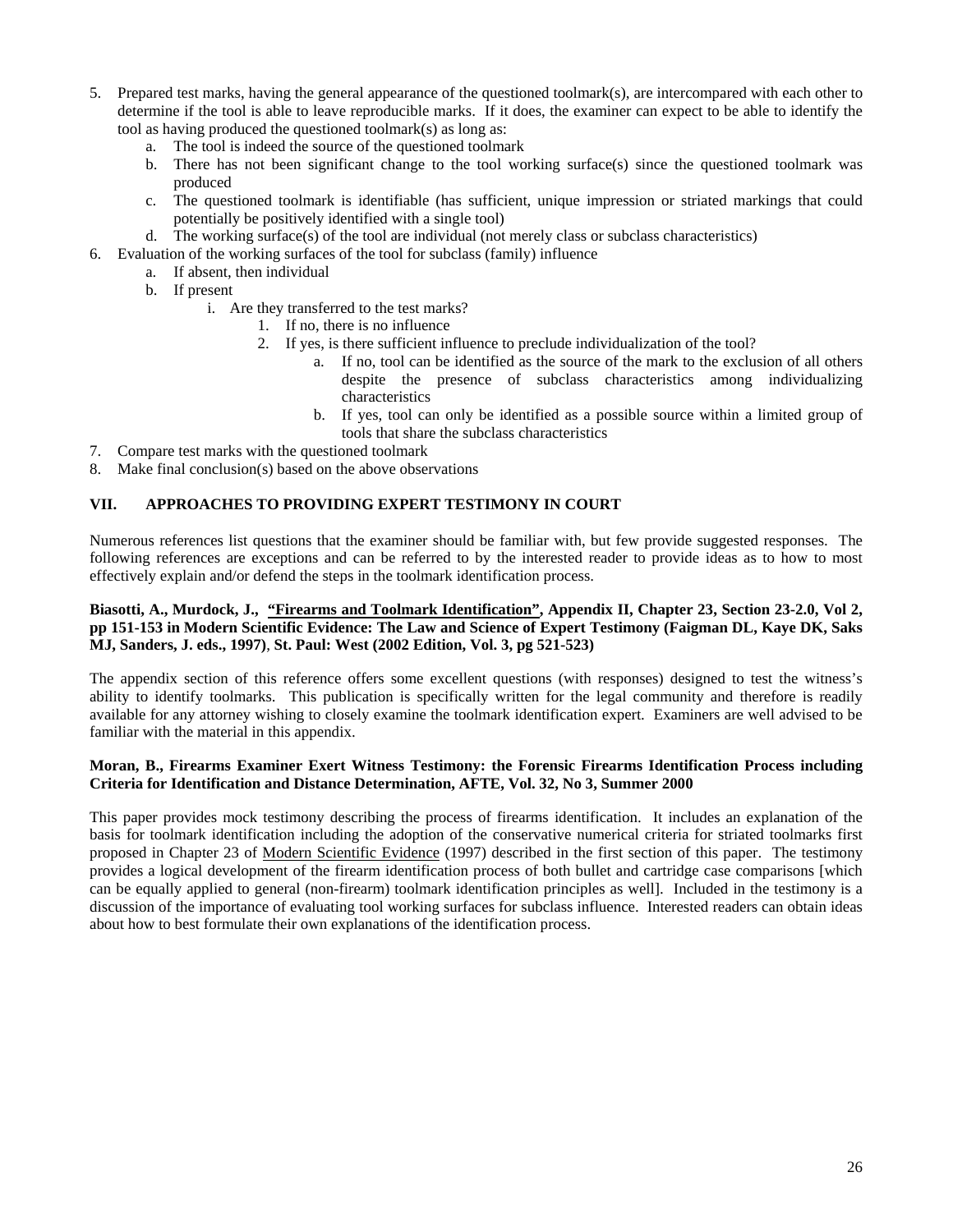#### **APPENDIX No. 2**

# **THE APPLICATION OF THE SCIENTIFIC METHOD TO FIREARM AND TOOLMARK EXAMINATION**

### **Zen And The Art of Motorcycle Maintenance – Contribution To Forensic Science – An Explanation of The Scientific Method**

#### Bruce Moran and John Murdock<sup>n</sup>

The firearm and toolmark examiner may be asked in court whether he or she applies the scientific method in the course of their routine casework. It may also be suggested that conducting such work cannot be scientific if the examiner does not have a science degree. The examiner must be able to respond to this type of questioning.

These questions may seem disconcerting to the examiner who does not have a formal science background (they may even be disconcerting to most persons having a science background). Can non-scientists conduct work in a scientific manner? The answer is YES! Firearm and toolmark examiners, whether they have a science degree or not, apply the scientific method in the pursuit of gaining knowledge when they solve problems in the every day course of their work. Even though some firearm and toolmark examiners are not formally trained as scientists, Daubert and rule 702 do not require experts to be scientists. However, it is extremely important in light of Daubert that he or she: 1) fully understand that the discipline is founded on the scientific method; and 2) has a full understanding of this concept both in theory and in practice. When nonscientists realize the simplicity of the scientific method, confidence will be gained in explaining and defending the process of firearm and toolmark identification as a science. It is hoped that the following will provide the reader with a better understanding of the scientific process used when casework is conducted and provide a suggested approach to a simple explanation in the courtroom.

Traditionally, the evaluation process involved in forensic firearm and toolmark identification is based on individual expertise built upon training and experience, and is founded on formally developed scientific principles developed from basic research. Members of this profession, while doing routine casework, are engaged in applied science. Examiners are generally not concerned with the formal basis for how the scientific method was used to develop identification theory. However, in the everyday course of their duties, they address such questions/problems as:

1. Did this gun fire this bullet?

 $\overline{a}$ 

- 2. How far was the muzzle of the gun from the victim when the fatal shot was fired?
- 3. Where was the shooter located when the fatal shot was fired?

Finding solutions to these types of routine problems does not require classical "basic research" using the scientific method. This might lead one to think that we are not applying the scientific method when conducting this type of routine casework. Indeed, we are applying the scientific method but, for the most part, not in a formally structured way.

An excellent discussion of the use of the scientific method is found in an unlikely book entitled Zen and the Art of Motorcycle Maintenance by Robert M. Pirsig<sup>o</sup>. Pirsig's book is an introspective look at life while traveling on a motorcycle across the USA. During the trip, Pirsig shares with the reader his philosophy on life. In chapter nine, Pirsig does an excellent job of discussing inductive and deductive reasoning and the scientific method. During the process of figuring out the solution to an electrical problem on his motorcycle, he uses the scientific method. It is an especially effective chapter because it illustrates how un-complicated the scientific method really is. We use it, informally, in our everyday life. While doing so, we don't think consciously about the steps and we don't keep lab notes detailing the steps in the process.

While reading chapter nine, the scientist and non-scientist alike will easily understand the concepts, and remain entertained while doing so, because of Pirsig's writing style and use of humor. The reader will soon realize that he/she uses the scientific method almost every day but just doesn't realize it. Pirsig also points out that while most day to day problems do not require the application of the full blown scientific method, it is there to use when really tough problems are encountered. How many of us have unconsciously used the scientific method to fix a lamp that won't light when you turn the switch? Using Pirsig's model, the authors offer examples of how to use the steps in the scientific method, to: 1) repair a

 J. Murdock, Bureau of Alcohol, Tobacco, Firearms and Explosives Forensic Science Laboratory – Walnut Creek, CA – (925) 280-3624

<sup>&</sup>lt;sup>n</sup> B. Moran, Sacramento County District Attorney, Laboratory of Forensic Services, Sacramento, CA, (916) 874-1757

<sup>&</sup>lt;sup>o</sup> Pirsig, R. M., <u>Zen and the Art of Motorcycle Maintenance</u>, Bantam Books, 1974, pp. 92-97.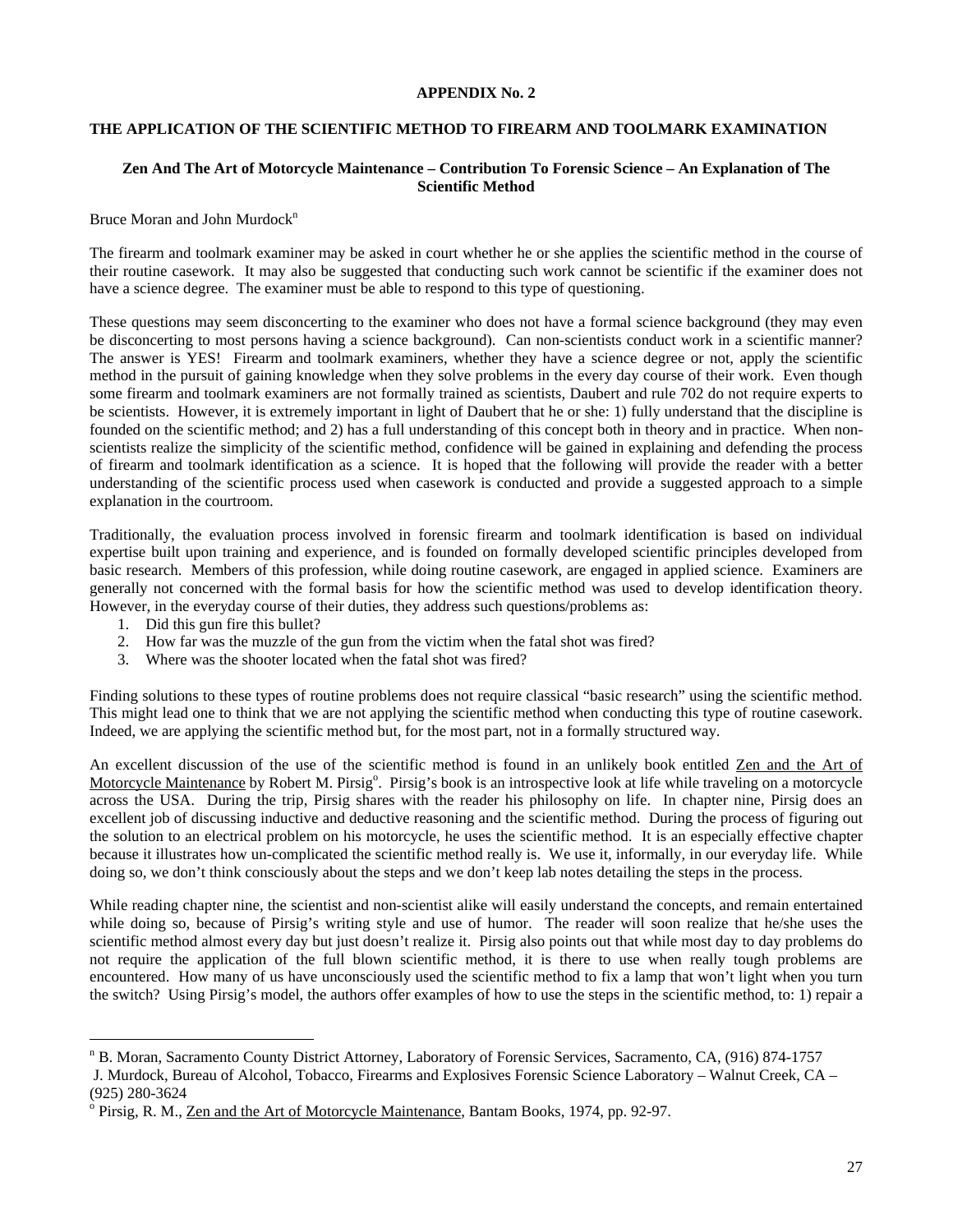lamp; 2) answer a routine casework problem in firearm and toolmark cases; and 3,4) solve basic research issues, thereby validating our ability to individualize toolmarks.

| <b>SCIENTIFIC</b><br><b>METHOD</b>                       | <b>LAMP</b><br><b>REPAIR</b>                                      | <b>APPLIED SCIENCE</b><br>(Routine Case Work)                                               | <b>BASIC RESEARCH IN:</b><br>1) Distinguishing tools from<br>one another based on<br>working surface produced<br>toolmarks -(allows for<br><i>prediction</i> ) and;<br>2) comparing the extent of<br>agreement in 1) with<br>toolmarks made by the<br>same tool working surface -<br>(allows for prediction)                                                                                              | <b>BASIC RESEARCH</b><br><b>IN: Toolmark</b><br><b>Identification</b><br><b>Criteria Using</b><br><b>Tabulated Runs of</b><br><b>CMS</b><br>(Allows For<br><b>Prediction</b> )                           |
|----------------------------------------------------------|-------------------------------------------------------------------|---------------------------------------------------------------------------------------------|-----------------------------------------------------------------------------------------------------------------------------------------------------------------------------------------------------------------------------------------------------------------------------------------------------------------------------------------------------------------------------------------------------------|----------------------------------------------------------------------------------------------------------------------------------------------------------------------------------------------------------|
| Define a<br>problem.                                     | Why won't<br>the lamp turn<br>on when the<br>switch is<br>turned? | Did this gun fire this<br>bullet?                                                           | Can tools be distinguished<br>from one another based on<br>toolmarks produced by their<br>working surfaces, and will<br>there be a<br>qualitative/quantitative<br>difference between these<br>toolmarks and toolmarks<br>produced by the same tool<br>working surface?                                                                                                                                    | When I have a small<br>amount of matching<br>striae in a 3D toolmark<br>that has been produced<br>with no subclass<br>influence, how do I<br>know whether I have a<br>positive identification?           |
| Formulate a<br>hypothesis /<br>tentative<br>explanation. | The bulb has<br>burned out.                                       | No it did not.                                                                              | Assuming no subclass<br>influence, both randomly and<br>consecutively manufactured<br>tools can be distinguished<br>from one another based upon<br>toolmarks produced by their<br>working surfaces, and, there<br>will be a<br>qualitative/quantitative<br>difference in the extent of<br>agreement between these<br>toolmarks and a series of<br>toolmarks produced by the<br>same tool working surface. | The presence of three<br>consecutive matching<br>striae $(3X)$ in a 3D<br>toolmark, that has been<br>produced with no<br>subclass influence, is<br>sufficient to establish a<br>positive identification. |
| Perform<br>experiment to<br>test the<br>hypothesis.      | Replace it.<br>with a new<br>bulb.                                | Identify the caliber of<br>the firearm and the<br>questioned bullet and<br>compare the two. | Microscopically compare<br>toolmarks produced by the<br>working surfaces of both<br>randomly and consecutively<br>manufactured tools and note<br>the extent of the<br>qualitative/quantitative<br>agreement. Compare this<br>agreement with the<br>agreement found when<br>comparing toolmarks made<br>by the same tool working<br>surface.                                                               | Compare known non-<br>matching 3D<br>toolmarks and record<br>the maximum amount<br>of consecutive (when<br>striae are adjacent to<br>one another) matching<br>striae.                                    |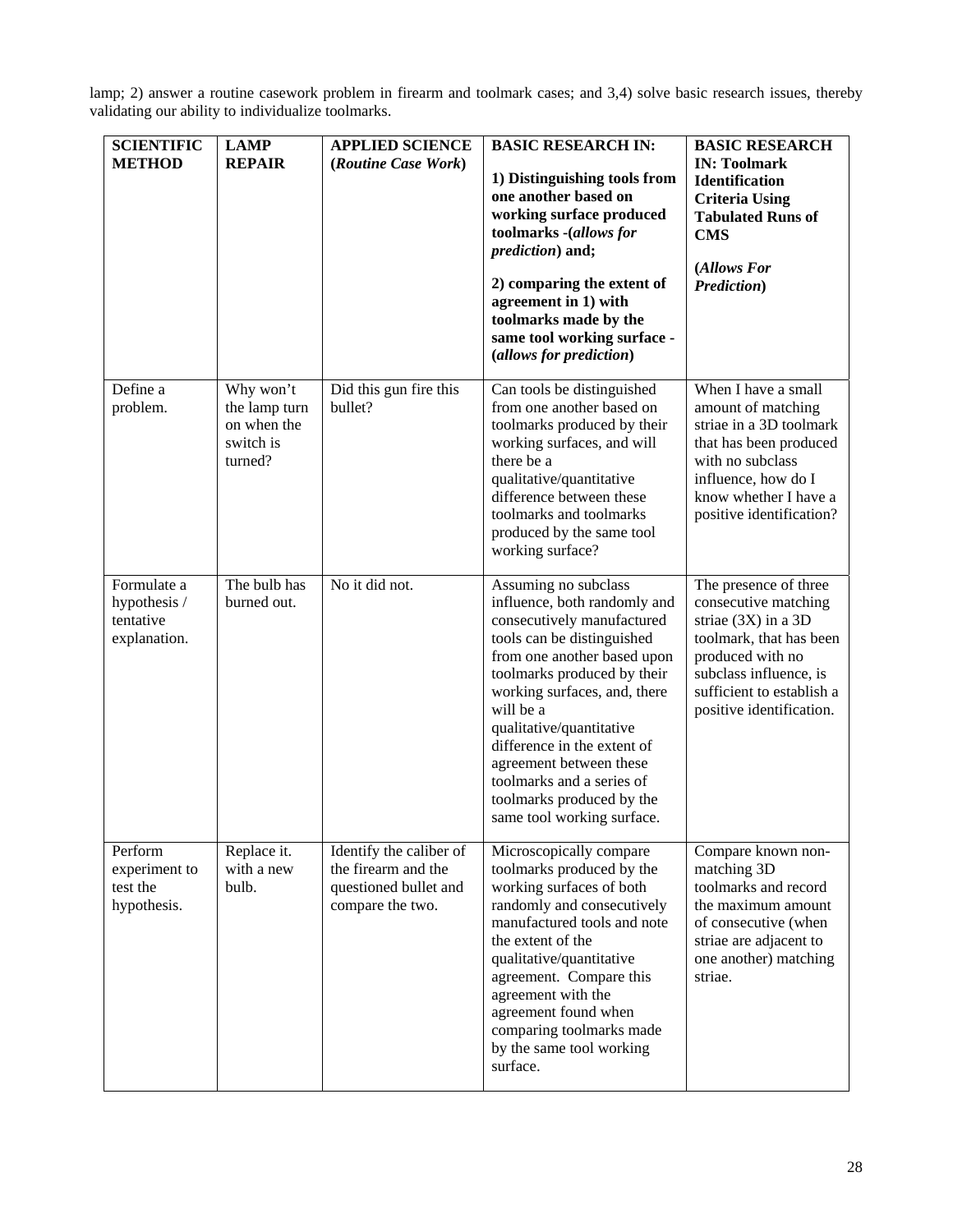| <b>SCIENTIFIC</b><br><b>METHOD</b>                       | <b>LAMP</b><br><b>REPAIR</b>                                                                                                 | <b>APPLIED SCIENCE</b>                                                                                                                                                   | <b>BASIC RESEARCH</b>                                                                                                                                                                                                                                                                                                                                                                                                                                                                                                                                                                           | <b>BASIC RESEARCH</b>                                                                                                                                                                                              |
|----------------------------------------------------------|------------------------------------------------------------------------------------------------------------------------------|--------------------------------------------------------------------------------------------------------------------------------------------------------------------------|-------------------------------------------------------------------------------------------------------------------------------------------------------------------------------------------------------------------------------------------------------------------------------------------------------------------------------------------------------------------------------------------------------------------------------------------------------------------------------------------------------------------------------------------------------------------------------------------------|--------------------------------------------------------------------------------------------------------------------------------------------------------------------------------------------------------------------|
| Predicted<br>outcome of the<br>experiment.               | If the lamp<br>will not turn<br>on because<br>the bulb is<br>burned out, it<br>will turn on<br>when the bulb<br>is replaced. | If the gun is a different<br>caliber than the bullet,<br>the gun did not fire it.                                                                                        | Randomly and consecutively<br>manufactured tools can be<br>distinguished from one<br>another based on their<br>toolmarks. Toolmarks<br>produced by the same tool<br>can be identified with one<br>another.                                                                                                                                                                                                                                                                                                                                                                                      | If the maximum<br>number of consecutive<br>matching striae in a<br>known non-matching<br>toolmark is two (2X), a<br>toolmark having 3X<br>consecutive matching<br>striae can be identified.                        |
| Observed<br>results of the<br>experiment.                | The new bulb<br>doesn't turn<br>on.                                                                                          | The gun is chambered<br>for 9mm Luger and<br>the bullet is also 9mm<br>Luger caliber.                                                                                    | Randomly and consecutively<br>manufactured tools produce<br>toolmarks that exhibit limited<br>microscopic agreement. The<br>best such matching<br>agreement is less than the<br>microscopic agreement<br>between toolmarks produced<br>by the same tool.                                                                                                                                                                                                                                                                                                                                        | The maximum number<br>of consecutive known<br>non-matching<br>toolmark striae in 3D<br>toolmarks is four $(4X)$ .                                                                                                  |
| Conclusions<br>from the<br>results of the<br>experiment. | A burned out<br>bulb is not<br>the cause of<br>the lamp<br>failure.                                                          | Since the gun and the<br>bullet are of the same<br>caliber, the gun cannot<br>be excluded as having<br>fired the bullet. The<br>hypothesis is therefore<br>proven false. | 1) Assuming no subclass<br>influence, the working<br>surfaces of all tools produce<br>discernibly different<br>toolmarks even though some<br>quality/quantity of<br>microscopic agreement may<br>be present. These toolmarks<br>are referred to as known non-<br>matches. 2) Toolmarks<br>produced by the same tool<br>working surface (referred to<br>as known matches) can be<br>identified with one another<br>and exhibit a greater<br>quality/quantity of<br>microscopic agreement than<br>known non-matching<br>toolmarks. The hypothesis is<br>supported by the<br>experimental results. | 3X consecutive<br>matching striae<br>agreement is less than<br>the maximum<br>consecutive matching<br>striae agreement<br>observed in the best<br>known non-match.<br>The hypothesis is<br>therefore proven false. |
| Form a new<br>hypothesis /<br>tentative<br>explanation.  | The lamp will<br>not turn on<br>because it is<br>not plugged<br>in.                                                          | If the gun and bullet<br>are the same caliber,<br>the gun did not fire the<br>bullet because the<br>rifling class<br>characteristics are<br>different.                   |                                                                                                                                                                                                                                                                                                                                                                                                                                                                                                                                                                                                 | The presence of five<br>consecutive matching<br>striae $(5X)$ in a 3D<br>toolmark that has been<br>produced with no<br>subclass influence is<br>sufficient to establish a<br>positive identification.              |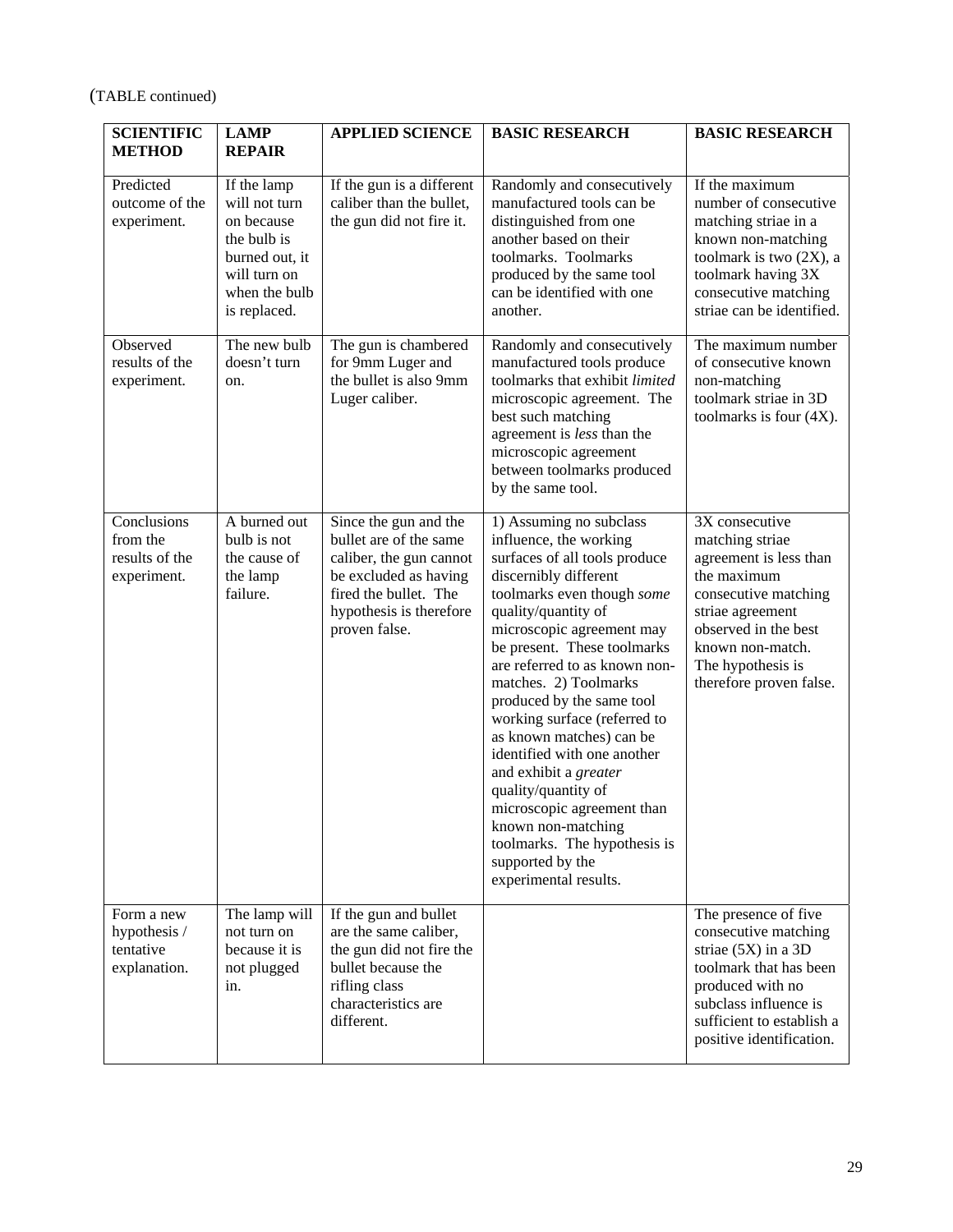(TABLE continued)

| <b>SCIENTIFIC</b>                                       | <b>LAMP</b>                                                                                                                                                   | <b>APPLIED SCIENCE</b>                                                                                                       | <b>BASIC RESEARCH</b> | <b>BASIC RESEARCH</b>                                                                                                                                                                                                                                                                                                                                                                          |
|---------------------------------------------------------|---------------------------------------------------------------------------------------------------------------------------------------------------------------|------------------------------------------------------------------------------------------------------------------------------|-----------------------|------------------------------------------------------------------------------------------------------------------------------------------------------------------------------------------------------------------------------------------------------------------------------------------------------------------------------------------------------------------------------------------------|
| <b>METHOD</b>                                           | <b>REPAIR</b>                                                                                                                                                 |                                                                                                                              |                       |                                                                                                                                                                                                                                                                                                                                                                                                |
| Perform<br>experiment to<br>test the<br>hypothesis.     | Check to see<br>if the lamp is<br>plugged in;<br>plug the lamp<br>in if it is not.                                                                            | Compare the rifling<br>impression class<br>characteristics on the<br>test bullets to the<br>questioned bullet.               |                       | Continue comparing<br>known non-matching<br>3D toolmarks and<br>record the maximum<br>amount of consecutive<br>matching striae<br>agreement.                                                                                                                                                                                                                                                   |
| Predicted<br>outcome of the<br>experiment.              | If the lamp<br>will not work<br>because it is<br>not plugged<br>in, it will<br>work when it<br>is plugged in,<br>assuming<br>there is<br>electric<br>current. | If the rifling class<br>characteristics are<br>different, the gun did<br>not fire the bullet.                                |                       | If the maximum<br>number of consecutive<br>matching striae in a<br>known non-matching<br>3D toolmark is four<br>$(4X)$ , a toolmark<br>having 5X consecutive<br>matching striae can be<br>identified.                                                                                                                                                                                          |
| Observed<br>results of the<br>experiment.               | The lamp<br>works when it<br>is plugged in.                                                                                                                   | The test bullet exhibits<br>five land and groove<br>impressions and the<br>questioned bullet has<br>six.                     |                       | The maximum number<br>of consecutive known<br>non-matching<br>toolmark striae in a 3D<br>toolmark is still four<br>$(4X)$ .                                                                                                                                                                                                                                                                    |
| Conclusions<br>from the<br>results of the<br>experiment | The lamp was<br>not working<br>because the<br>lamp was not<br>plugged in.<br>The new<br>hypothesis is<br>supported by<br>the results of<br>the<br>experiment. | The gun did not fire<br>the questioned bullet.<br>The new hypothesis is<br>supported by the<br>results of the<br>experiment. |                       | 5X consecutive<br>matching striae<br>agreement is greater<br>than the maximum<br>consecutive matching<br>striae agreement<br>observed in 3D known<br>non-matching<br>toolmarks, therefore,<br>5X consecutive<br>matching striae is<br>sufficient to establish a<br>positive identification<br>in 3D striated<br>toolmarks. The new<br>hypothesis is<br>supported by the<br>experiment results. |

These examples include only one or two cycles of the scientific method process. By adding more boxes to the table, the process can continue as long as is needed to resolve problems, questions and inquiries that we commonly encounter in the discipline of firearm and toolmark identification. The study of this table, and it's possible use in the courtroom as a demonstrative illustration of how we conduct our work, may go a long way to providing a convincing response to the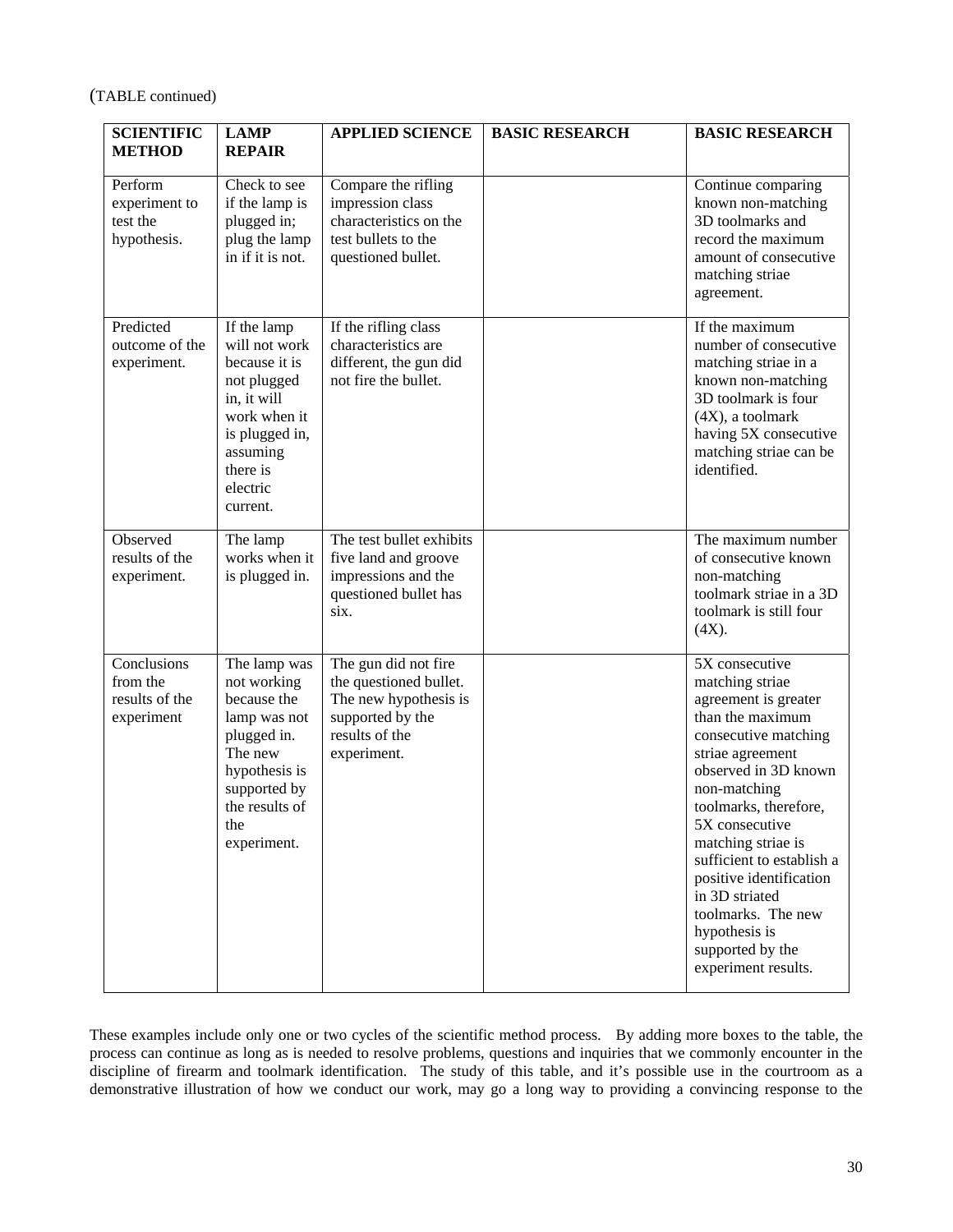challenges posed at the beginning of this discussion. Thornton<sup>p</sup> distinguishes between the scientific method and science by saying that the former generally leads to the latter. He accurately characterizes the forensic science endeavor by saying:

"Little of what goes on in forensic science resembles the classical description of how science develops theories, tests hypotheses, and revises its ideas and understandings. That is partly because the scientific method is a description of pure, or basic, science (knowledge building), while forensic science is an *applied* science. Ideally, forensic scientists would apply the best knowledge borrowed from basic research that *has* employed the scientific method"

One of the characteristics of a science is that it consists of an orderly body of knowledge with principles that are clearly enunciated. The authors feel that the basic research described, in a general way, in the first basic research column, and summarized by Nichols' <sup>q</sup>, constitutes a firm scientific basis for being able to distinguish between toolmarks made by different tools and identify toolmarks made by the same tool, to the exclusion of all other tools. The authors also believe that the basic research in tabulated runs of CMS, in combination with qualitative agreement, also constitutes a firm scientific basis for numerical criteria for the identification of striated toolmarks. Nichols<sup>rs</sup> has also summarized this research.

The first "basic research" column is really a summary of numerous separate studies conducted over many years. Each of these studies could be described in a "basic research" column of its own. As mentioned, Nichols has summarized the results of many of these studies. The AFTE Theory of Identification<sup>t</sup> stemmed directly from this body of basic research.

The reader is cautioned that the second "basic research" column in the above table is used only for illustrative purposes to explain the use of the scientific method to pursue one issue in the development of a quantitative criteria for deciphering between toolmark identifications and non-identifications. The conclusion stated at the end of this illustration that "Observing agreement of 5X is sufficient to establish a positive identification in 3D striated toolmarks" is misleading as it only illustrates one consideration in the development of the validation of the conservative quantitative criteria, described below, that is presently used by many in the firearm and toolmark identification community. For example, the scientific method was used to test hypotheses addressing the issue of a quantitative threshold that could be used to identify 2D striated toolmarks. Using the same steps illustrated in the above table, research showed that observing agreement of 6X is insufficient to establish a positive identification in 2D striated toolmarks.

The scientific method was then applied to test the validity of the "conservative criteria" proposed by Biasotti and Murdock in 1997<sup>u</sup>. The method consists of counting runs of consecutive matching striae and comparing the results to the numeric threshold between identification and non-identification proposed in the conservative criteria. This conservative quantitative criteria is as follows:

- 1. "In three dimensional toolmarks when at least two different groups of at least three consecutive matching striae appear in the same relative position, or one group of six consecutive matching striae are in agreement in an evidence toolmark compared to a test toolmark."
- 2. "In two dimensional toolmarks when at least two groups of at least five consecutive matching striae appear in the same relative position, or one group of eight consecutive matching striae are in agreement in an evidence toolmark."

 $\overline{a}$ 

<sup>&</sup>lt;sup>p</sup> Thornton, J., "The General Assumptions and Rationale of Forensic Identifications", Chapter 20 Part IV - 1997, Chapter 24 Part IV (2<sup>nd</sup> Edition – 2002 – co-authored with Peterson, J.), Modern Scientific Evidence: The Law and Science of Expert **Testimony** 

<sup>&</sup>lt;sup>q</sup> Nichols, R. Firearm and Toolmark Identification Criteria: A Review of the Literature, Journal of Forensic Sciences 1997 May; 42(3): 466-474.

<sup>&</sup>lt;sup>r</sup> Nichols, R. Firearm and Toolmark Identification Criteria: A Review of the Literature, Part II, Journal of Forensic Sciences. 2003 March; 48(2):318-327.

<sup>&</sup>lt;sup>s</sup> Nichols, R., Firearm and Toolmark Identification: The Scientific Reliability and Validity of the AFTE Theory of Identification, draft 4-13-03, the author plans to submit this to the AFTE Journal for publication.

The Theory of Identification, Range of Striae Comparison Reports and Modified Glossary Definitions – An AFTE

u Criteria for Identification Committee Report, AFTE, Vol. 24, No. 3, July 1992, pp 336 - 340<br>u Biasotti, A. and Murdock, J., "Firearms and Toolmark Identification", Chapter 23, Section 23-2.0, Vol. 2, pp 131-151 in Modern Scientific Evidence: The Law and Science of Expert Testimony (Faigman DL, Kaye DK, Saks MJ, Sanders, J. eds., 1997)**,** St. Paul: West, (Chapter 29 in 2nd Edition 2002)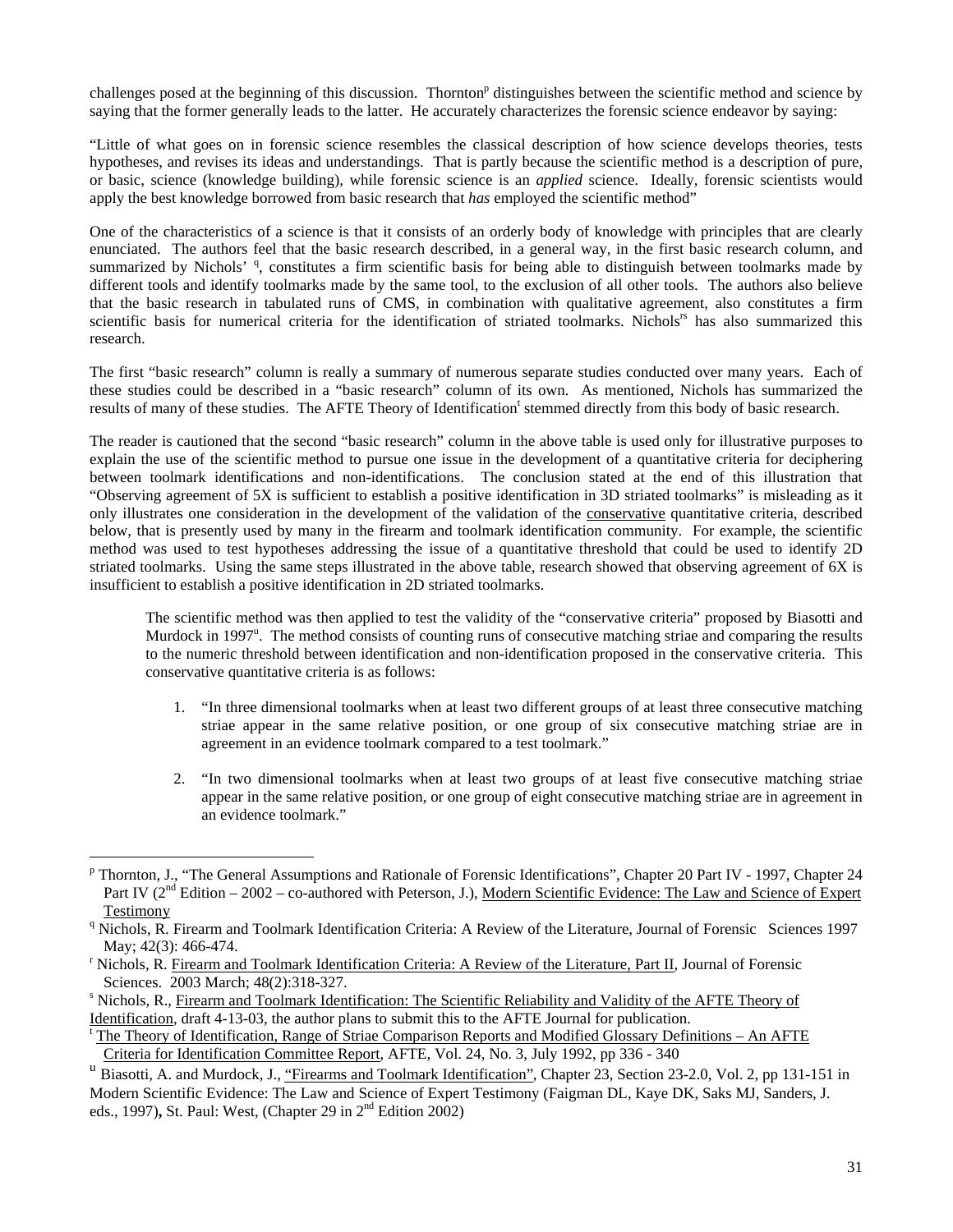"For these criteria to apply, however, the possibility of subclass characteristics must be ruled out."

This proposed numerical criteria is conservative in that the quantity of consecutive striae runs required is greater than the threshold of four  $(4X)$  consecutive matching striae in three dimensional striated toolmarks described by Biasotti<sup>v</sup> in 1959, five  $(5X)$  consecutive matching striae in two dimensional toolmarks as reported by Murdock<sup>w</sup> in 1985 and six  $(6x)$ consecutive matching striae in two dimensional toolmarks reported by Miller<sup>x</sup> in 1998. The proposed conservative threshold was based on a combination of six years of cumulative California Criminalistics Institute Toolmark Criteria For Identification class exercises completed by students, personal criteria developed and pooled together, and casework and studies conducted between 1957 and 1997, and was deliberately set greater than the greatest 2D and 3D known nonmatching agreement to be conservative.

These conservative guidelines have been supported by much empirical testing since 1959 by studies using the scientific method process illustrated in the table above<sup>y z aa bb cc dd</sup>. It has been found that to date, when using this criteria, no consecutive runs exceeding the proposed thresholds have been observed and therefore, no false identifications will be made using it. There is a possibility, however, when dealing with a very limited quantity of striae, that a true identification may be missed.

Although there is sufficient validation testing allowing toolmark examiners to use this conservative consecutive matching striae threshold, in the true spirit of the scientific method, as empirical testing continues to try and disprove this identification theory, there may be some small shift in the "known non-match" threshold observed. Indeed, it may be possible, with continued testing and increased data, to "tighten up" the proposed numerical threshold to eliminate the occasional "missed" identification.

 $\overline{a}$ 

<sup>&</sup>lt;sup>v</sup> Biasotti, A., A Statistical Study of the Individual Characteristics of Fired Bullets, JFS, Vol. 9, No 1, Jan. 1959

W Biasotti, A. and Murdock, J., Criteria for Identification – State of the Art of Firearms and Toolmark Identification, AFTE Journal, Vol. 16, No 3, July 1985 x

<sup>&</sup>lt;sup>x</sup> Miller, J. and McLean, M., Criteria for Identification of Toolmarks, AFTE Journal, Vol. 30, No 1, 1998, pp. 15 - 61 <sup>y</sup> Ibid

<sup>&</sup>lt;sup>z</sup> Tulleners, F., Giusto, M., and Hamiel, J., Striae Reproducibility of Sectional Cuts of One Thompson Contender Barrel, AFTE Journal, Vol. 30, No. 1, 1998, pp 62-81<br>aa Tulleners, F., Stoney, D. Hamiel, J., An Analysis of Consecutive Striae on Random and Consecutive Chisels, Abstract -

American Academy of Forensic Sciences Meeting, Orlando, FL, February 1999<br>bb Miller, J., Criteria for Identification of Toolmarks – Part II, AFTE Journal, Vol. 32, No. 2, 2000, pp. 116 - 131<br>cc Miller, J., An Examination o

No. 3, 2000, pp. 259 - 270<br>dd Miller, J., An Examination of the Application of the Conservative Criteria for Identification of Striated Toolmarks Using Bullets From Ten Consecutively Rifle Barrels, AFTE Journal, Vol. 32, No. 2, 2001, pp 125 - 132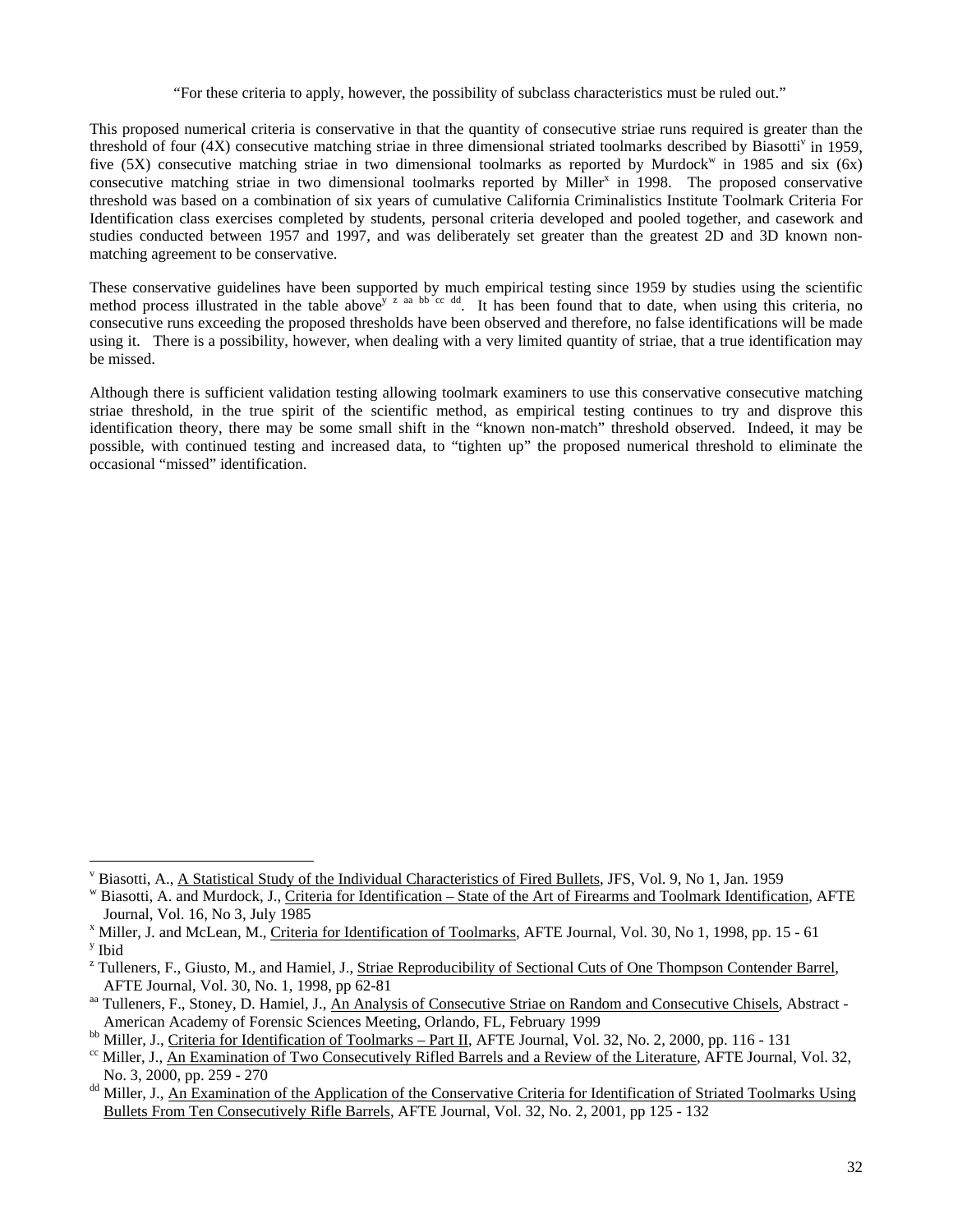## **References**

 $\overline{a}$ 

<sup>1</sup>United States v. Plaza, Nos. CR. 98-362-10 to 98-362-12, 2002WL 27305 (E. D. Pa., Januray 7, 2002), rev'd Nos. 98-362-10, 98-362-11, 98-362-12, 2002 WL 389163 (E. D. Pa. March 13, 2002)

<sup>2</sup> Moran, B. and Murdock, J., *Joseph Ramirez vs. State of Florida – Supreme Court Decision, December 20, 1991, AFTE* Journal, 2002: 34(2): 215 – 226

<sup>3</sup> Daubert v. Merrell Dow Pharmaceuticals, Inc., 509 U.S. 579 (1993)

4 Kumho Tire Co. v. Carmichael, 526 U.S. 137 (1999)

<sup>5</sup> Grzybowski, R. and Murdock, J., Firearm and Toolmark Identification – Meeting the Daubert Challenge. AFTE Journal 1998: 30(1): 3-14.

6 Frye v. United States, 293 F. 1013 (D.C. Cir. 1923)

<sup>7</sup> Gunther, C.O., <u>"Markings on Bullets and Shells Fired from Small Arms"</u>, Mechanical Engineering #54, 1932, 341 –345 – at 334

<sup>8</sup> Hatcher, J.S., Textbook of Firearms Investigation, Identification and Evidence. Marines, NC: Small Arms Technical Publishing Company, 1935, 286.

<sup>9</sup> Nichols, R., Firearm and Toolmark Identification Criteria: A Review of the Literature, Journal of Forensic Sciences 1997 May; 42(3): 466-474.

<sup>10</sup> Nichols, R., Firearm and Toolmark Identification Criteria: A Review of the Literature, Part II, Journal of Forensic Sciences 2003 March; 48(2):318-327

<sup>11"</sup>Theory of Identification, Range of Striae Comparison Reports and Modified Glossary Definitions –An AFTE Criteria for Identification Committee Report, AFTE Journal 1992, 24(3): 337

12 Ibid, pp 337 -338

<sup>13</sup> Walsh, K., and Wevers, G., – Toolmark Identification: Can We Determine a Criterion?, Science and Justice: JFSS Interfaces, Jan – March 2002,  $(29)$ :  $4 - 5$ 

<sup>14</sup> Stone, R., "How Unique Are Impressed Toolmarks?, submitted for publication in the AFTE Journal, February 2003.

<sup>15</sup> Biasotti, AA, Murdock J., Firearm and Toolmark Identification, Chapter 23, Vol. 2, pp 140 in Modern Scientific Evidence: The Law and Science of Expert Testimony, (Faigman DL, Kaye DK, Saks MJ, Sanders, J. eds., 1997). St. Paul: West, (unchanged on pp. 516 of 2002,  $2<sup>nd</sup>$  Edition)

<sup>16</sup> Souder, W., Firearms Identification, AFTE Journal 1985, 17(3):  $114 - 118$ , (originally published in the Army and Navy Journal, March 19, 1932, pp 675, 677)

<sup>17</sup> Thornton, J., "The Validity of Firearms Evidence", California Attorneys for Criminal Justice Forum, Vol. 5, No. 4, p 15 – 25, July-Aug 1978 and AFTE Journal, Vol. 11 No. 2, April 1979, p 16 – 19

<sup>18</sup> Peterson, J., and Markham, P., Crime laboratory testing results, 1978 – 1991, II: Resolving Questions of Common Origin. J of Forensic Sci 1995: 40(6): 1009 – 1029.

 $19$  Grzybowski, R., and Murdock, J., op.cit.

 $^{\rm 20}$  Ibid